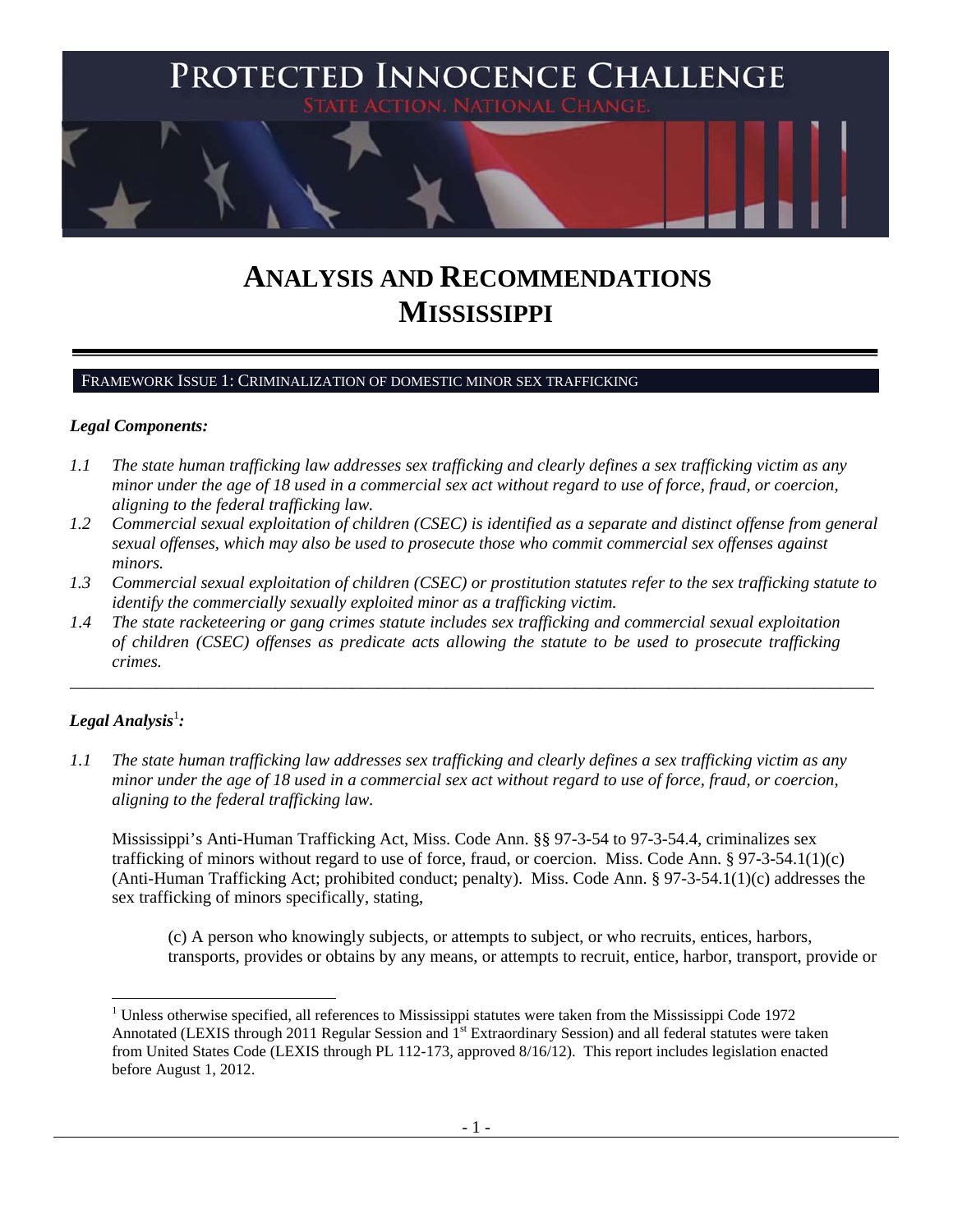obtain by any means, a minor, knowing that the minor will engage in commercial sexual activity, $\lambda^2$ sexually-explicit performance, $3$  or the production of sexually oriented material, $4$  or causes or attempts to cause a minor to engage in commercial sexual activity, sexually explicit performance, or the production of sexually oriented material, shall be guilty of procuring sexual servitude of a minor and shall be punished by commitment to the custody of the Department of Corrections for not more than thirty (30) years.

Miss. Code Ann. § 97-3-54.4(h) (Anti-Human Trafficking Act; definitions) defines a "minor" as a person under 18. Under Miss. Code Ann. § 97-3-54.4(l), "trafficked person" is defined as "a person subjected to the practices prohibited by Sections 97-3-54 through 97-3-54.4 and is a term used interchangeably with the terms 'victim of trafficking' and 'trafficking victim.'"

Persons convicted of trafficking minors under Miss. Code Ann. § 97-3-54.1(1)(c) face higher penalties than those convicted of trafficking adults. A conviction under Miss. Code Ann. § 97-3-54.1(1)(c) carries a maximum sentence of 30 years compared to a maximum of 20 years for trafficking adults under Miss. Code Ann. § 97-3-54.1(1)(a) and (b). The Anti-Human Trafficking Act does not provide for fines as part of its penalty scheme; however, a maximum fine of \$10,000 may be imposed as provided in Miss. Code Ann. § 99- 19-32(1) (Fines and assessments upon persons convicted of offenses punishable by imprisonment for more than one year; deposit in Criminal Justice Fund).5

*1.2 Commercial sexual exploitation of children (CSEC) is identified as a separate and distinct offense from general sexual offenses, which may also be used to prosecute those who commit commercial sex offenses against minors.*

Miss. Code Ann. § 97-5-5 (Enticing child for concealment, prostitution or marriage) makes it a crime to "maliciously, willfully, or fraudulently lead, take, carry away, decoy or entice away, any child under the age of fourteen years, with intent to detain or conceal such child from its parents, guardian, or other person having lawful charge of such child, or for the purpose of prostitution, concubinage, or marriage." Upon conviction, a person will "be imprisoned in the penitentiary not exceeding ten years, or imprisoned in the county jail not more than one year, or fined not more than one thousand dollars, or both." Miss. Code Ann. § 97-5-5.

Miss. Code Ann. § 97-5-33 (Exploitation of children; prohibitions) makes it a crime to use a minor in a sexually explicit performance with the intention of recording the conduct. Subsections (1)-(7) state,

1

<sup>&</sup>lt;sup>2</sup> Pursuant to Miss. Code Ann. § 97-3-54.4(c) (Anti-Human Trafficking Act; definitions), "commercial sexual activity" is defined as "any sex act on account of which anything of value is given to, promised to, or received by any person."

<sup>&</sup>lt;sup>3</sup> "Sexually-explicit performance" is defined in Miss. Code Ann. § 97-3-54.4(k) as "a live or public act or show intended to arouse or satisfy the sexual desires or appeal to the prurient interests of patrons."

<sup>&</sup>lt;sup>4</sup> "Sexually oriented material" is defined in § 97-3-54.4(n) by referring to Miss. Code Ann. § 97-5-27, which defines the term as material that "contains representations or descriptions, actual or simulated, of masturbation, sodomy, excretory functions, lewd exhibition of the genitals or female breasts, sadomasochistic abuse (for the purpose of sexual stimulation or gratification), homosexuality, lesbianism, bestiality, sexual intercourse, or physical contact with a person's clothed or unclothed genitals, pubic area, buttocks, or the breast or breasts of a female for the purpose of sexual stimulation, gratification or perversion." 5

<sup>&</sup>lt;sup>5</sup> Miss. Code Ann. § 99-19-32(1) (Fines and assessments upon persons convicted of offenses punishable by imprisonment for more than one year; deposit in Criminal Justice Fund) states, "(1) Offenses punishable by imprisonment in the State Penitentiary for more than one (1) year and for which no fine is provided elsewhere by statute may be punishable by a fine not in excess of Ten Thousand Dollars (\$10,000.00). Such fine, if imposed, may be in addition to imprisonment or any other punishment or penalty authorized by law."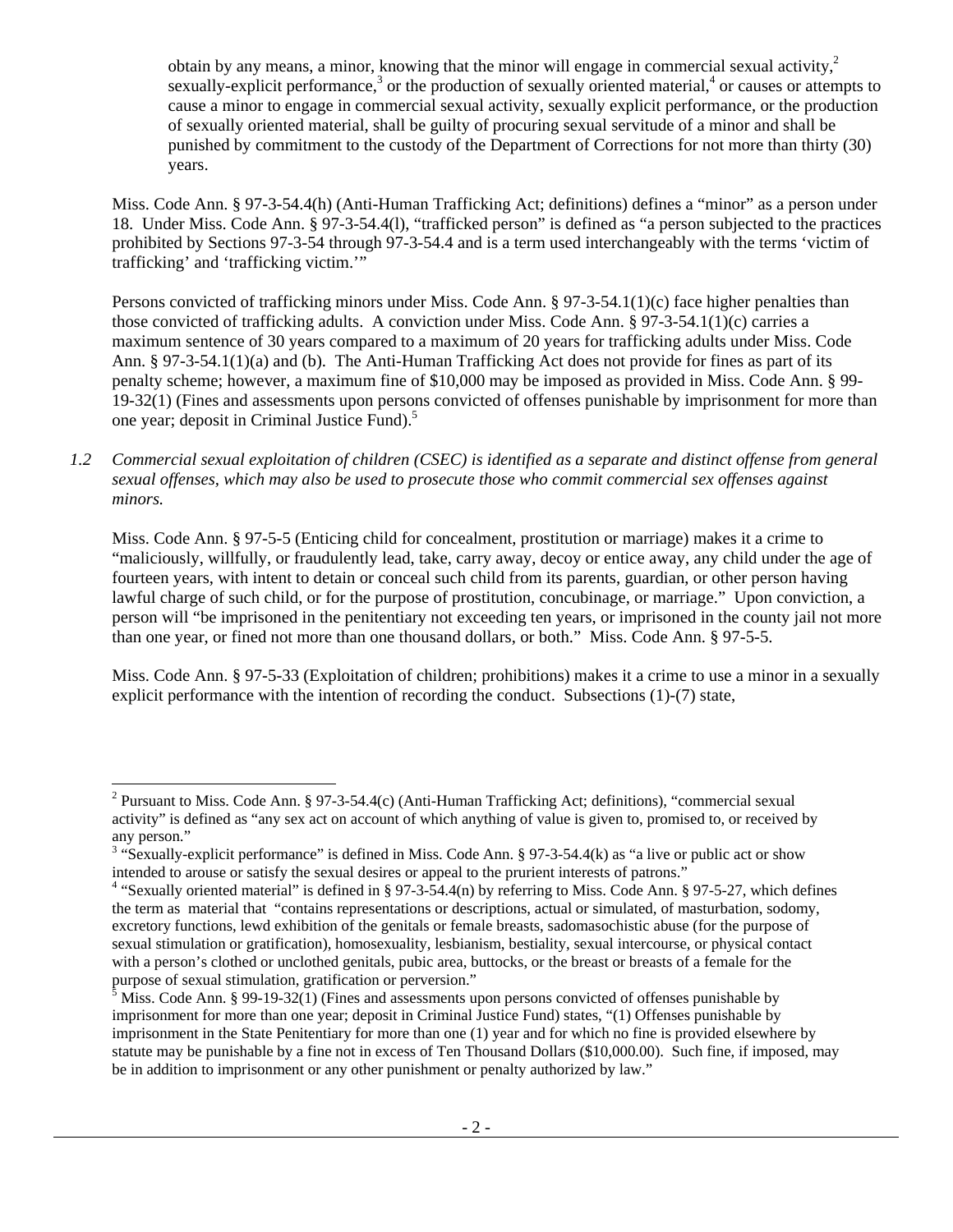1. No person shall, by any means including computer, cause, solicit or knowingly permit any child $<sup>6</sup>$  to</sup> engage in sexually explicit conduct or in the simulation of sexually explicit conduct for the purpose of producing any visual depiction of such conduct.

2. No person shall, by any means including computer, photograph, film, video tape or otherwise depict or record a child engaging in sexually explicit conduct or in the simulation of sexually explicit conduct. 3. No person shall, by any means including computer, knowingly send, transport, transmit, ship, mail or receive any photograph, drawing, sketch, film, video tape or other visual depiction of an actual child engaging in sexually explicit conduct.

4. No person shall, by any means including computer, receive with intent to distribute, distribute for sale, sell or attempt to sell in any manner any photograph, drawing, sketch, film, video tape or other visual depiction of an actual child engaging in sexually explicit conduct.

5. No person shall, by any means including computer, possess any photograph, drawing, sketch, film, video tape or other visual depiction of an actual child engaging in sexually explicit conduct. 6. No person shall, by any means including computer, knowingly entice, induce, persuade, seduce, solicit, advise, coerce, or order a child to meet with the defendant or any other person for the purpose of engaging in sexually explicit conduct.

7. No person shall by any means, including computer, knowingly entice, induce, persuade, seduce, solicit, advise, coerce or order a child to produce any visual depiction of adult sexual conduct or any sexually explicit conduct.

Pursuant to Miss. Code Ann. § 97-5-35, a first-time conviction for violating any provision of Miss. Code Ann. § 97-5-33 is punishable by imprisonment for 5–40 years and a \$50,000–\$500,000 fine.<sup>7</sup> Repeat offenders face 20 years to life imprisonment and a \$100,000–\$1,000,000 fine. Miss. Code Ann. § 97-5-35.

Mississippi has several laws that, although not specifically directed towards commercial sexual exploitation, could potentially be used to convict persons engaged in the commercial sexual exploitation of children.

- 1. Miss. Code Ann. § 97-5-27(3)(a) (Dissemination of sexually oriented material to persons under eighteen years of age; use of computer for purpose of luring or inducing persons under eighteen years of age to engage in sexual contact) states,
	- (3) (a) A person is guilty of computer luring when:

(i) Knowing the character and content of any communication of sexually oriented material, he intentionally uses any computer communication system allowing the input, output, examination or transfer of computer data or computer programs from one computer to another, to initiate or engage in such communication with a person under the age of eighteen (18); and (ii) By means of such communication he importunes, invites or induces a person under the age of eighteen (18) years to engage in sexual intercourse, deviant sexual intercourse or sexual contact with him, or to engage in a sexual performance, obscene sexual performance or sexual conduct for his benefit.

A conviction is punishable as a felony by imprisonment up to 3 years and a fine up to \$10,000. Miss. Code Ann. § 97-5-27(3)(e).

2. Miss. Code Ann. § 97-5-39(1)(a) (Contributing to the neglect or delinquency of a child; felonious abuse and/or battery of a child) penalizes a "parent, guardian or any other person who willfully commits any act or omits the performance of any duty, which act or omission contributes to or tends to contribute to the neglect

1

 $6$  Child is defined in Miss. Code Ann. § 97-5-31(a) (Exploitation of children; definitions) as "any individual who has not attained the age of eighteen (18) years."

<sup>7</sup> Mississippi does not use a felony crime classification system*.*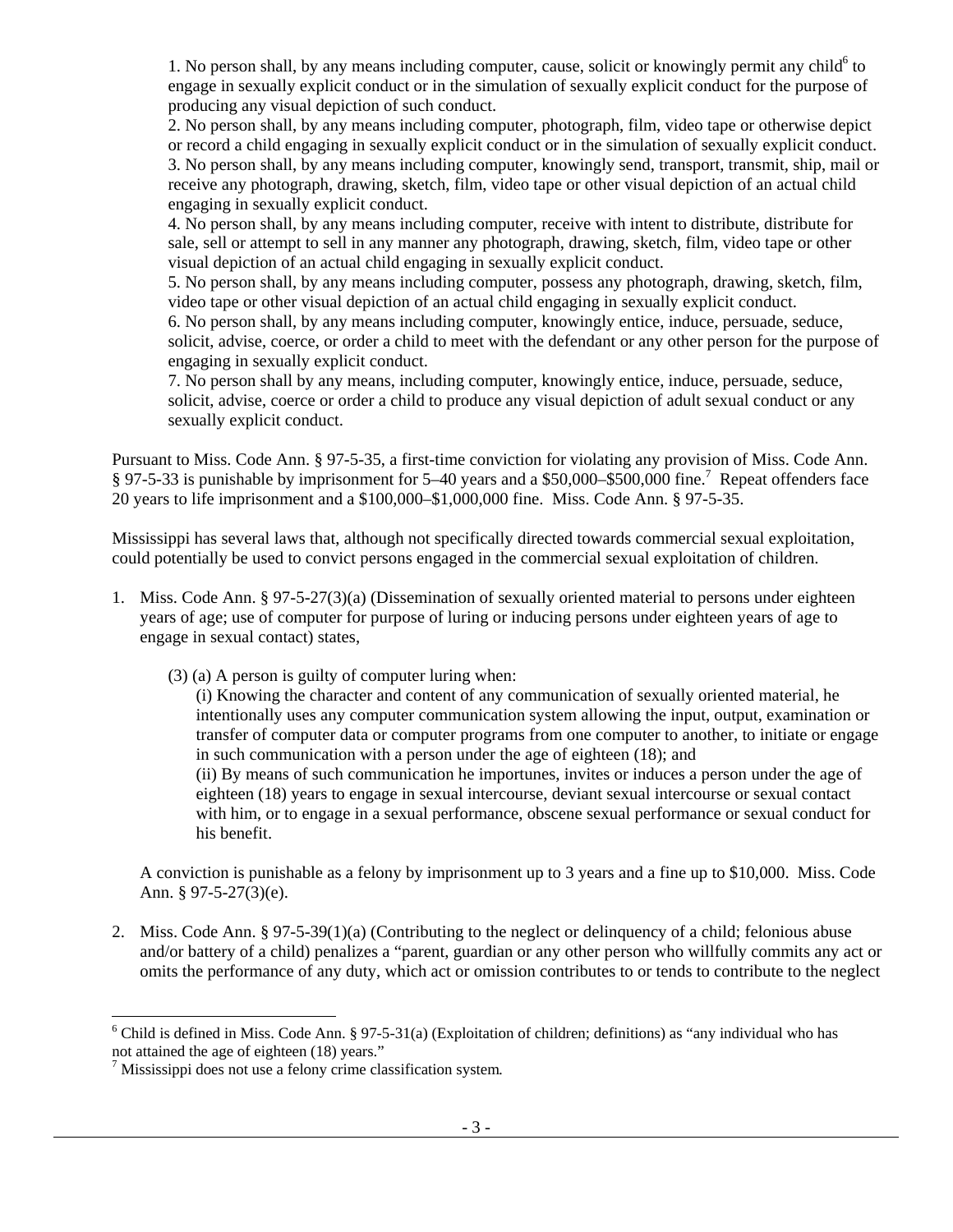or delinquency of any child or which act or omission results in the abuse of any child  $\dots$ ."<sup>8</sup> A conviction is punishable as a misdemeanor by up to 1 year in jail, a fine of up to \$1,000, or both. Miss. Code Ann. § 97-5-39(1)(a). "A parent, legal guardian or other person who knowingly permits the continuing physical or sexual abuse of a child is guilty of neglect of a child" is subject to sentence of up to 10 years, a fine of up to \$10,000, or both. Miss Code Ann. § 97-5-39(1)(c).

- 3. Miss. Code Ann. § 97-3-65(1) (Statutory rape; enhanced penalty for forcible sexual intercourse or statutory rape by administering certain substances) states,
	- (1) The crime of statutory rape is committed when:
		- (a) Any person seventeen (17) years of age or older has sexual intercourse with a child who: (i) Is at least fourteen  $(14)$  but under sixteen  $(16)$  years of age;
			- (ii) Is thirty-six (36) or more months younger than the person; and
			- (iii) Is not the person's spouse; or
		- (b) A person of any age has sexual intercourse<sup>9</sup> with a child who:
			- (i) Is under the age of fourteen (14) years;
			- (ii) Is twenty-four (24) or more months younger than the person; and
			- (iii) Is not the person's spouse.

1

Pursuant to Miss. Code Ann. § 97-3-65(3), a person convicted of violating § 9-3-65(1) may be penalized as follows:

(a) If eighteen (18) years of age or older, but under twenty-one (21) years of age, and convicted under subsection  $(1)(a)$  of this section, to imprisonment for not more than five (5) years in the State Penitentiary or a fine of not more than Five Thousand Dollars (\$ 5,000.00), or both;

(b) If twenty-one (21) years of age or older and convicted under subsection (1)(a) of this section, to imprisonment of not more than thirty (30) years in the State Penitentiary or a fine of not more than Ten Thousand Dollars (\$ 10,000.00), or both, for the first offense, and not more than forty (40) years in the State Penitentiary for each subsequent offense;

(c) If eighteen (18) years of age or older and convicted under subsection (1)(b) of this section, to imprisonment for life in the State Penitentiary or such lesser term of imprisonment as the court may determine, but not less than twenty (20) years;

(d) If thirteen (13) years of age or older but under eighteen (18) years of age and convicted under subsection  $(1)(a)$  or  $(1)(b)$  of this section, such imprisonment, fine or other sentence as the court, in its discretion, may determine.

Pursuant to Miss. Code Ann. § 97-3-65(4)(a), if the defendant incapacitated the victim by drug or drink or used force, the sentence may be extended to life in prison at the jury's or the judge's discretion.

4. Miss. Code Ann. § 97-3-95(1) (Sexual battery)<sup>10</sup> states in part, "A person is guilty of sexual battery if he or she engages in sexual penetration<sup>11</sup> with: . . . (c) A child at least fourteen (14) but under sixteen (16) years

<sup>&</sup>lt;sup>8</sup> Abused child is defined in Miss. Code Ann. § 43-21-105(m) in part as "a child whose parent, guardian or custodian or any person responsible for his care or support, whether legally obligated to do so or not, has caused or allowed to be caused upon the child sexual abuse, sexual exploitation, emotional abuse, mental injury, nonaccidental physical injury or other maltreatment."

 $9 \text{ Miss. Code Ann. } § 97-3-65(6)$  defines "sexual intercourse" as "a joining of the sexual organs of a male and female human being in which the penis of the male is inserted into the vagina of the female or the penetration of the sexual organs of a male or female human being in which the penis or an object is inserted into the genitals, anus or perineum of a male or female."

<sup>&</sup>lt;sup>10</sup> Miss. Code Ann. § 97-3-99 (Sexual battery; defense) provides, "A person is not guilty of any offense under Sections 97-3-95 through 97-3-103 if the alleged victim is that person's legal spouse and at the time of the alleged offense such person and the alleged victim are not separated and living apart; provided, however, that the legal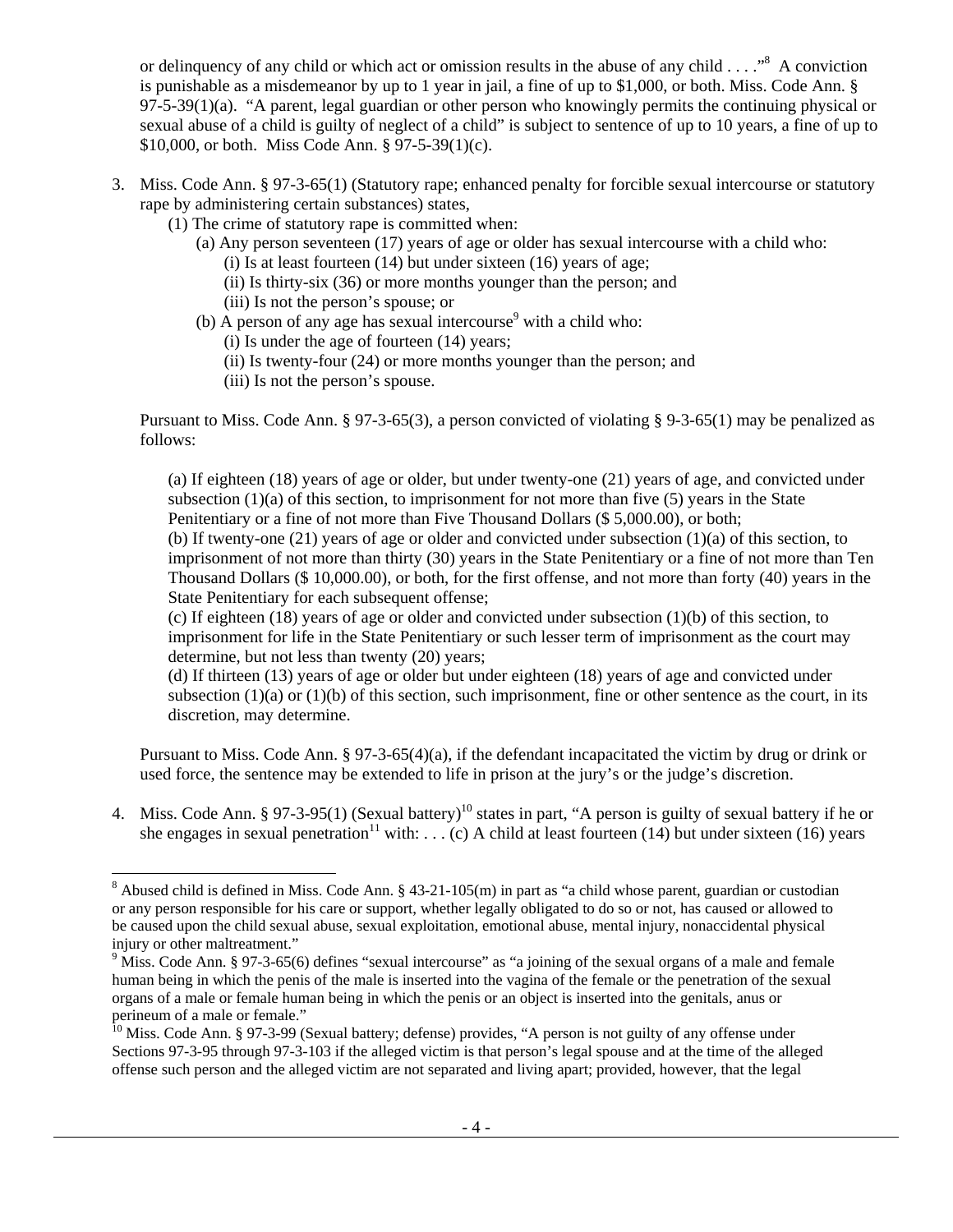of age, if the person is thirty-six (36) or more months older than the child; or (d) A child under the age of fourteen (14) years of age, if the person is twenty-four (24) or more months older than the child." Pursuant to Miss. Code Ann. § 97-3-101(Sexual battery; penalty), the penalties for Miss. Code Ann. § 97-3-95(1)(c), (d) for offenders over 18 are as follows:

(2) (a) Every person who shall be convicted of sexual battery under Section 97-3-95(1)(c) who is at least eighteen (18) but under twenty-one (21) years of age shall be imprisoned for not more than five (5) years in the State Penitentiary or fined not more than Five Thousand Dollars (\$ 5,000.00), or both; (b) Every person who shall be convicted of sexual battery under Section  $97-3-95(1)(c)$  who is twenty-one (21) years of age or older shall be imprisoned not more than thirty (30) years in the State Penitentiary or fined not more than Ten Thousand Dollars (\$ 10,000.00), or both, for the first offense, and not more than forty (40) years in the State Penitentiary for each subsequent offense. (3) Every person who shall be convicted of sexual battery under Section 97-3-95(1)(d) who is eighteen

(18) years of age or older shall be imprisoned for life in the State Penitentiary or such lesser term of imprisonment as the court may determine, but not less than twenty (20) years.<sup>12</sup>

- 5. Miss. Code Ann. § 97-5-23(1) (Touching, handling, etc., child, mentally defective or incapacitated person or physically helpless person) provides, "Any person above the age of eighteen (18) years, who, for the purpose of gratifying his or her lust, or indulging his or her depraved licentious sexual desires, shall handle, touch or rub with hands or any part of his or her body or any member thereof, any child under the age of sixteen (16) years, with or without the child's consent," is guilty of a felony punishable by imprisonment for  $2-15$  years, or a \$1,000–\$5,000 fine, or both. Pursuant to Miss. Code Ann. § 97-5-23(3), a defendant may be sentenced to imprisonment up to 20 years for a subsequent conviction; at least half of the sentence must be served.
- *1.3 Commercial sexual exploitation of children (CSEC) or prostitution statutes refer to the sex trafficking statute to identify the commercially sexually exploited minor as a trafficking victim.*

Mississippi's child exploitation statutes do not refer to the human trafficking statute to clarify that the minor victims of these crimes are trafficking victims. Similarly, Miss. Code Ann. § 97-29-49 (Prostitution) does not refer to the human trafficking statute when the person engaged in prostitution is a minor.

1.3.1 Recommendation: Amend Miss. Code Ann. § 97-5-33 (Exploitation of children; prohibitions) and § 97-5-5 (Enticing child for concealment, prostitution or marriage), when the intent is for commercial sexual exploitation, and § 97-29-49 (Prostitution) when a minor is prostituted, to refer to Miss. Code Ann. § 97-3-54.1(1)(c) (Anti-Human Trafficking Act; prohibited conduct; penalty) to ensure that CSEC victims can be properly classified as trafficking victims.

l

spouse of the alleged victim may be found guilty of sexual battery if the legal spouse engaged in forcible sexual penetration without the consent of the alleged victim."

<sup>&</sup>lt;sup>11</sup> Pursuant to Miss. Code Ann. § 97-3-97(a) (Sexual battery; definitions), "'Sexual penetration' includes cunnilingus, fellatio, buggery or pederasty, any penetration of the genital or anal openings of another person's body by any part of a person's body, and insertion of any object into the genital or anal openings of another person's body."

<sup>&</sup>lt;sup>12</sup> Miss. Code Ann. § 97-3-99 (Sexual battery; defense) provides a defense to this charge as follows:

A person is not guilty of any offense under Sections 97-3-95 through 97-3-103 if the alleged victim is that person's legal spouse and at the time of the alleged offense such person and the alleged victim are not separated and living apart; provided, however, that the legal spouse of the alleged victim may be found guilty of sexual battery if the legal spouse engaged in forcible sexual penetration without the consent of the alleged victim.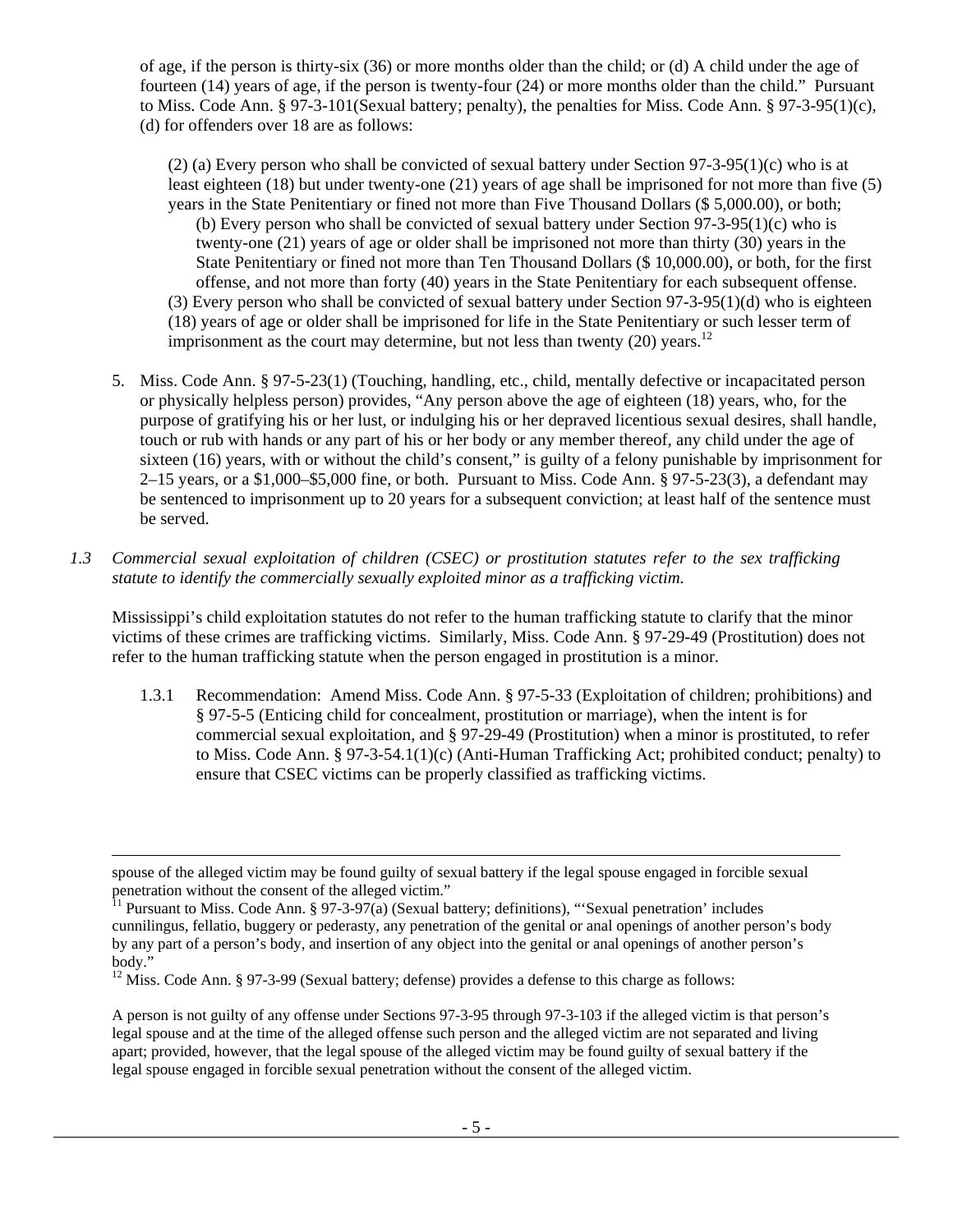*1.4 The state racketeering or gang crimes statute includes sex trafficking and commercial sexual exploitation of children (CSEC) offenses as predicate acts allowing the statute to be used to prosecute trafficking crimes.* 

Mississippi's Racketeer Influenced and Corrupt Organizations Act (RICO),<sup>13</sup> codified at Miss. Code Ann. § 97-43-5 (Prohibited activities), provides,

1. It is unlawful for any person who has with criminal intent received any proceeds derived, directly or indirectly, from a pattern of racketeering activity or through the collection of an unlawful debt to use or invest, whether directly or indirectly, any part of such proceeds or the proceeds derived from the investment or use thereof, in the acquisition of any title to, or any right, interest, or equity in, real property or in the establishment or operation of any enterprise.

2. It is unlawful for any person, through a pattern of racketeering activity or through the collection of an unlawful debt, to acquire or maintain, directly or indirectly, any interest in or control of any enterprise or real property.

3. It is unlawful for any person employed by, or associated with, any enterprise to conduct or participate, directly or indirectly, in such enterprise through a pattern of racketeering activity or the collection of an unlawful debt.

4. It is unlawful for any person to conspire to violate any of the provisions of subsections (1), (2) or (3) of this section.

"Racketeering activity" is defined in Miss. Code Ann. § 97-43-3(a) as "to commit, to attempt to commit, to conspire to commit, or to solicit, coerce or intimidate another person to commit any crime which is chargeable under" certain specified provisions, including § 97-29-49 (Prostitution), § 97-29-51 (Prostitution; procuring females; accepting money, etc. from prostitute), § 97-5-5 (Enticing child for concealment, prostitution or marriage), and §§ 97-5-31 –37 (Exploitation of children). Miss. Code Ann. § 97-43-3(a)(10), (11). A "pattern of racketeering activity" is defined in Miss. Code Ann. § 97-43-3(d) as "engaging in at least two (2) incidents of racketeering conduct that have the same or similar intents, results, accomplices, victims, or methods of commission or otherwise are interrelated by distinguishing characteristics and are not isolated incidents, provided at least one (1) of such incidents occurred after the effective date of this chapter and that the last of such incidents occurred within five (5) years after a prior incident of racketeering conduct."

A conviction for violating the Racketeer Influenced and Corrupt Organizations Act (RICO), Miss. Code Ann. §§ 97-43-1 through -11, carries a 20-year maximum sentence, or a maximum fine of \$25,000, or both pursuant to Miss. Code Ann. § 97-43-7 (Penalties). In the alternative, subsection (2) states, "In lieu of a fine otherwise authorized by law, any person convicted of engaging in conduct in violation of the provisions of this chapter, through which he derived pecuniary value, or by which he caused personal injury or property damage or other loss, may be sentenced to pay a fine that does not exceed three (3) times the gross value gained or three (3) times the gross loss caused, whichever is the greater, plus court costs and the costs of investigation and prosecution, reasonably incurred." Miss. Code Ann. § 97-43-7(2).

Discretionary, civil forfeiture is also available for a racketeering violation, pursuant to Miss. Code Ann. § 97- 43-9(2) which states, "[a]ll property, real or personal, including money, used in the course of, intended for use in the course of, derived from, or realized through, conduct in violation of a provision of this chapter is subject to civil forfeiture to the state" pursuant to Miss. Code Ann. § 97-43-11 (Seizure and forfeiture of property; procedures). Seizure of the property is governed by Miss. Code Ann. § 97-43-11(3) which states "(3) Property subject to forfeiture may be seized by law enforcement officers upon process issued by any appropriate court having jurisdiction over the property. Seizure without process may be made if: (a) The seizure is incident to an arrest or a search under a search warrant or an inspection under a lawful administrative inspection; (b) The

1

<sup>&</sup>lt;sup>13</sup> For additional information on RICO, please see http://www.sharedhope.org/wp-content/uploads/2012/11/SHI-WhitePaperFederalStateRacketeeringGangCrimeLaws.pdf.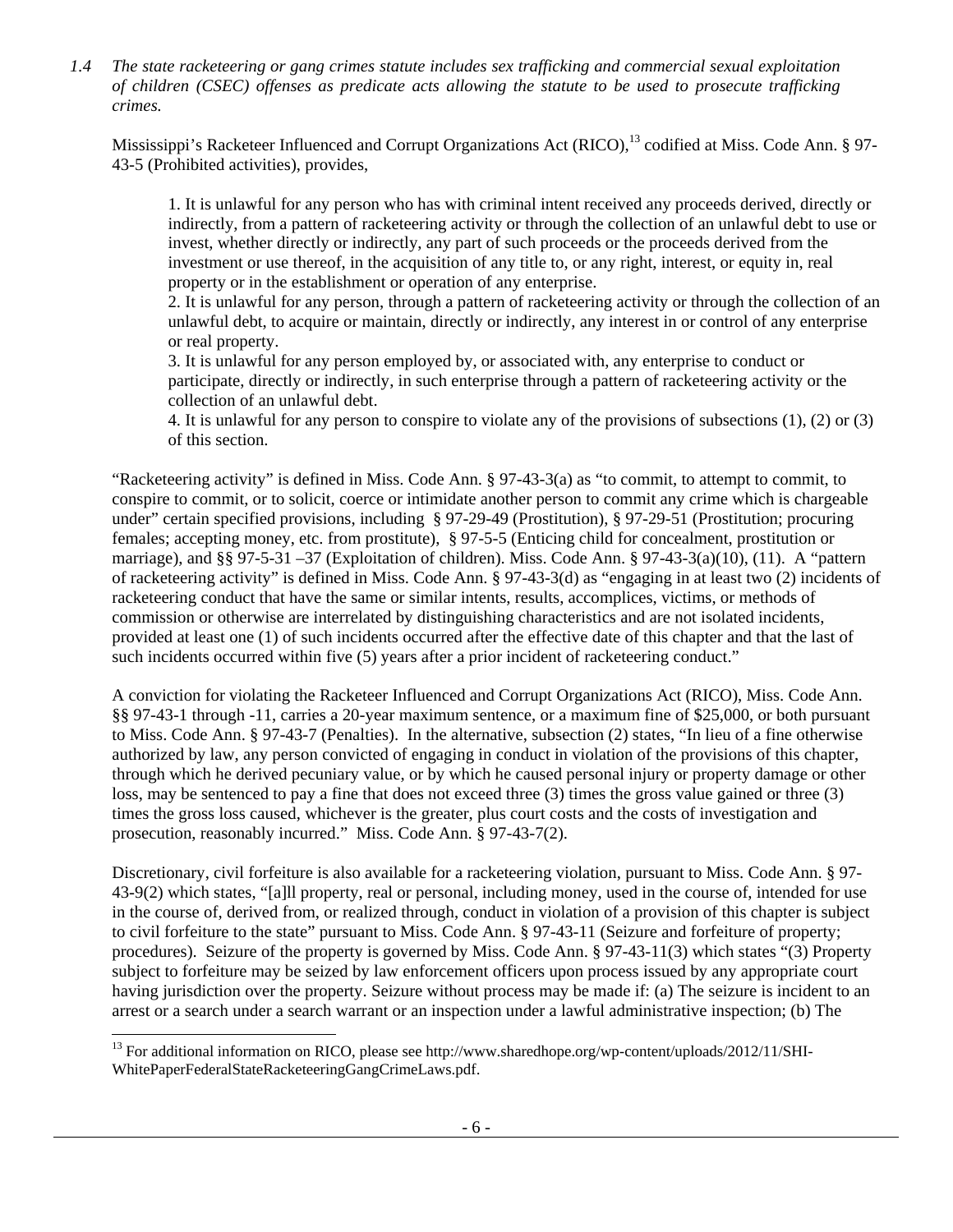property subject to seizure has been the subject of a prior judgment in favor of the state in a criminal injunction or forfeiture proceeding . . ."

Where the enterprise targeted through the racketeering statute is a criminal gang, the Mississippi Street Gang Act<sup>14</sup> may apply as well. Miss. Code Ann. § 97-44-19 (Penalties for criminal street gang activity), states in part,

1. Any person who intentionally directs, participates, conducts, furthers, or assists in the commission of illegal gang activity shall be punished by imprisonment for not less than one (1) year nor more than one-half (1/2) of the maximum term of imprisonment provided for an underlying offense and may be fined an amount not to exceed Ten Thousand Dollars (\$ 10,000.00). Any sentence of imprisonment imposed pursuant to this section shall be in addition and consecutive to any sentence imposed for the underlying offense.

2. Any person who is convicted of a felony or an attempted felony which is committed for the benefit of, at the direction of, or in association with any criminal street gang, with the intent to promote, further, or assist in the affairs of a criminal gang, shall, upon conviction of that felony, in addition and consecutive to the punishment prescribed for the felony or attempted felony of which he or she has been convicted, be imprisoned for not less than one  $(1)$  year nor more than one-half  $(1/2)$  of the maximum term of imprisonment provided for that offense.

3. Any person who is convicted of an offense other than a felony which is committed for the benefit of, at the direction of, or in association with, any criminal street gang, with the specific intent to promote, further or assist in any criminal conduct or enterprise by gang members, shall, in addition and consecutive to the penalty provided for that offense, be imprisoned for an additional period of not more than one (1) year.

For such a violation, Miss. Code Ann. § 97-44-5 provides that the Attorney General, district attorney, or county attorney, or their designees may seek a civil remedy on behalf of "any public authority expending money, allocating or reallocating police, firefighting, emergency or other personnel or resources, or otherwise incurring any loss, deprivation or injury, or sustaining any damage, impairment or harm whatsoever, proximately caused by any criminal activity." Pursuant to Miss. Code Ann. § 97-44-13(2), "A final judgment in favor of a public authority under this chapter shall entitle it to recover compensatory damages for all damages, losses, impairments or other harm proximately caused, together with the costs of the suit and reasonable attorney's fees. Punitive damages may be assessed against any streetgang, against any streetgang officer or member found guilty of actual participation in, or to be legally accountable for, a criminal activity under this chapter. One hundred percent (100%) of punitive damages awarded will be expended by the public authority to implement preventative programs for juveniles or to fund existing programs."

l <sup>14</sup> "Streetgang" is defined at Miss. Code Ann. § 97-44-3(a) (Definitions) as "any combination, confederation, alliance, network, conspiracy, understanding, or other similar conjoining, in law or in fact, of three (3) or more persons with an established hierarchy that, through its membership or through the agency of any member, engages in felonious criminal activity." The definition further states, "For purposes of this chapter, it shall not be necessary to show that a particular conspiracy, combination or conjoining of persons possesses, acknowledges or is known by any common name, insignia, flag, means of recognition, secret signal or code, creed, belief, structure, leadership or command structure, method of operation or criminal enterprise, concentration or specialty, membership, age or other qualifications, initiation rites, geographical or territorial situs or boundary or location, or other unifying mark, manner, protocol or method of expressing or indicating membership when the conspiracy's existence, in law or in fact, can be demonstrated by a preponderance of the competent evidence. However, any evidence reasonably tending to show or demonstrate, in law or in fact, the existence of or membership in any conspiracy, confederation or other association described herein, or probative of the existence of or membership in any such association, shall be admissible in any action or proceeding brought under this chapter."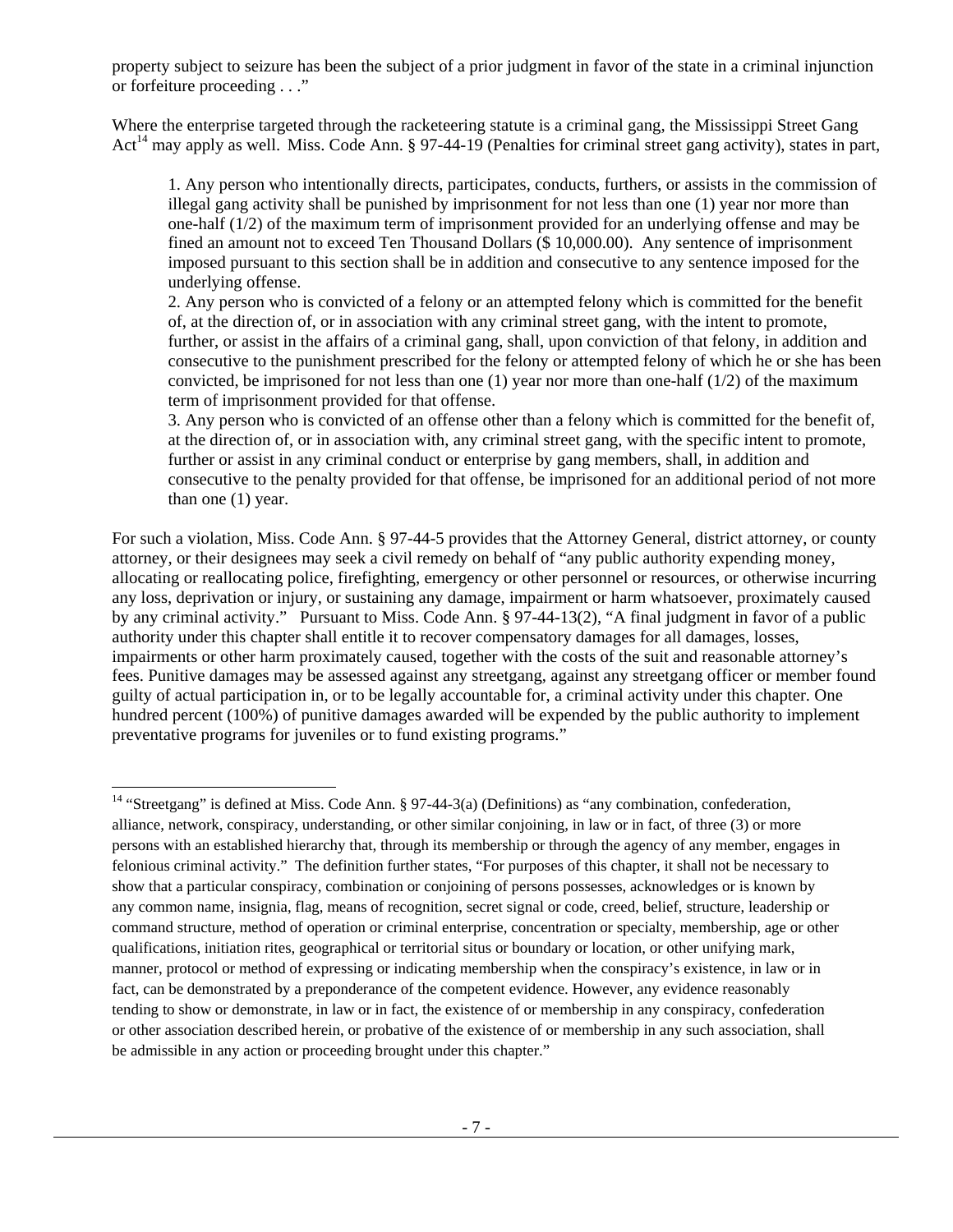1.4.1 Recommendation: Amend Miss. Code Ann. § 97-43-3 (Definitions [RICO]) to include violations of Miss. Code Ann. § 97-3-54.1(1)(c) (Anti-Human Trafficking Act; prohibited conduct; penalty) in the definition of "racketeering activity."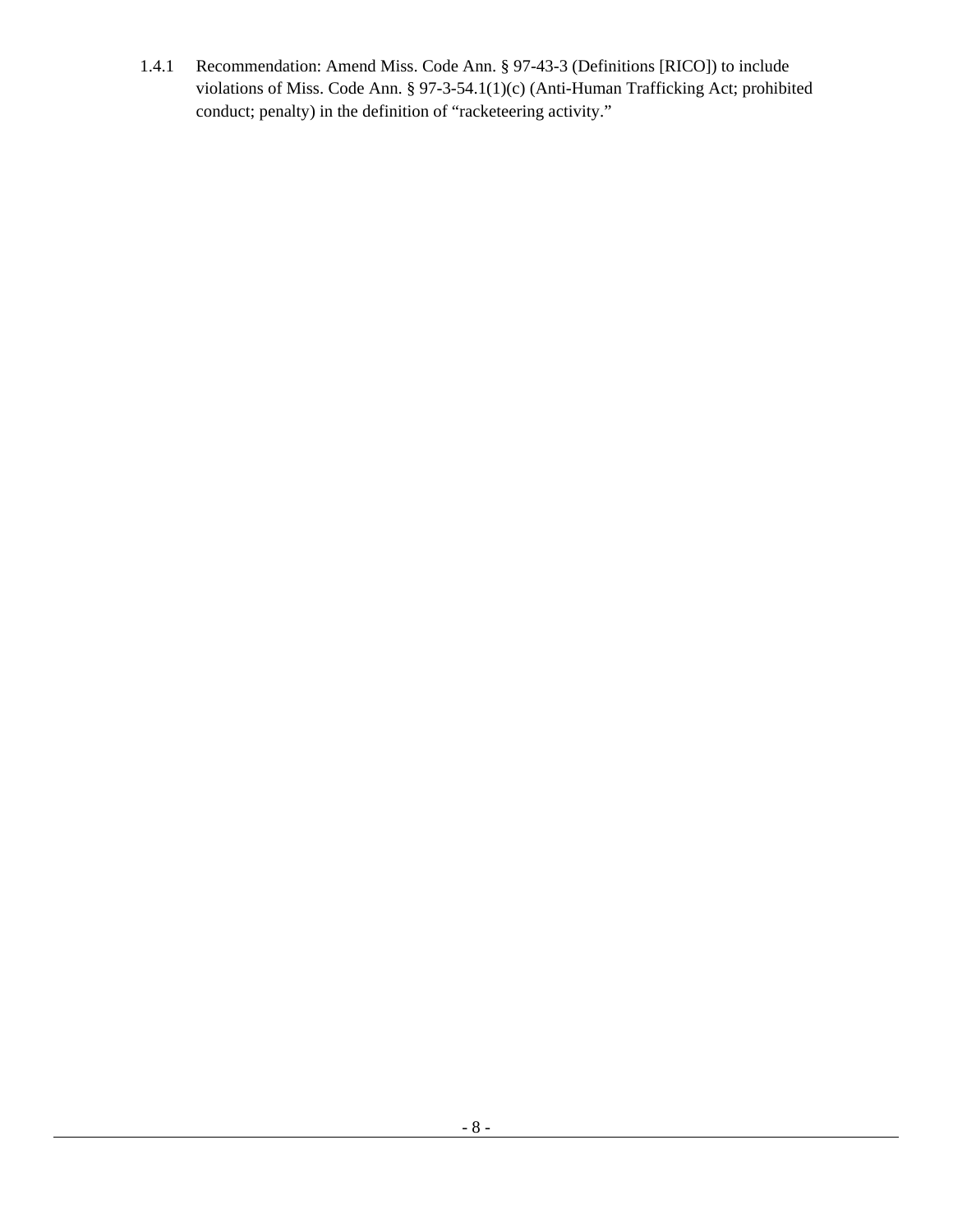#### FRAMEWORK ISSUE 2: CRIMINAL PROVISIONS ADDRESSING DEMAND

# *Legal Components:*

- *2.1 The state sex trafficking law can be applied to buyers of commercial sex acts with a victim of domestic minor sex trafficking.*
- *2.2 Buyers of commercial sex acts with a minor can be prosecuted under commercial sexual exploitation of children (CSEC) laws.*
- *2.3 Solicitation of prostitution laws differentiate between buying sex acts with an adult and buying sex acts with a minor under 18.*
- *2.4 Penalties for buyers of commercial sex acts with minors are as high as federal penalties.*
- *2.5 Using the Internet to lure, entice, or purchase, or attempt to lure, entice, or purchase commercial sex acts with a minor is a separate crime or results in an enhanced penalty for buyers.*
- *2.6 No age mistake defense is permitted for a buyer of commercial sex acts with any minor under 18.*
- *2.7 Base penalties for buying sex acts with a minor under 18 are sufficiently high and not reduced for older minors.*
- *2.8 Financial penalties for buyers of commercial sex acts with minors are sufficiently high to make it difficult for buyers to hide the crime.*
- *2.9 Buying and possessing child pornography carries penalties as high as similar federal offenses.*
- *2.10 Convicted buyers of commercial sex acts with minors and child pornography are required to register as sex offenders.*

\_\_\_\_\_\_\_\_\_\_\_\_\_\_\_\_\_\_\_\_\_\_\_\_\_\_\_\_\_\_\_\_\_\_\_\_\_\_\_\_\_\_\_\_\_\_\_\_\_\_\_\_\_\_\_\_\_\_\_\_\_\_\_\_\_\_\_\_\_\_\_\_\_\_\_\_\_\_\_\_\_\_\_\_\_\_\_\_\_\_\_\_\_\_

# *Legal Analysis:*

*2.1 The state sex trafficking law can be applied to buyers of commercial sex acts with a victim of domestic minor sex trafficking.* 

Miss. Code Ann. § 97-3-54.1(1)(c) (Anti-Human Trafficking Act; prohibited conduct; penalty) addresses the sex trafficking of minors specifically, and holds buyers liable for "causing" a minor to engage in commercial sex acts, stating,

(c) A person who . . . causes or attempts to cause a minor to engage in commercial sexual activity, sexually explicit performance, or the production of sexually oriented material, shall be guilty of procuring sexual servitude of a minor and shall be punished by commitment to the custody of the Department of Corrections for not more than thirty (30) years.

*2.2 Buyers of commercial sex acts with a minor can be prosecuted under commercial sexual exploitation of children (CSEC) laws.* 

No CSEC laws apply to buyers of sex with a minor. Although not specifically commercial in nature, Miss. Code Ann. § 97-5-33 (Exploitation of Children; prohibitions) criminalizes acts of sexual exploitation of minors that may be committed by buyers. Miss. Code Ann. § 97-5-33(6) states, "No person shall, by any means including computer, knowingly entice, induce, persuade, seduce, solicit, advise, coerce, or order a child to meet with the defendant or any other person for the purpose of engaging in sexually explicit conduct."

In addition, several sex offenses discussed in Section 1.2 may also apply to buyers of sex acts with minors, including Miss. Code Ann. § 97-5-27(3)(a) (Dissemination of sexually oriented material to persons under eighteen years of age; use of computer for purpose of luring or inducing persons under eighteen years of age to engage in sexual contact), Miss. Code Ann. § 97-3-65(1) (Statutory rape; enhanced penalty for forcible sexual intercourse or statutory rape by administering certain substances), Miss. Code Ann. § 97-3-95(1) (Sexual battery), and Miss. Code Ann. § 97-5-23(1) (Touching, handling, etc., child, mentally defective or incapacitated person or physically helpless person).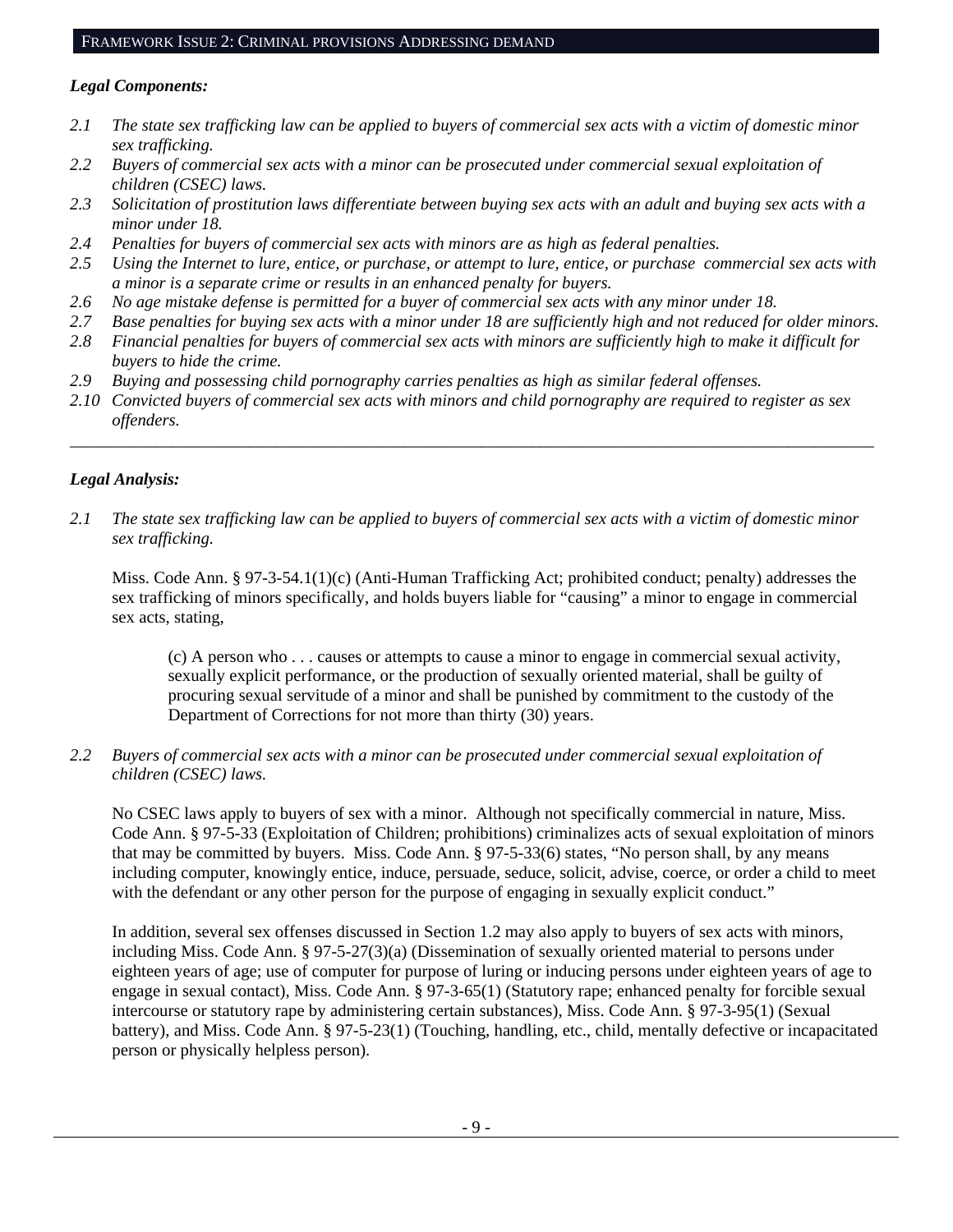# 2.2.1 Recommendation: Enact a law that makes it a crime to purchase sex acts with a minor.

*2.3 Solicitation of prostitution laws differentiate between buying sex acts with an adult and buying sex acts with a minor under 18.* 

Mississippi's prostitution statute, Miss. Code Ann. § 97-29-49 (Prostitution), which includes the crime of soliciting prostitution, does not distinguish between soliciting minors and soliciting adults. If convicted of solicitation, a buyer of commercial sex acts with a minor can only be sentenced to jail for up to 6 months, or fined \$200, or both. Miss. Code Ann. § 97-29-53 (Prostitution; penalty).

2.3.1 Recommendation: Amend the prostitution statute to distinguish the crime of buying sex with an adult from the sexual exploitation of children.

# *2.4 Penalties for buyers of commercial sex acts with minors are as high as federal penalties.*

A conviction under Miss. Code Ann. § 97-3-54.1(1)(c) (Anti-Human Trafficking Act; prohibited conduct; penalty), if applicable to buyers, is punishable by imprisonment up to 30 years. Since no fine is specified, the court may impose a fine of up to \$10,000 pursuant to Miss. Code Ann. § 99-19-32 (Fines and assessments upon persons convicted of offenses punishable by imprisonment for more than one year; deposit in Criminal Justice Fund).

A conviction under Miss. Code Ann. § 97-5-33 (Exploitation of children; prohibitions) is punishable as a felony by imprisonment for 5–40 years and a \$50,000–\$500,000 penalty. Miss. Code Ann. § 97-5-35. Subsequent convictions are punishable by 20 years to life imprisonment and a \$100,000–\$1,000,000 fine.

A conviction under the prostitution statute, Miss. Code Ann. § 97-29-49, is punishable by up to 6 months in jail, a \$200 fine, or both. Miss. Code Ann. § 97-29-53.

Defendants over the age of 18 convicted of statutory rape under Miss. Code Ann. § 97-3-65 (Statutory rape; enhanced penalty for forcible sexual intercourse or statutory rape by administering certain substances) face penalties under Miss. Code Ann. § 97-3-65(3) ranging from 5–40 years imprisonment or fines up to \$10,000, depending on the age of the defendant and the age of the victim.<sup>15</sup>

Penalties for buyers convicted under Miss. Code Ann. § 97-5-39 (Contributing to the neglect or delinquency of a child; felonious abuse and/or battery of a child), § 97-3-101 (Sexual battery; penalty) or § 97-5-23(1) (Touching, handling, etc., child, mentally defective or incapacitated person or physically helpless person) range from a misdemeanor punishable by up to 1 year in jail to imprisonment for life "or such lesser term of imprisonment as the court may determine, but not less than twenty (20) years" and possible fines ranging from \$1,000 to \$10,000. Miss Code Ann. §§ 97-5-39(1)(c), 97-3-95(1)(c), (d), 97-3-101(2)(a), (b), 97-3-101(3), 97-  $5-23(1).^{16}$ 

In comparison, if the victim is under the age of 14, a conviction under the Trafficking Victim Protection Act  $(TVPA)^{17}$  for child sex trafficking is punishable by 15 years to life imprisonment and a fine not to exceed \$250,000. 18 U.S.C. §§ 1591(b)(1), 3559(a)(1), 3571(b)(3). If the victim is between the ages of 14–17, a conviction is punishable by 10 years to life imprisonment and a fine not to exceed \$250,000. 18 U.S.C. §§ 1591(b)(2),  $3559(a)(1)$ ,  $3571(b)(3)$ . A conviction is punishable by mandatory life

l

<sup>&</sup>lt;sup>15</sup> *See supra Section 1.2 for discussion of Miss. Code Ann.* § 97-3-65.<br><sup>16</sup> *See supra Section 1.2.* 17 Trafficking Victims Protection Act (TVPA) of 2000, Pub. L. No. 106-386, 114 Stat. 1464, 1466 (codified in scattered sections of 18 and 22 U.S.C.).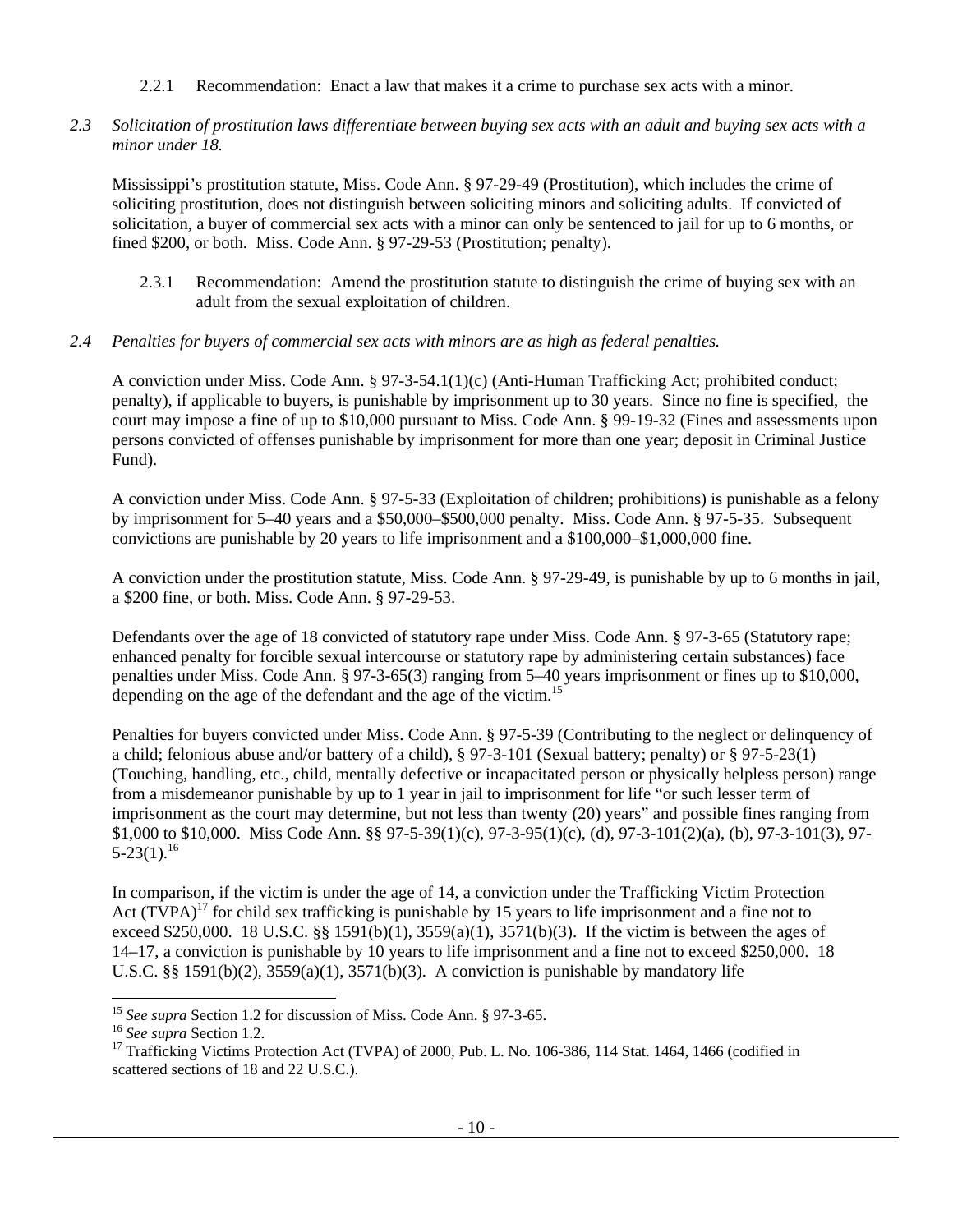imprisonment, however, if the buyer has a prior conviction for a federal sex offense<sup>18</sup> against a minor. 18 U.S.C. § 3559(e)(1). To the extent buyers can be prosecuted under other federal CSEC laws,<sup>19</sup> a conviction is punishable by penalties ranging from a fine not to exceed \$250,000 to life imprisonment and a fine not to exceed  $$250,000.<sup>20</sup>$ 

*2.5 Using the Internet to lure, entice, or purchase, or attempt to lure, entice, or purchase commercial sex acts with a minor is a separate crime or results in an enhanced penalty for buyers.* 

Although not expressly commercial, Miss. Code Ann. § 97-5-27(3)(a) (Dissemination of sexually oriented material to persons under eighteen years of age; use of computer for purpose of luring or inducing persons under eighteen years of age to engage in sexual contact) penalizes a person who knowingly engages in sexuallyoriented communication with a minor by using a computer. Miss. Code Ann. § 97-5-27(3)(a) states,

A person is guilty of computer luring when:

(i) Knowing the character and content of any communication of sexually oriented material, he intentionally uses any computer communication system allowing the input, output, examination or transfer of computer data or computer programs from one computer to another, to initiate or engage in such communication with a person under the age of eighteen (18); and (ii) By means of such communication he importunes, invites or induces a person under the age of eighteen (18) years to engage in sexual intercourse, deviant sexual intercourse or sexual contact with him, or to engage in a sexual performance, obscene sexual performance or sexual conduct for his benefit.

The penalty for a conviction under Miss. Code Ann. § 97-5-27(3)(a) is commitment up to 3 years to the Department of Corrections and a maximum fine of \$10,000. Miss. Code Ann. § 97-5-27(3)(e).

Using the Internet to commit crimes involving commercial sexual exploitation of minors is punishable under Miss. Code Ann. §97-5-33 (Exploitation of children; prohibitions), but no enhanced penalties are provided for using a computer or the Internet to commit commercial sexual exploitation crimes.

2.5.1 Recommendation: Amend Miss. Code Ann. § 97-5-27(3)(a)(ii) (Dissemination of sexually oriented material to persons under eighteen years of age; use of computer for purpose of luring or inducing persons under eighteen years of age to engage in sexual contact) and § 97-5-33

<sup>19</sup> 18 U.S.C. §§ 2251A(b) (Selling or buying of children), 2251(a) (Sexual exploitation of children), 2423(a) (Transportation of a minor with intent for minor to engage in criminal sexual activity), 2422(a) (Coercion and enticement), 2252(a)(2), (a)(4) (Certain activities relating to material involving the sexual exploitation of minors). <sup>20</sup> 18 U.S.C. §§ 2251A(b) (conviction punishable by imprisonment for 30 years to life and a fine), 22 (conviction punishable by imprisonment for 15–30 years and a fine), 2423(a) (conviction punishable by imprisonment for 10 years to life and a fine), 2422(a) (conviction punishable by a fine, imprisonment up to 20 years, or both),  $2252(a)(2)$ , (4) (stating that a conviction under subsection (a)(2) is punishable by imprisonment for 5–20 years and a fine, while a conviction under subsection (a)(4) is punishable by imprisonment up to 10 years, a fine, or both); *see also* 18 U.S.C §§ 3559(a)(1) (classifying all of the above listed offenses as felonies), 3571(b)(3) (providing a fine up to \$250,000 for any felony conviction).

<sup>1</sup> <sup>18</sup> Pursuant to 18 U.S.C. § 3559(e)(2), "federal sex offense" is defined as

an offense under section 1591 [18 USCS § 1591] (relating to sex trafficking of children), 2241 [18 USCS § 2241] (relating to aggravated sexual abuse), 2242 [18 USCS § 2242] (relating to sexual abuse),  $2244(a)(1)$  [18 USCS §  $2244(a)(1)$ ] (relating to abusive sexual contact),  $2245$  [18 USCS § 2245] (relating to sexual abuse resulting in death), 2251 [18 USCS § 2251] (relating to sexual exploitation of children), 2251A [18 USCS § 2251A] (relating to selling or buying of children), 2422(b) [18 USCS  $\S$  2422(b)] (relating to coercion and enticement of a minor into prostitution), or 2423(a) [18 USCS  $\S$  2423(a)] (relating to transportation of minors).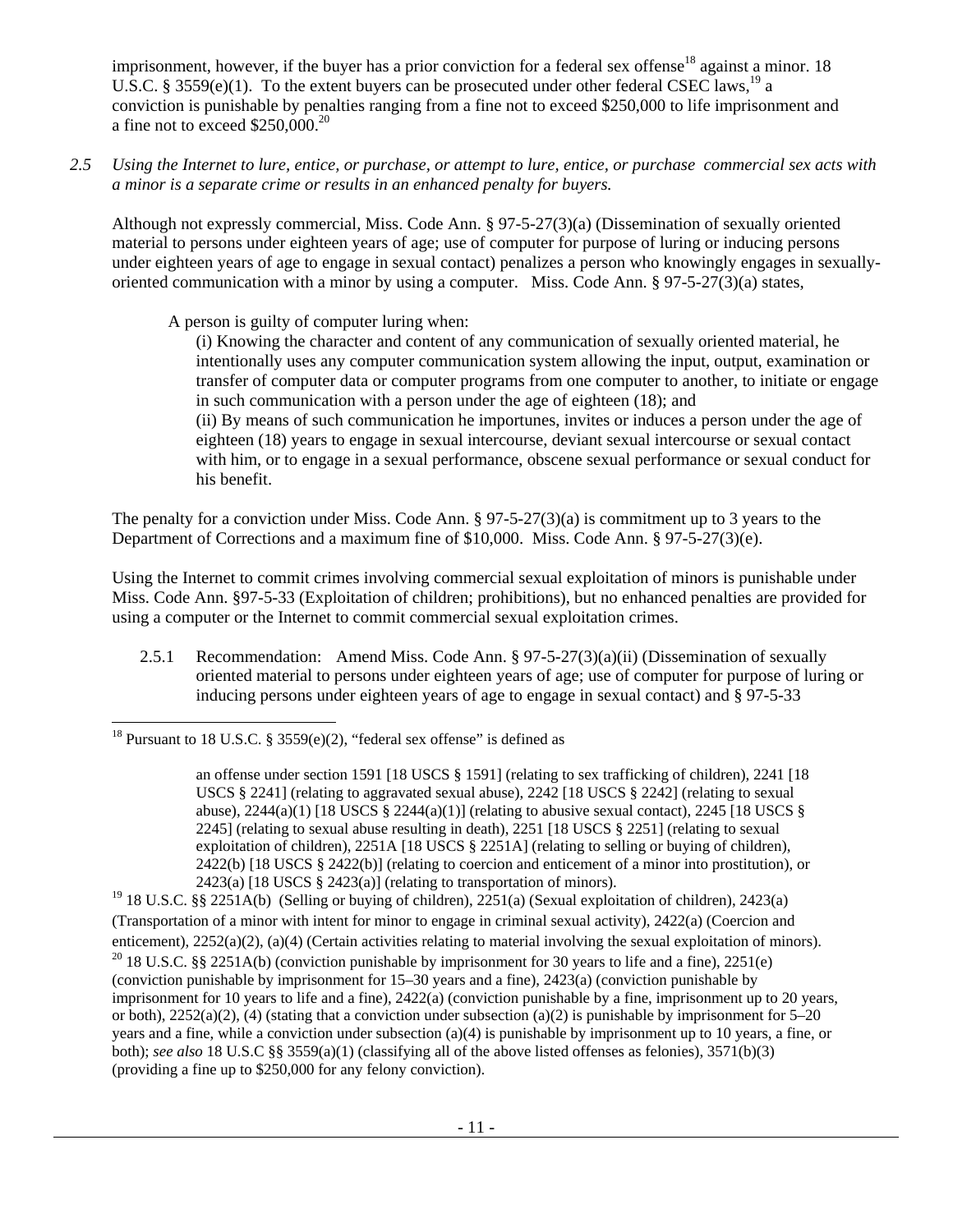(Exploitation of children; prohibitions) to impose enhanced penalties when a computer is used to solicit commercial sex with a minor.

*2.6 No age mistake defense is permitted for a buyer of commercial sex acts with any minor under 18.* 

Neither Miss. Code Ann. § 97-5-35 (Exploitation of children; penalties) nor the Anti-Human Trafficking Act  $(\S$ § 97-3-54 to 54.4) expressly prohibit a mistake of age defense. However, Miss. Code Ann. § 97-5-27(3)(c)(i) (Dissemination of sexually oriented material to persons under eighteen years of age; use of computer for purpose of luring or inducing persons under eighteen years of age to engage in sexual contact) provides several defenses, stating,

(c) In any prosecution for computer luring, it shall be a defense that:

(i) The defendant made a reasonable effort to ascertain the true age of the minor and was unable to do so as a result of actions taken by the minor; or

(ii) The defendant has taken, in good faith, reasonable, effective and appropriate actions under the circumstances to restrict or prevent access by minors to the materials prohibited, which may involve any appropriate measures to restrict minors from access to such communications, including any method which is feasible under available technology; or

(iii) The defendant has restricted access to such materials by requiring use of a verified credit card, debit account, adult access code or adult personal identification number; or

(iv) The defendant has in good faith established a mechanism such that the labeling, segregation or other mechanism enables such material to be automatically blocked or screened by software or other capabilities reasonably available to responsible adults wishing to effect such blocking or screening and the defendant has not otherwise solicited minors not subject to such screening or blocking capabilities to access that material or to circumvent any such screening or blocking.

- 2.6.1 Recommendation: Add a provision to Miss. Code Ann. § 97-5-33 (Exploitation of children; prohibitions) and the Anti-Human Trafficking Act (§§ 97-3-54 to 54.4) preventing a defendant from asserting a mistake of age defense in a prosecution for the commercial sexual exploitation of a child.
- *2.7 Base penalties for buying sex acts with a minor under 18 are sufficiently high and not reduced for older minors.*

Miss. Code Ann. § 97-3-54.1 (Anti-Human Trafficking Act; prohibited conduct; penalty) and Miss. Code Ann. § 97-5-33 (Exploitation of children; prohibitions) protect all minors under 18 and do not reduce penalties when older minors are the victims of the crime.

*2.8 Financial penalties for buyers of commercial sex acts with minors are sufficiently high to make it difficult for buyers to hide the crime.* 

Miss. Code Ann. § 97-3-54.1 (Anti-Human Trafficking Act; prohibited conduct; penalty) does not provide fines as part of its penalty scheme, so a maximum fine of \$10,000 could be imposed as provided in Miss. Code Ann. § 99-19-32 (Fines and assessments upon persons convicted of offenses punishable by imprisonment for more than one year; deposit in Criminal Justice Fund).<sup>21</sup> However, violators who are convicted under Miss. Code Ann. § 97-5-33 (Exploitation of children; prohibitions) are subject to substantial fines under Miss. Code Ann. § 97-5-35. For a first conviction, a person faces a \$50,000–\$500,000 fine. For subsequent convictions, the fine increases to \$100,000–\$1,000,000.

Pursuant to Miss. Code Ann. § 99-19-75 (Assessment on certain offenses against children to be deposited in Mississippi Children's Trust Fund), the court shall impose a special assessment of \$1,000 against persons

<sup>1</sup> <sup>21</sup> *See supra* note 5.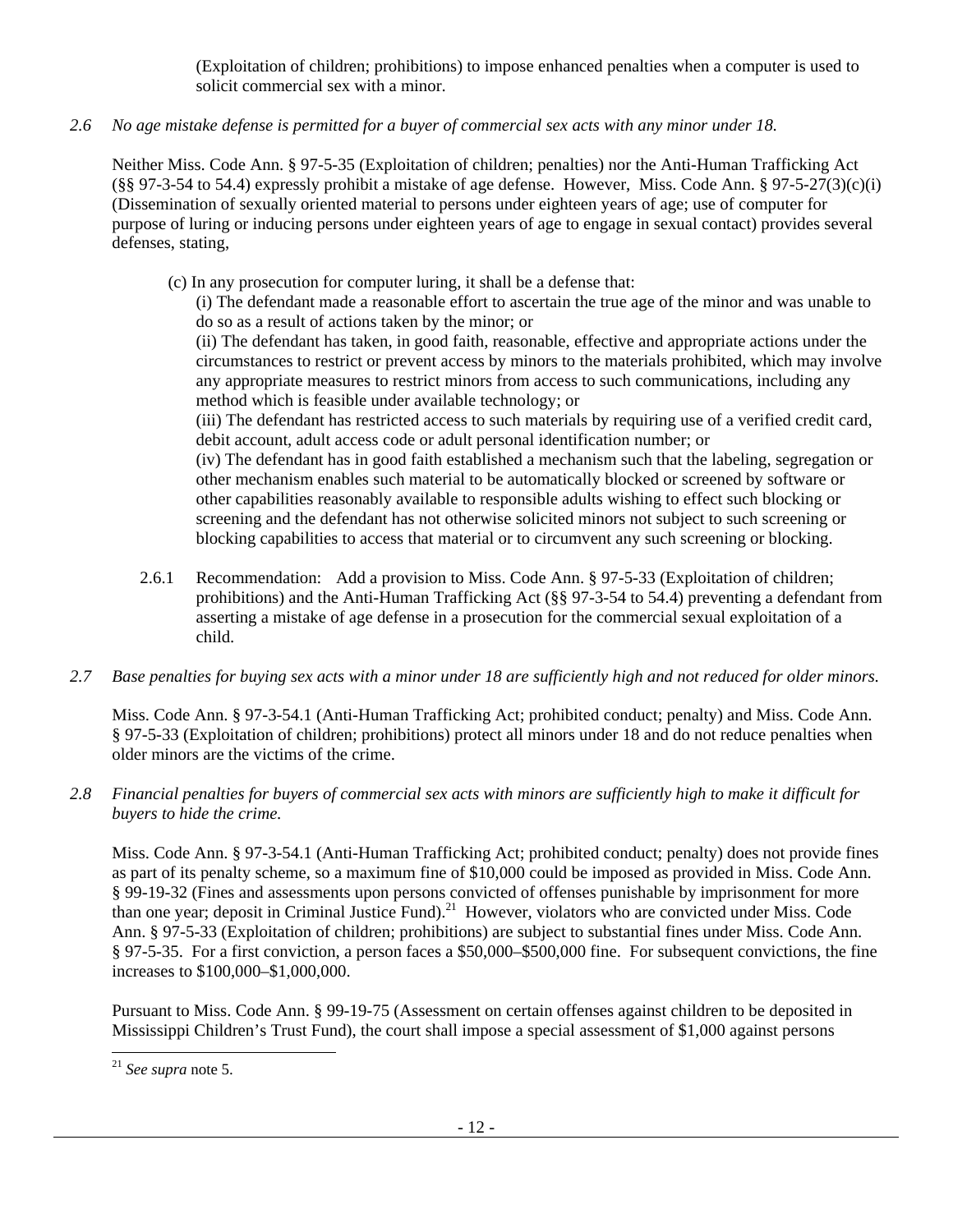convicted of certain listed crimes, including statutory rape and convictions under § 97-5-1 et. seq. (Offenses affecting children) in addition to any fines that the court levies as part of the judgment. The special assessment is paid into the Mississippi Children's Trust fund. Miss. Code Ann. § 99-19-75.

Restitution to victims of any crime is authorized, at the court's discretion, under Miss Code Ann. § 99-37-3 (Imposition and amount of restitution), which states, "(1) When a person is convicted of criminal activities which have resulted in pecuniary damages, in addition to any other sentence it may impose, the court may order that the defendant make restitution to the victim; provided, however, that the justice court shall not order restitution in an amount exceeding Five Thousand Dollars (\$ 5,000.00)." The discretionary decision by the court must take into account, among other things, the defendant's ability to pay. Miss Code Ann. § 99-37-3(2).

2.8.1 Recommendation: Amend Miss. Code Ann. § 97-3-54.1 (Anti-Human Trafficking Act; prohibited acts; penalty) to include an asset forfeiture scheme capable of reaching buyers' assets.

# *2.9 Buying and possessing child pornography carries penalties as high as similar federal offenses.*

Miss. Code Ann. § 97-5-33(3) (Exploitation of children; prohibitions) states, "No person shall, by any means including computer, knowingly send, transport, transmit, ship, mail or receive any photograph, drawing, sketch, film, video tape or other visual depiction of an actual child engaging in sexually explicit conduct." Under subsection (5), a person may not "by any means including computer, possess any photograph, drawing, sketch, film, video tape or other visual depiction of an actual child engaging in sexually explicit conduct." A conviction under Miss. Code Ann. § 97-5-33 is punishable by imprisonment for 5–40 years and a \$50,000–\$500,000 fine for the first offense and 20 years to life and a \$100,000–\$1,000,000 fine for subsequent convictions. Miss. Code Ann. § 97-5-35.

In comparison, a federal conviction for possession of child pornography<sup>22</sup> is generally punishable by imprisonment for 5–20 years and a fine not to exceed  $$250,000.<sup>23</sup>$  Subsequent convictions, however, are punishable by imprisonment up to 40 years and a fine not to exceed  $$250,000.<sup>24</sup>$ 

# *2.10 Convicted buyers of commercial sex acts with minors and child pornography are required to register as sex offenders.*

l

With respect to adult offenders, Miss. Code Ann. § 45-33-25(1)(a) (Registration with Mississippi Department of Public Safety of all convicted sex offenders residing in the state) states in part, "Any person having a permanent or temporary residence in this state or who is employed or attending school in this state who has been convicted

<sup>&</sup>lt;sup>22</sup> 18 U.S.C. §§ 2252(a)(2), (a)(4) (Certain activities relating to material involving the sexual exploitation of minors),  $2252A(a)(2)$ –(3) (Certain activities relating to material constituting or containing child pornography), 1466A(a), (b) (Obscene visual representations of the sexual abuse of children).

<sup>&</sup>lt;sup>23</sup> 18 U.S.C. §§ 2252(b) (stating that a conviction under subsection (a)(2) is punishable by imprisonment for 5–20 years and a fine, while a conviction under subsection (a)(4) is punishable by imprisonment up to 10 years, a fine, or both), 2252A(b)(1) (a conviction is punishable by imprisonment for 5–20 years and a fine), 1466A(a), (b) (stating that a conviction under subsection (a) is "subject to the penalties provided in section  $2252A(b)(1)$ ," imprisonment for 5–20 years and a fine, while a conviction under subsection (b) is "subject to the penalties provided in section 2252A(b)(2)," imprisonment up to 10 years, a fine, or both); *see also* 18 U.S.C §§ 3559(a)(1) (classifying all of the above listed offenses as felonies), 3571(b)(3) (providing a fine up to \$250,000 for any felony conviction).

<sup>&</sup>lt;sup>24</sup> 18 U.S.C. §§ 2252(b) (stating if a person has a prior conviction under subsection (a)(2), or a list of other statutes, a conviction is punishable by a fine and imprisonment for 15–40 years, but if a person has a prior conviction under subsection (a)(4), or a list of other statutes, a conviction is punishable by a fine and imprisonment for  $10-20$  years),  $2252A(b)(1)$  (stating if a person has a prior conviction under subsection (a)(2), (a)(3), or a list of other statutes, a conviction is punishable by a fine and imprisonment for 15–40 years), 1466A(a), (b) (stating that the penalty scheme for section 2252A(b) applies); *see also* 18 U.S.C §§ 3559(a)(1) (classifying all of the above listed offenses as felonies), 3571(b)(3) (providing a fine up to \$250,000 for any felony conviction).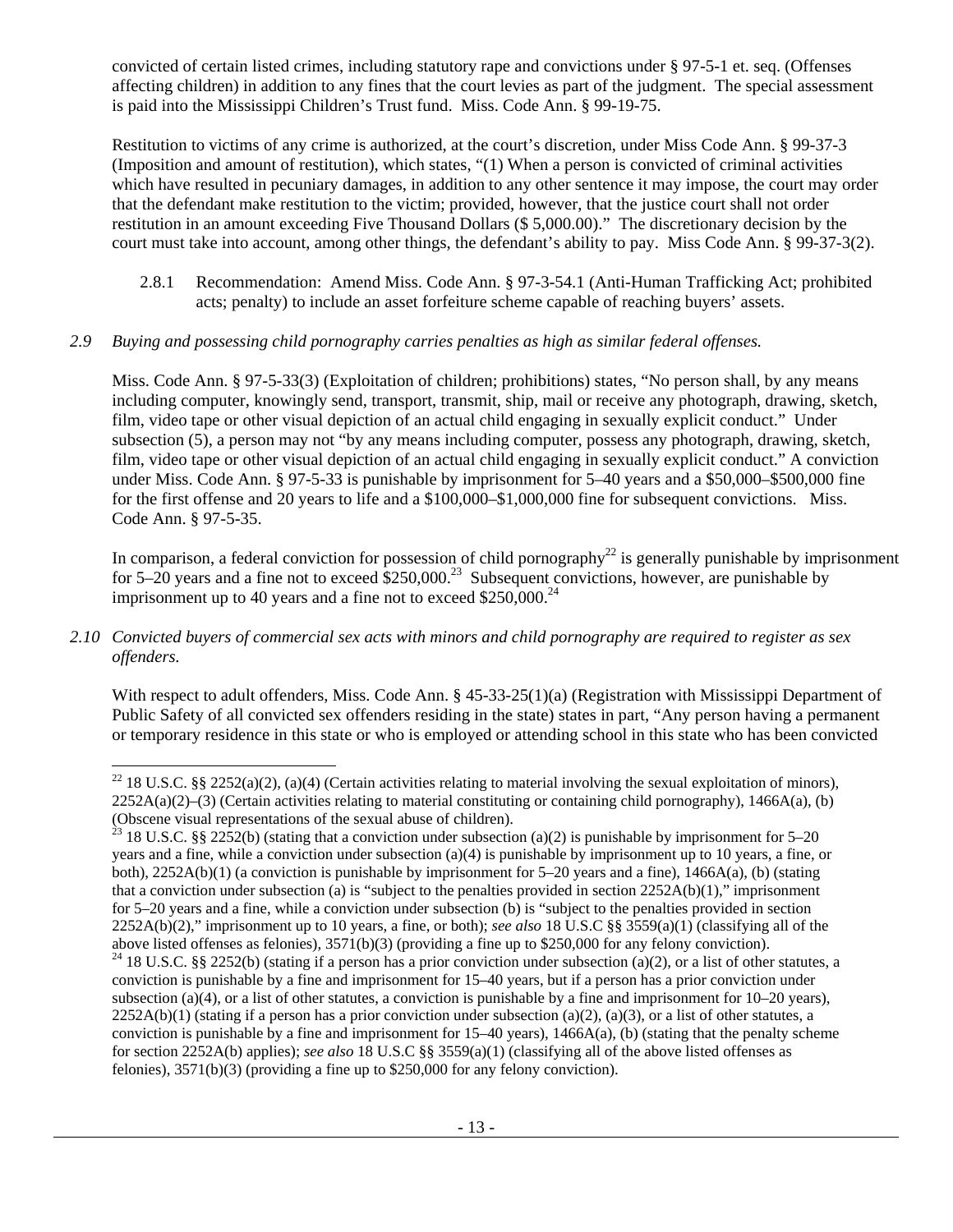of a registrable offense in this state or another jurisdiction shall register with the responsible agency and the Mississippi Department of Public Safety." Miss. Code Ann. §  $45-33-23(g)$  (Definitions)<sup>25</sup> defines "sex offense" or "registrable offense" as any of the following offenses:

(ii) Section 97-3-65 relating to rape; however, conviction or adjudication under Section 97-3-65(1)(a) when the offender was eighteen (18) years of age or younger at the time of the alleged offense, shall not be a registrable sex offense;

(iii) Section 97-3-71 relating to rape and assault with intent to ravish;

(iv) Section 97-3-95 relating to sexual battery; however, conviction or adjudication under Section 97-3- 95(1)(c) when the offender was eighteen (18) years of age or younger at the time of the alleged offense, shall not be a registrable sex offense;

(v) Section 97-5-5 relating to enticing a child for concealment, prostitution or marriage;

(vi) Section 97-5-23 relating to the touching of a child, mentally defective or incapacitated person or physically helpless person for lustful purposes;

(vii) Section 97-5-27 relating to the dissemination of sexually oriented material to children;

(viii) Section 97-5-33 relating to the exploitation of children;

. . .

(xi) Section 97-1-7 relating to attempt to commit any of the above-referenced offenses;

(xii) Section 43-47-18 relating to sexual abuse of a vulnerable adult;

 $(xiii)$  Section 97-3-54.1(1)(c) relating to procuring sexual servitude of a minor;

. . . .

l

 $(xviii)$  Section 97-5-39(1)(c) relating to contributing to the neglect or delinquency of a child, felonious abuse or battery of a child, if the victim was sexually abused;

(xix) Any other offense resulting in a conviction in another jurisdiction which, if committed in this state, would be deemed to be such a crime without regard to its designation elsewhere;

(xx) Any offense resulting in a conviction in another jurisdiction for which registration is required in the jurisdiction where the conviction was had;

(xxi) Any conviction of conspiracy to commit, accessory to commission, or attempt to commit any offense listed in this section;

(xxii) Capital murder when one (1) of the above-described offenses is the underlying crime.

Miss. Code Ann. § 45-33-25(1)(b) also requires offenders<sup>26</sup> adjudicated delinquent by the youth court for sex offenses to register as sex offenders if force was used against the victim in committing any of the following sex offenses:

(i) Section 97-3-71 relating to rape and assault with intent to ravish;

(ii) Section 97-3-95 relating to sexual battery;

(iii) Section 97-3-65 relating to statutory rape; or

(iv) Conspiracy to commit, accessory to the commission of, or attempt to commit any offense listed in this paragraph.

<sup>25</sup> The text of Miss. Code Ann. § 45-33-23 included here and elsewhere in this report includes amendments made by the passage of Senate Bill 2376, 2012 Regular Session. (MS 2012) (effective July 1, 2012). <sup>26</sup> Miss. Code Ann. § 45-33-25(1)(a) exempts offenders under fourteen years of age from the registration

requirement.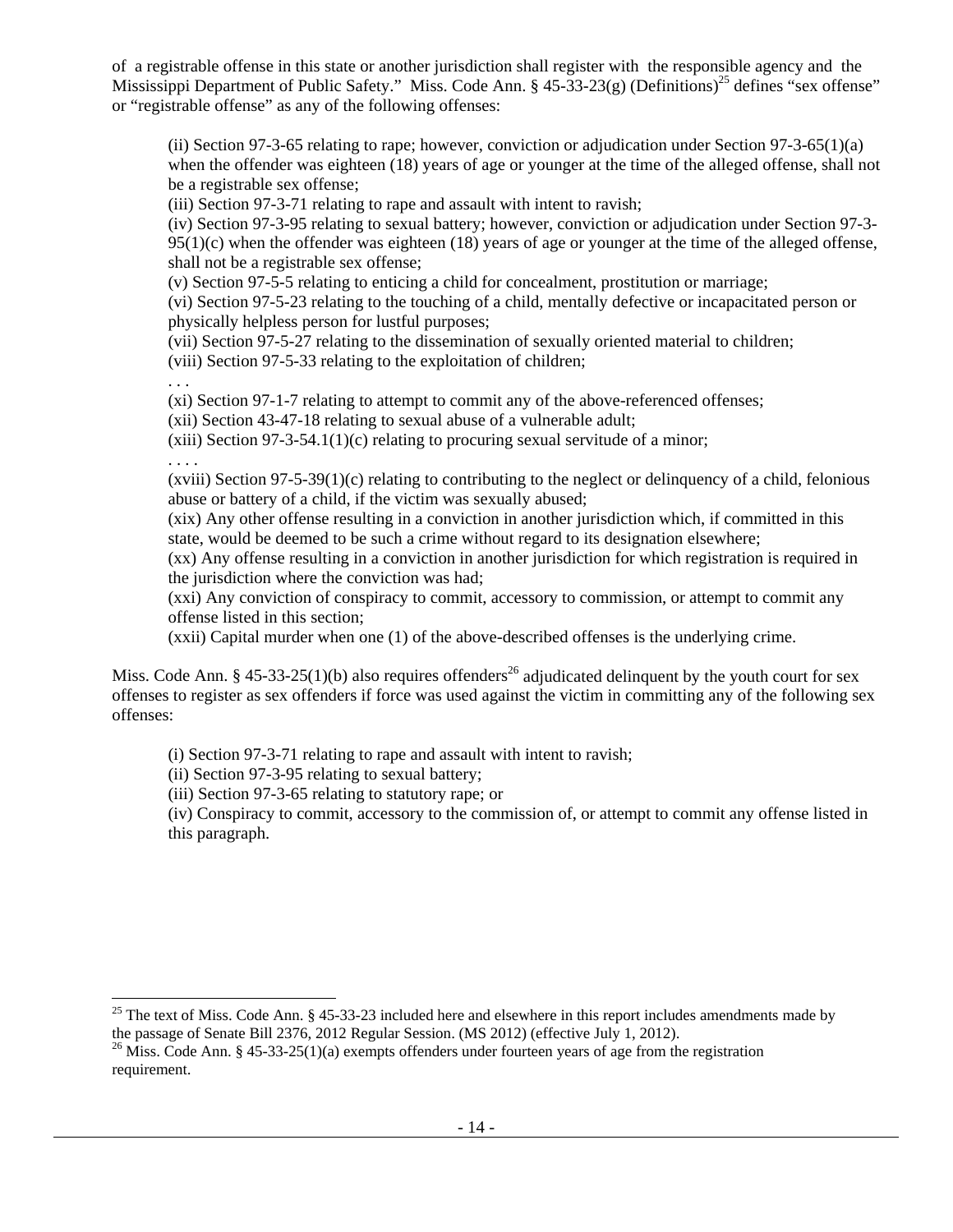# *Legal Components:*

- *3.1 Penalties for trafficking a child for sexual exploitation are as high as federal penalties.*
- *3.2 Creating and distributing child pornography carries penalties as high as similar federal offenses.*
- *3.3 Using the Internet to lure, entice, recruit, or sell commercial sex acts with a minor is a separate crime or results in an enhanced penalty for traffickers.*
- *3.4 Financial penalties for traffickers, including asset forfeiture, are sufficiently high*.
- *3.5 Convicted traffickers are required to register as sex offenders.*
- *3.6 Laws relating to termination of parental rights for certain offenses include sex trafficking or commercial sexual exploitation of children (CSEC) offenses in order to remove the children of traffickers from their control and potential exploitation.*

*\_\_\_\_\_\_\_\_\_\_\_\_\_\_\_\_\_\_\_\_\_\_\_\_\_\_\_\_\_\_\_\_\_\_\_\_\_\_\_\_\_\_\_\_\_\_\_\_\_\_\_\_\_\_\_\_\_\_\_\_\_\_\_\_\_\_\_\_\_\_\_\_\_\_\_\_\_\_\_\_\_\_\_\_\_\_\_\_\_\_\_\_\_\_* 

# *Legal Analysis:*

*3.1 Penalties for trafficking a child for sexual exploitation are as high as federal penalties.* 

Miss. Code Ann. § 97-3-54.1(1)(c) (Anti-Human Trafficking Act; prohibited conduct; penalty) carries a 30-year maximum sentence and a possible maximum fine of \$10,000. Miss. Code Ann. §§ 97-3-54.1(1)(c), 99-19-32.

Traffickers may also be convicted under other criminal statutes for their crimes. Under Miss. Code Ann. § 97- 5-5 (Enticing child for concealment, prostitution or marriage) convicted traffickers may " be imprisoned in the penitentiary not exceeding ten years, or imprisoned in the county jail not more than one year, or fined not more than one thousand dollars, or both." A conviction under Miss. Code Ann. § 97-5-33 (Exploitation of children; prohibitions) is punishable by imprisonment for 5–40 years and \$50,000–\$500,000 fine. Miss Code Ann. § 97- 5-35. A subsequent conviction is punishable by imprisonment of 20 years to life and a \$100,000–\$1,000,000 fine. Miss Code Ann. § 97-5-35. A conviction under Miss. Code Ann. § 97-5-39(1)(a) (Contributing to the neglect or delinquency of a child; felonious abuse and/or battery of a child) is punishable as a misdemeanor by up to 1 year in jail, a fine of up to \$1,000, or both. A conviction under Miss Code Ann. § 97-5-39(1)(c) is punishable by imprisonment of up to 10 years, a fine of up to \$10,000, or both. Miss. Code Ann. § 97-5-  $39(1)(c)$ .

A conviction under Miss. Code Ann. § 97-5-27(3)(a) (Use of computer for purpose of luring or inducing persons under eighteen years of age to engage in sexual contact) is punishable as a felony by commitment up to 3 years to the Department of Corrections and a fine not exceeding \$10,000. Miss. Code Ann. § 97-5-27(3)(e).

Lastly, traffickers could be found guilty of money laundering under Miss. Code Ann. § 97-23-101, which in subsection  $(1)(a)$  prohibits the following conduct:

(1)(a) Whoever, knowing that the property involved in a financial transaction represents the proceeds of some form of unlawful activity,<sup>27</sup> conducts or attempts to conduct such a financial transaction<sup>28</sup> which in fact involves the proceeds of specified unlawful activity:

<sup>1</sup> <sup>27</sup> Miss. Code Ann. § 97-23-101(3)(a) states, "The term 'knowing that the property involved in a financial transaction represents the proceeds of some form of unlawful activity' means that the person knew the property involved in the transaction represented proceeds from some form, though not necessarily which form, of activity that constitutes a felony under state or federal law."

 $^{28}$  Miss. Code Ann. § 97-23-101(3)(c) states, "The term 'transaction' includes a purchase, sale, loan, pledge, gift, transfer, delivery, or other disposition, and with respect to a financial institution includes a deposit, withdrawal, transfer between accounts, exchange of currency, loan, extension of credit, purchase or sale of any stock, bond,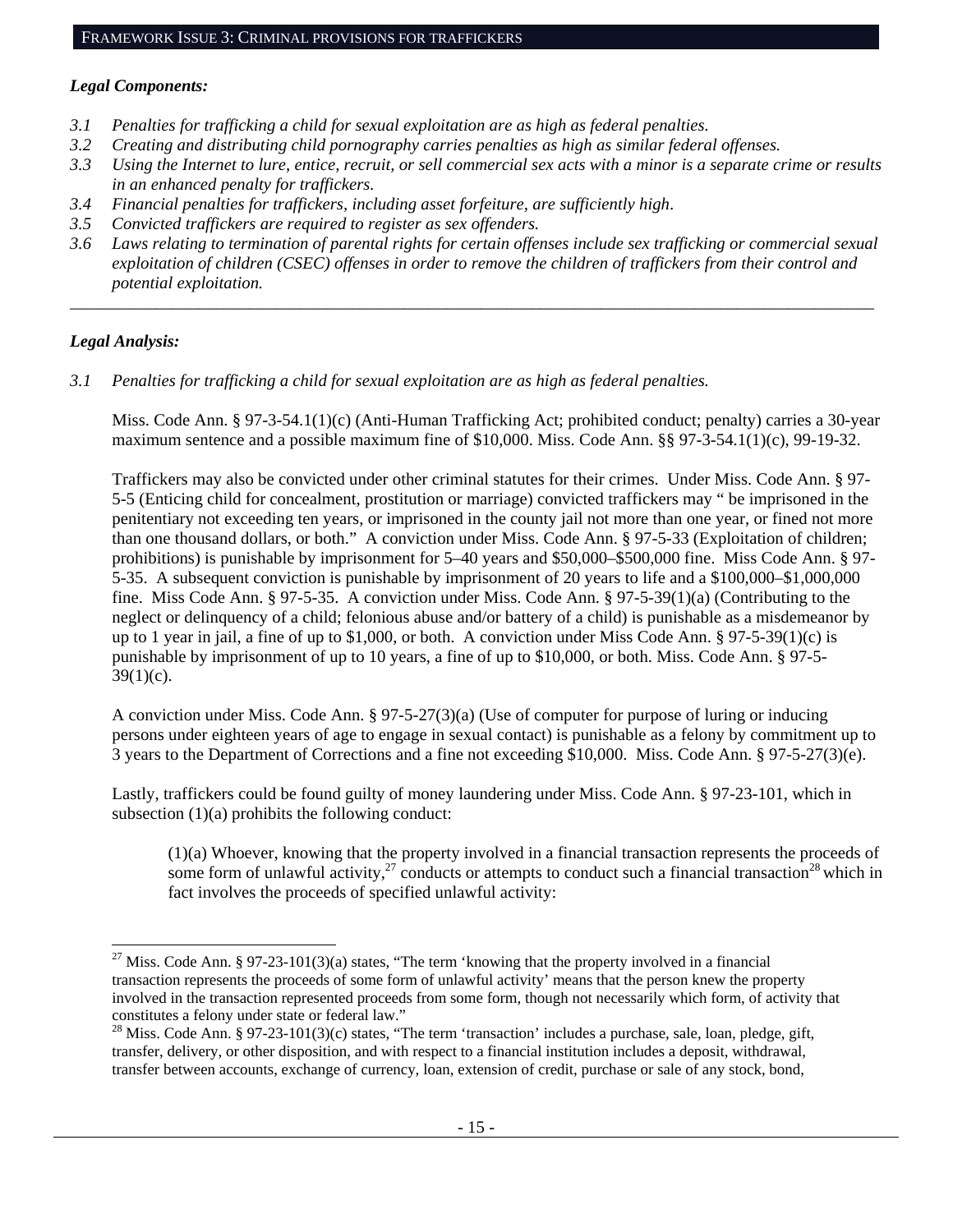(i) With the intent to promote the carrying on of specified unlawful activity; or (2)With intent to engage in conduct constituting a violation of Section 7201 or 7206 of the Internal Revenue Code of 1986; or

(ii) Knowing that the transaction is designed in whole or in part:

1. To conceal or disguise the nature, the location, the source, the ownership, or the control of the proceeds of specified unlawful activity; or

2. To avoid a transaction reporting requirement under state or federal law,

shall be sentenced to a fine of not more than Five Hundred Thousand Dollars (\$ 500,000.00) or twice the value of the property involved in the transaction, whichever is greater, or imprisonment for not more than twenty (20) years, or both.

In comparison, if the victim is under the age of 14, a conviction under the Trafficking Victims Protection Act  $(TVPA)<sup>29</sup>$  for child sex trafficking is punishable by 15 years to life imprisonment and a fine not to exceed \$250,000. 18 U.S.C. §§ 1591(b)(1), 3559(a)(1), 3571(b)(3). If the victim is between the ages of 14–17, a conviction is punishable by 10 years to life imprisonment and a fine not to exceed \$250,000. 18 U.S.C. §§ 1591(b)(2), 3559(a)(1), 3571(b)(3). A conviction is punishable by mandatory life imprisonment, however, if the trafficker has a prior conviction for a federal sex offense<sup>30</sup> against a minor.

# *3.2 Creating and distributing child pornography carries penalties as high as similar federal offenses.*

Miss. Code Ann. § 97-5-33(1)-(2), (7) (Exploitation of children; prohibitions) makes it a crime to create and distribute child pornography. A first-time offender faces imprisonment for 5–40 years and a \$50,000–\$500,000 fine. Miss. Code Ann. § 97-5-35. The penalty increases for subsequent offenses to 20 years to life and a \$100,000–\$1,000,000 fine. Miss. Code Ann. § 97-5-35.

In comparison, if the victim is under the age of 14, a conviction under the TVPA for child sex trafficking is punishable by 15 years to life imprisonment and a fine not to exceed \$250,000. 18 U.S.C. §§ 1591(b)(1),  $3559(a)(1)$ ,  $3571(b)(3)$ . If the victim is between the ages of  $14-17$ , a conviction is punishable by 10 years to life imprisonment and a fine not to exceed \$250,000. 18 U.S.C. §§ 1591(b)(2), 3559(a)(1), 3571(b)(3). A conviction is punishable by mandatory life imprisonment, however, if the trafficker has a prior conviction for a federal sex offense<sup>31</sup> against a minor. Additionally, a federal conviction for distribution of child pornography<sup>32</sup> is generally punishable by imprisonment for  $5-20$  years and a fine not to exceed \$250,000.<sup>33</sup> Subsequent convictions, however, are punishable by imprisonment up to 40 years and a fine not to exceed \$250,000.<sup>34</sup>

l

<sup>34</sup> 18 U.S.C. §§ 2252(b) (stating if a person has a prior conviction under subsection (a)(1), (a)(2), or (a)(3) or a list of other statutes, a conviction is punishable by a fine and imprisonment for 15–40 years), 2252A(b)(1) (stating if a person has a prior conviction under subsection (a)(2), (a)(3), or a list of other statutes, a conviction is punishable by a fine and imprisonment for 15–40 years), 1466A(a), (b) (stating that the penalty scheme for section 2252A(b)

certificate of deposit, or other monetary instrument, or any other payment, transfer, or delivery by, through, or to a financial institution, by whatever means effected."

<sup>&</sup>lt;sup>29</sup> *See supra* note 17.<br><sup>30</sup> *See supra* note 18.<br><sup>31</sup> *See supra* note 18.<br><sup>32</sup> 18 U.S.C. §§ 2252(a)(1), (a)(2), (a)(3) (Certain activities relating to material involving the sexual exploitation of minors),  $2252A(a)(2)$ ,  $(a)(3)$  (Certain activities relating to material constituting or containing child pornography), 1466A(a) (Obscene visual representations of the sexual abuse of children).<br><sup>33</sup> 18 U.S.C. §§ 2252(b) (stating that a conviction under subsection (a)(1), (a)(2), or (a)(3) is punishable by

imprisonment for 5–20 years and a fine), 2252A(b)(1) (a conviction is punishable by imprisonment for 5–20 years and a fine), 1466A(a), (b) (stating that a conviction under subsection (a) is "subject to the penalties provided in section 2252A(b)(1)," imprisonment for 5–20 years and a fine, while a conviction under subsection (b) is "subject to the penalties provided in section 2252A(b)(2)," imprisonment up to 10 years, a fine, or both); *see also* 18 U.S.C §§  $3559(a)(1)$  (classifying all of the above listed offenses as felonies),  $3571(b)(3)$  (providing a fine up to \$250,000 for any felony conviction).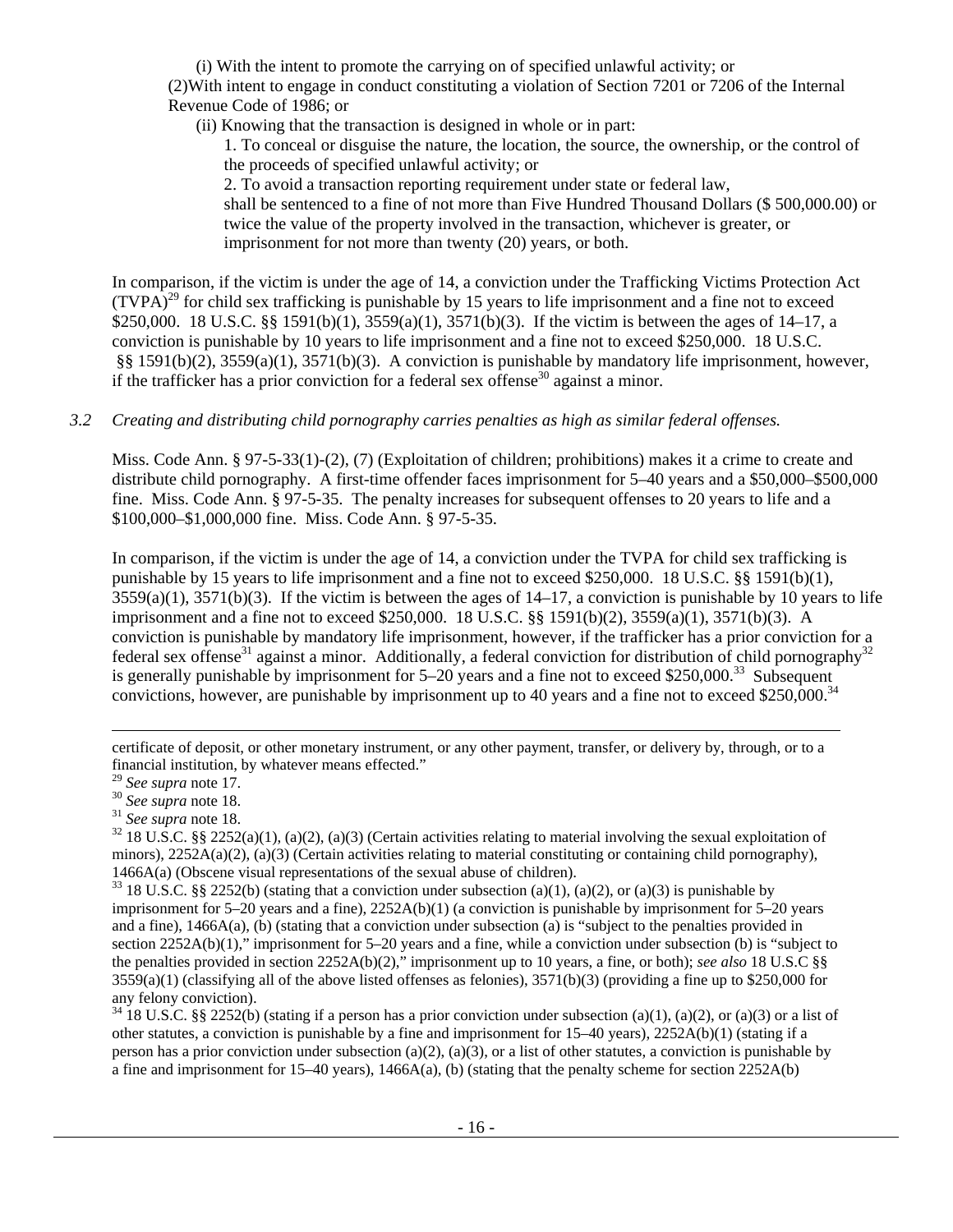*3.3 Using the Internet to lure, entice, recruit, or sell commercial sex acts with a minor is a separate crime or results in an enhanced penalty for traffickers.* 

Although not expressly commercial, Miss. Code Ann. § 97-5-27(3)(a) (Dissemination of sexually oriented material to persons under eighteen years of age; use of computer for purpose of luring or inducing persons under eighteen years of age to engage in sexual contact) penalizes a person who knowingly engages in sexuallyoriented communication with a minor by use of a computer. Miss. Code Ann. § 97-5-27(3)(a) states,

A person is guilty of computer luring when:

(i) Knowing the character and content of any communication of sexually oriented material, he intentionally uses any computer communication system allowing the input, output, examination or transfer of computer data or computer programs from one computer to another, to initiate or engage in such communication with a person under the age of eighteen (18); and (ii) By means of such communication he importunes, invites or induces a person under the age of eighteen (18) years to engage in sexual intercourse, deviant sexual intercourse or sexual contact with him, or to engage in a sexual performance, obscene sexual performance or sexual conduct for his benefit.

The penalty for conviction under Miss. Code Ann. § 97-5-27(3)(a) is commitment up to 3 years to the Department of Corrections and a maximum fine of \$10,000. Miss. Code Ann. § 97-5-27(3)(e).

Neither Miss. Code Ann. §§ 97-3-54 to 97-3-54.4 (Anti-Human Trafficking Act) nor Miss. Code Ann. § 97-5- 35 (Exploitation of Children; penalties) provide enhanced penalties when the offender uses the Internet to commit these crimes.

- 3.3.1 Recommendation: Amend Miss. Code Ann. § 97-5-27(3)(a)(ii) (Dissemination of sexually oriented material to persons under eighteen years of age; use of computer for purpose of luring or inducing persons under eighteen years of age to engage in sexual contact) to provide heightened penalties when the Internet is used to lure minors for commercial sexual exploitation.
- 3.3.2 Recommendation: Amend Miss. Code Ann. § 97-5-35 (Exploitation of children; prohibitions) to include a penalty enhancement when the Internet is used to lure minors into commercial sexual exploitation.
- *3.4 Financial penalties for traffickers, including asset forfeiture, are sufficiently high.*

1

A conviction under Miss. Code Ann. § 97-3-54.1(1)(c) (Anti-Human Trafficking Act; prohibited conduct; penalty) carries a maximum fine of \$10,000 pursuant to Miss. Code Ann. § 99-19-32 (Fines and assessments upon persons convicted of offenses punishable by imprisonment for more than one year; deposit in Criminal Justice Fund).

A conviction under Miss. Code Ann. § 97-5-33 (Exploitation of children; prohibitions) is punishable by imprisonment for 5–40 years and a \$50,000–\$500,000 fine. Miss Code Ann. § 97-5-35. If convicted for a subsequent violation, the offender faces 20 years to life in prison and a \$100,000-\$1,000,000 fine. Miss Code Ann. § 97-5-35.

Discretionary restitution to victims of any crime is authorized under Miss Code Ann. § 99-37-3 (Imposition and amount of restitution), which states in part, "(1) When a person is convicted of criminal activities which have

applies); *see also* 18 U.S.C §§ 3559(a)(1) (classifying all of the above listed offenses as felonies), 3571(b)(3) (providing a fine up to \$250,000 for any felony conviction).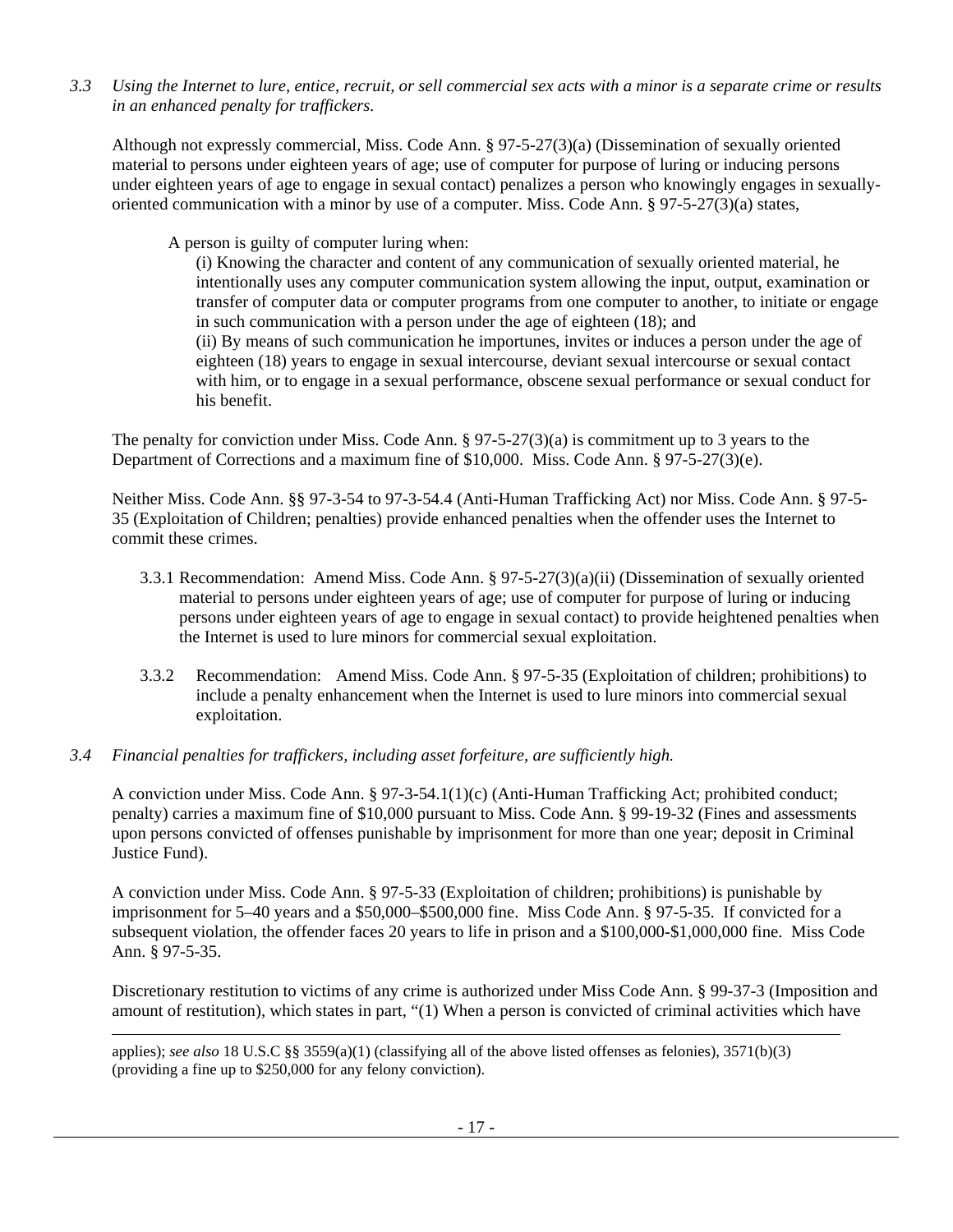resulted in pecuniary damages, in addition to any other sentence it may impose, the court may order that the defendant make restitution to the victim; provided, however, that the justice court shall not order restitution in an amount exceeding Five Thousand Dollars (\$ 5,000.00)." The discretionary decision by the court must take into account, among other things, the defendant's ability to pay. Miss Code Ann. § 99-37-3(2).

A trafficker convicted under the money laundering statute may be fined up to \$500,000 or "twice the value of the property involved in the transaction, whichever is greater." Miss. Code Ann.  $\S 97-23-101(1)(a)$ .

- 3.4.1 Recommendation: Amend Miss. Code Ann. § 97-3-54.1(1)(c) (Anti-Human Trafficking Act; prohibited conduct; penalty) to provide an asset forfeiture scheme that reaches the assets of traffickers.
- *3.5 Convicted traffickers are required to register as sex offenders.*

Miss. Code Ann. § 45-33-23(g) (Registration of sex offenders; Definitions), includes Miss. Code Ann. § 97-3- 54.1(1)(c) (Anti-Human Trafficking Act; prohibited conduct; penalty) and Miss. Code Ann. § 97-5-33 (Exploitation of children; prohibitions) in its definition of "registrable offense."

*3.6 Laws relating to termination of parental rights for certain offenses include sex trafficking or commercial sexual exploitation of children (CSEC) offenses in order to remove the children of traffickers from their control and potential exploitation.* 

Miss. Code Ann. § 93-15-103 (Factors justifying adoption; grounds for termination of parental rights; alternatives) sets out the grounds for terminating parental rights. Pursuant to Miss. Code Ann. § 93-15-103,

(1) When a child has been removed from the home of its natural parents and cannot be returned to the home of his natural parents within a reasonable length of time because returning to the home would be damaging to the child or the parent is unable or unwilling to care for the child, relatives are not appropriate or are unavailable, and when adoption is in the best interest of the child, taking into account whether the adoption is needed to secure a stable placement for the child and the strength of the child's bonds to his natural parents and the effect of future contacts between them, the grounds listed in subsections (2) and (3) of this section shall be considered as grounds for the termination of parental rights. The grounds may apply singly or in combination in any given case.

(3) Grounds for termination of parental rights shall be based on one or more of the following factors:

. . .

. . .

(g) When a parent has been convicted of any of the following offenses against any child: (i) rape of a child under the provisions of Section 97-3-65, (ii) sexual battery of a child under the provisions of Section 97-3-95(c), (iii) touching a child for lustful purposes under the provisions of Section 97-5-23, (iv) exploitation of a child under the provisions of Section 97-5-31, (v) felonious abuse or battery of a child under the provisions of Section 97-5-39(2), (vi) carnal knowledge of a step or adopted child or a child of a cohabitating partner under the provisions of Section 97-5-41, or (vii) murder of another child of such parent, voluntary manslaughter of another child of such parent, aided or abetted, attempted, conspired or solicited to commit such murder or voluntary manslaughter, or a felony assault that results in the serious bodily injury to the surviving child or another child of such parent.

(h) The child has been adjudicated to have been abused or neglected and custody has been transferred from the child's parent(s) for placement pursuant to Section 43-15-13, and a court of competent jurisdiction has determined that reunification shall not be in the child's best interest.

. . . .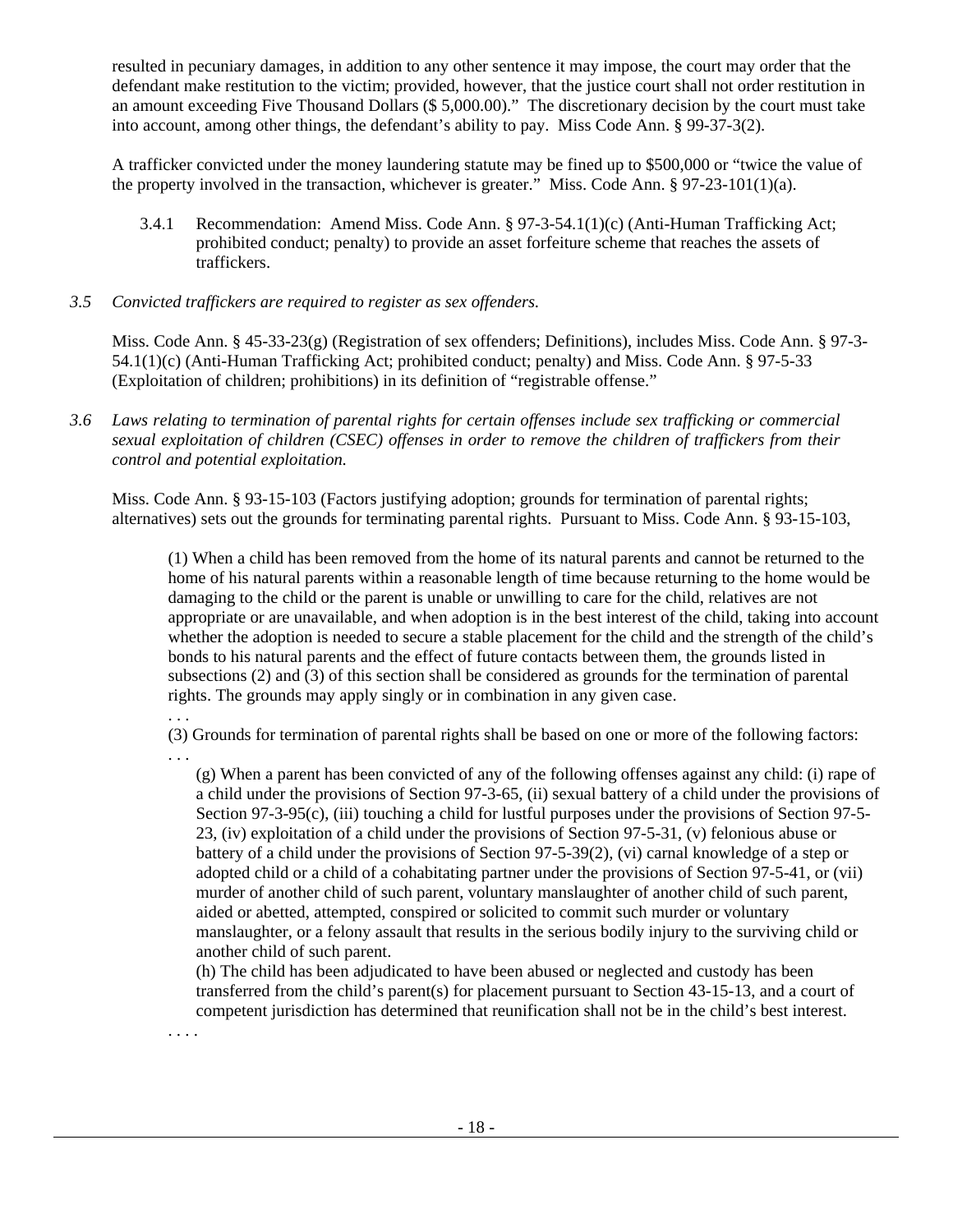Convictions under Miss. Code Ann. § 97-3-54.1(1)(c) (Anti-Human Trafficking Act; prohibited conduct; penalty) are not among the bases for terminating parental rights.

3.6.1 Recommendation: Amend Miss. Code Ann. § 93-15-103 to make convictions under Miss. Code Ann. § 97-3-54.1(1)(c) (Anti-Human Trafficking Act; prohibited conduct; penalty) grounds for terminating parental rights.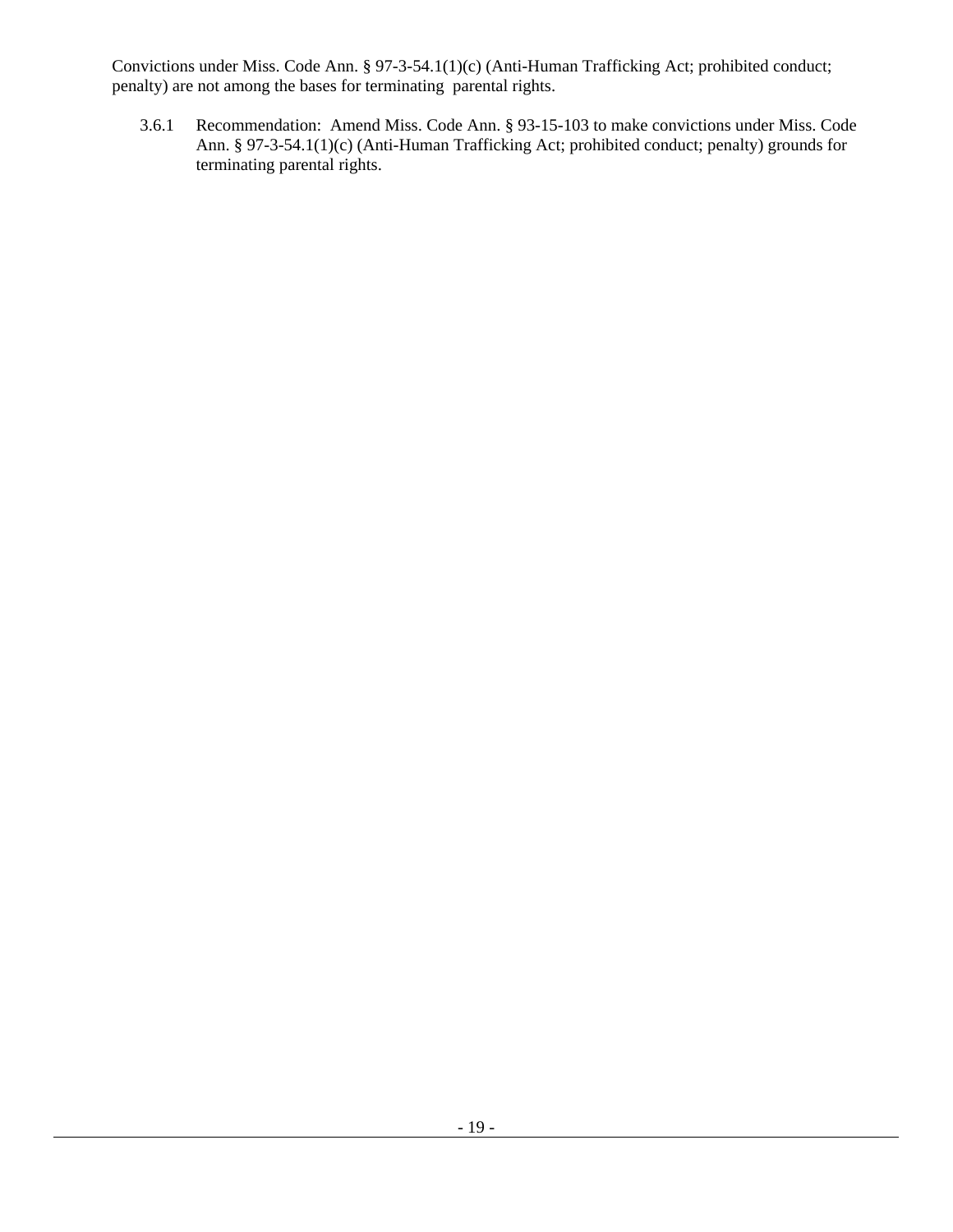# *Legal Components:*

- *4.1 The acts of assisting, enabling, or financially benefitting from child sex trafficking are included as criminal offenses in the state sex trafficking statute.*
- *4.2 Financial penalties, including asset forfeiture laws, are in place for those who benefit financially from or aid and assist in committing domestic minor sex trafficking.*
- *4.3 Promoting and selling child sex tourism is illegal.*
- *4.4 Promoting and selling child pornography is illegal. \_\_\_\_\_\_\_\_\_\_\_\_\_\_\_\_\_\_\_\_\_\_\_\_\_\_\_\_\_\_\_\_\_\_\_\_\_\_\_\_\_\_\_\_\_\_\_\_\_\_\_\_\_\_\_\_\_\_\_\_\_\_\_\_\_\_\_\_\_\_\_\_\_\_\_\_\_\_\_\_\_\_\_\_\_\_\_\_\_\_\_\_\_\_*

# *Legal Analysis:*

*4.1 The acts of assisting, enabling, or financially benefitting from child sex trafficking are included as criminal offenses in the state sex trafficking statute.*

Miss. Code Ann. § 97-3-54.3 (Anti-Human Trafficking Act; aiding, abetting, or conspiring to violate antihuman trafficking provisions) states that "[a] person who knowingly aids, abets or conspires with one or more persons to violate Sections 97-3-54 through 97-3-54.4 shall be considered a principal in the offense and shall be indicted and punished as such whether the principal has been previously convicted or not." Thus, a person who aids or abets the commission of procuring sexual servitude of a minor pursuant to Miss. Code Ann. § 97-3- 54.1(1)(c) faces a maximum sentence of 30 years and a possible fine up to \$10,000. Miss. Code Ann. §§ 97-3- 54.1(1)(c), 99-19-32. In addition, Miss. Code Ann. § 97-3-54.1(2) provides in part, "A person who is convicted of an offense set forth in subsection  $(1)(a)$  or (b) [Trafficking for forced labor or services and involuntary servitude] of this section, or who benefits, whether financially or by receiving anything of value, from participation in a venture that has engaged in an act described in this section" is subject to a maximum sentence of 20 years and a possible maximum fine of \$10,000. Miss. Code Ann. §§ 97-3-54.1(2), 99-19-32. Finally, Miss. Code Ann. § 97-3-54.1(c) contains the words "harbors" and "transports," which reaches some facilitators.

In addition to the Anti-Human Trafficking Act, there are other laws that may apply to a facilitator of domestic minor sex trafficking. Miss. Code Ann. § 97-29-49 (Prostitution) states that it is "unlawful . . . to aid or abet prostitution, . . . or transport, or to offer or agree to take or transport, or aid or assist in transporting, any person to any vehicle, conveyance, place, structure, or building, or to any other person with knowledge or reasonable cause to know that the purpose of such directing, taking or transporting is prostitution, lewdness or assignation, or to lease or rent or contract to lease or rent any vehicle, conveyance, place, structure, or building, or part thereof, knowing or with good reason to know that it is intended to be used for any of the purposes herein prohibited, or to aid, abet, or participate in the doing of any of the acts herein prohibited." A conviction under Miss. Code Ann. § 97-29-49 is punishable under Miss. Code Ann. § 97-29-53 (Prostitution; penalties) by up to a \$200 fine, up to 6 months in jail, or both.

Pursuant to Miss. Code Ann. §§ 97-5-27(3)(d)(i)-(ii) (Dissemination of sexually oriented material to persons under eighteen years of age; use of computer for purpose of luring or inducing persons under eighteen years of age to engage in sexual contact),

(i) No person shall be held to have violated this subsection (3) solely for providing access or connection to or from a facility, system, or network not under that person's control, including transmission, downloading, intermediate storage, access software or other related capabilities that are incidental to providing such access or connection that do not include the creation of the content of the communication.

(ii) No employer shall be held liable for the actions of an employee or agent unless the employee's or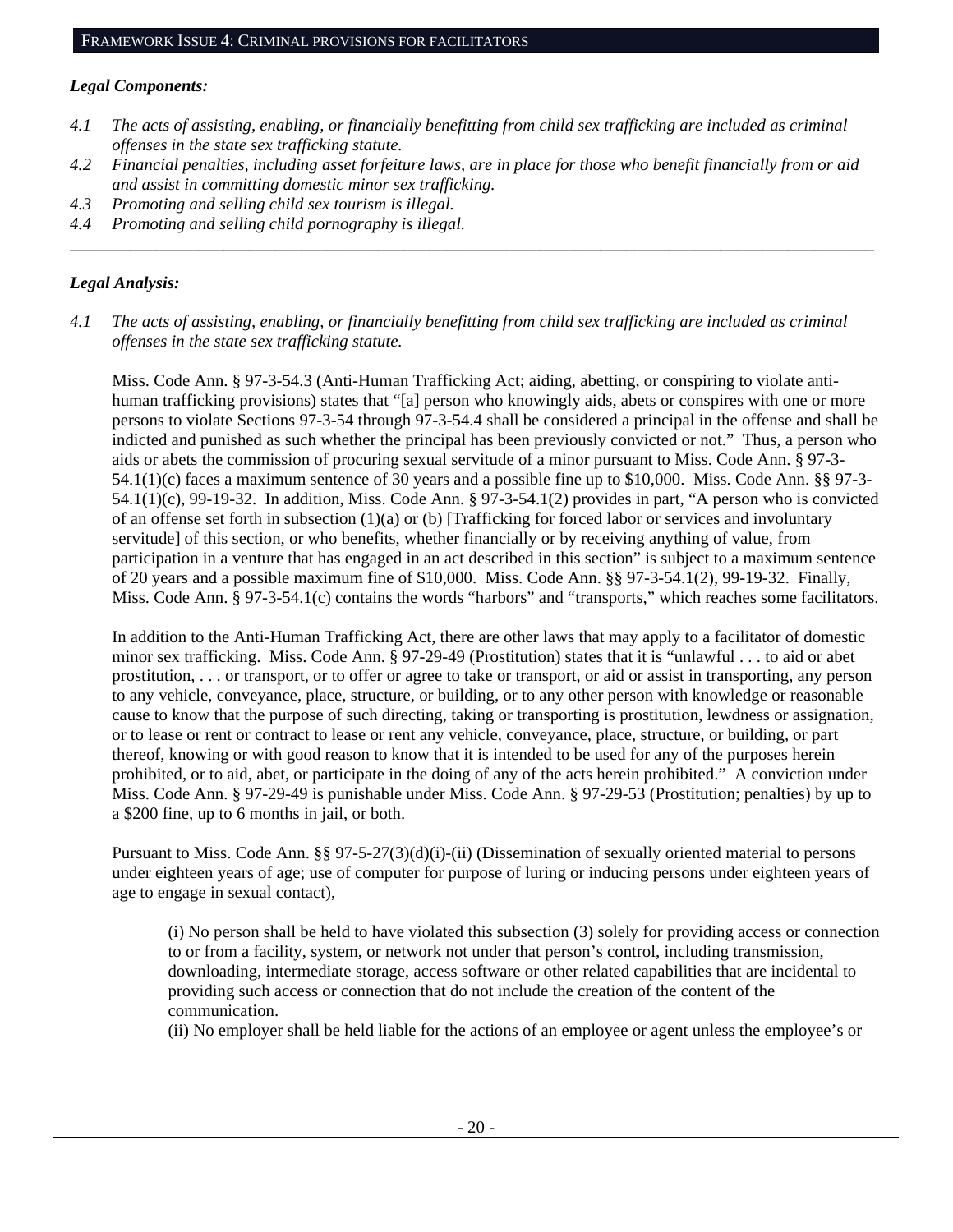agent's conduct is within the scope of his employment or agency or the employer, having knowledge of such conduct, authorizes or ratifies such conduct, or recklessly disregards such conduct.

However, under subsection (3)(d)(iii), "The limitations provided by this paragraph (d) shall not be applicable to a person who is a conspirator with an entity actively involved in the creation or knowing distribution of communications that violate such provisions, or who knowingly advertises the availability of such communications, [or] a person who provides access or connection to a facility, system or network engaged in the violation of such provisions that is owned or controlled by such person." Miss. Code Ann. § 97-5-  $27(3)(d)(iii)$ .

Finally, facilitators could be found guilty of money laundering under Miss. Code Ann. § 97-23-101, which in subsection  $(1)(a)$  prohibits the following conduct:

(1) (a) Whoever, knowing that the property involved in a financial transaction represents the proceeds of some form of unlawful activity,<sup>35</sup> conducts or attempts to conduct such a financial transaction<sup>36</sup> which in fact involves the proceeds of specified unlawful activity:

- (i) 1. With the intent to promote the carrying on of specified unlawful activity; or 2. With intent to engage in conduct constituting a violation of Section 7201 or 7206 of the Internal Revenue Code of 1986; or
- (ii) Knowing that the transaction is designed in whole or in part:

1. To conceal or disguise the nature, the location, the source, the ownership, or the control of the proceeds of specified unlawful activity; or

2. To avoid a transaction reporting requirement under state or federal law shall be sentenced to a fine of not more than Five Hundred Thousand Dollars (\$ 500,000.00) or twice the value of the property involved in the transaction, whichever is greater, or imprisonment for not more than twenty (20) years, or both.

*4.2 Financial penalties, including asset forfeiture laws, are in place for those who benefit financially from or aid and assist in committing domestic minor sex trafficking.* 

Facilitators convicted of aiding, abetting, or conspiring to commit human trafficking pursuant to Miss. Code Ann. § 97-3-54.3 (Anti-Human Trafficking Act; aiding, abetting, or conspiring to violate anti-human trafficking provisions), conspiracy to commit computer luring pursuant to Miss. Code Ann. § 97-5-27(3)(a) (Dissemination of sexually oriented material to persons under eighteen years of age; use of computer for purpose of luring or inducing persons under eighteen years of age to engage in sexual contact) face up to a \$10,000 fine. Miss. Code Ann. §§ 97-3-54.1(2), 99-19-32, 97-5-27(3)(d)(iii), (3)(e). A facilitator convicted of aiding and abetting prostitution pursuant to Miss. Code Ann. § 97-29-49 faces up to a \$200 fine. Miss. Code Ann. § 97-29-53.

Discretionary restitution to victims of any crime is authorized under Miss Code Ann. § 99-37-3 (Imposition and amount of restitution), which states in part, "(1) When a person is convicted of criminal activities which have resulted in pecuniary damages, in addition to any other sentence it may impose, the court may order that the defendant make restitution to the victim; provided, however, that the justice court shall not order restitution in an amount exceeding Five Thousand Dollars (\$ 5,000.00)." The discretionary decision by the court must take into account, among other things, the defendant's ability to pay. Miss Code Ann. § 99-37-3(2).

4.2.1 Recommendation: Amend Miss. Code Ann. § 97-3-54.1(1)(c) (Anti-Human Trafficking Act; prohibited conduct; penalty) to provide an asset forfeiture scheme that reaches the assets of facilitators.

l

<sup>35</sup> *See supra* note 27. 36 *See supra* note 28.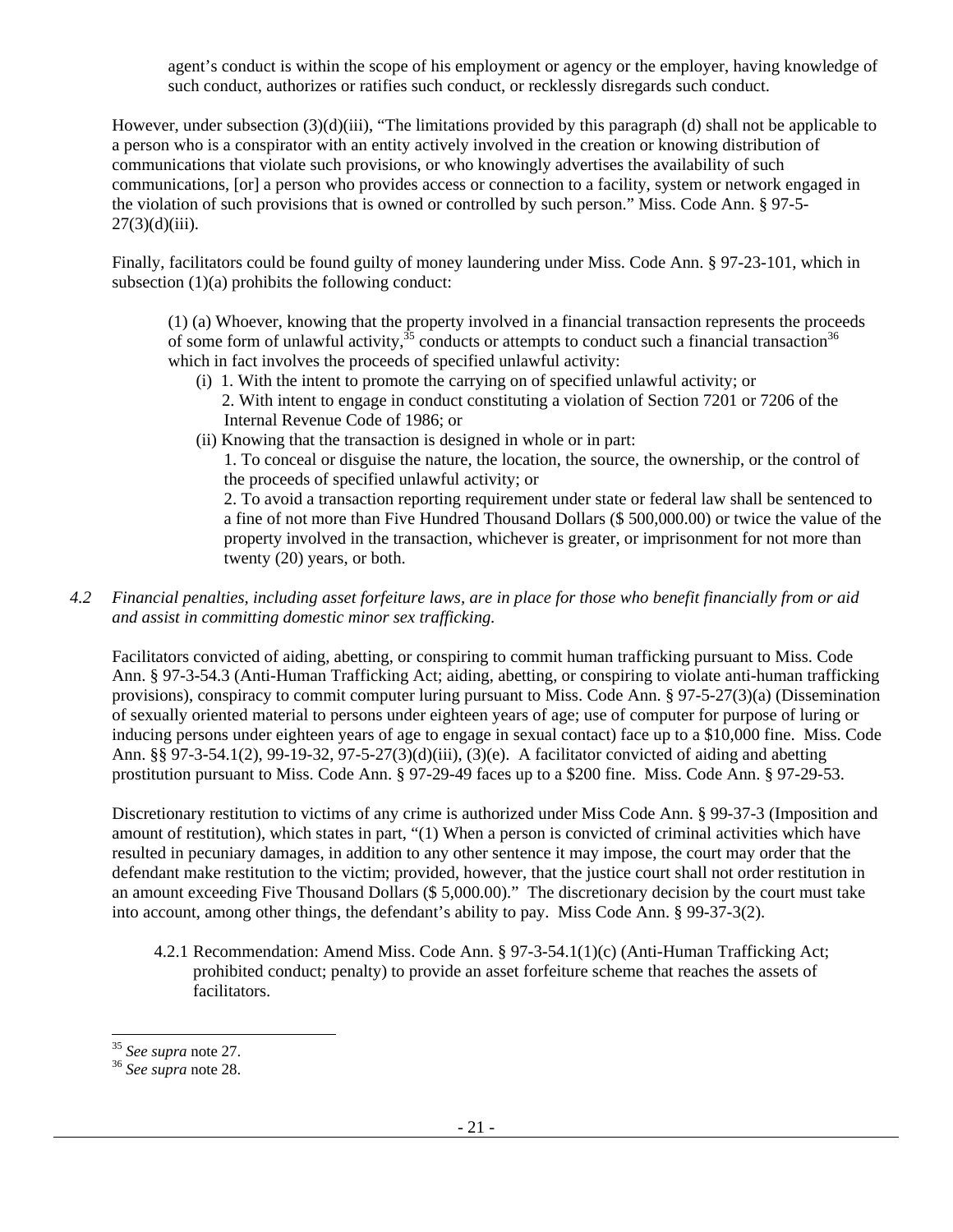# *4.3 Promoting and selling child sex tourism is illegal*.

Mississippi has no provision related to sex tourism.

4.3.1 Recommendation: Enact a law prohibiting selling or offering to sell travel services that include or facilitate travel for the purpose of engaging in commercial sexual exploitation of a minor or prostitution of a minor if the travel is occurring in Mississippi.

# *4.4 Promoting and selling child pornography is illegal.*

l

Miss. Code Ann. § 97-5-33 (Exploitation of Children; prohibitions) makes it a crime to promote or sell child pornography. Under subsection (4), "No person shall, by any means including computer, receive with intent to distribute, distribute for sale, sell or attempt to sell in any manner any photograph, drawing, sketch, film, video tape or other visual depiction of an actual child engaging in sexually explicit conduct." Under subsection (3), "No person shall, by any means including computer, knowingly send, transport, transmit, ship, mail or receive any photograph, drawing, sketch, film, video tape or other visual depiction of an actual child engaging in sexually explicit conduct."

Miss. Code Ann. § 97-29-101 (Distribution or wholesale distribution of obscene materials or performances; character and reputation as evidence; prosecutor's bond) states in part,

A person commits the offense of distributing obscene materials or obscene performances when he sells, rents, leases, advertises, publishes or exhibits to any person any obscene material or obscene performance of any description knowing the obscene nature thereof, or offers to do so, or possesses such material with the intent to do so. A person commits the offense of wholesale distributing obscene materials or obscene performances when he distributes for the purpose of resale any obscene material or obscene performance of any description knowing<sup>37</sup> the obscene nature thereof, or offers to do so, or possesses such material with the intent to do so.

Under Miss. Code Ann. § 97-29-109 (Penalties), the penalty for conviction under Miss. Code Ann. § 97-29-101 depends on whether the defendant is convicted of distribution or wholesale distribution. Distribution, for the first offense, is a misdemeanor punishable by a maximum fine of \$5,000, or up to 6 months in jail, or both. If the defendant has previously been convicted for violating § 97-29-101, § 97-29-105 (Distribution or wholesale distribution of unlawful sexual devices), § 97-5-27 (Dissemination of sexually oriented material to persons under eighteen years of age; use of computer for purpose of luring or inducing persons under eighteen years of age to engage in sexual contact), or  $\S 97-5-29$  (Public display of sexually oriented materials), the defendant may be fined between \$2,500–\$10,000, imprisoned for up to one year, or both. Wholesale distribution<sup>38</sup> of obscene materials is punishable by a maximum fine of \$10,000, up to a year in jail for the first offense, or both. If the defendant has previously been convicted for violating § 97-29-101, § 97-29-105, § 97-5-27, or § 97-5-29, the defendant may be fined between \$2,500–\$50,000, imprisoned for up to one year, or both. If the defendant is a corporation or partnership, the penalty is a fine of \$1,000–\$10,000. If the non-individual entity defendant is a subsequent offender, the penalty is a fine of \$5,000–\$50,000. Miss. Code Ann. § 97-29-109.

 $37$  Pursuant to Miss. Code Ann. § 97-29-101, "The word 'knowing' as used in this section means either actual or constructive knowledge of the obscene contents of the subject matter, and a person has constructive knowledge of the obscene contents if he has knowledge of facts which would put a reasonable and prudent person on notice as to the suspect nature of the material."

<sup>38</sup> Under Miss. Code Ann. § 97-29-103(5) (Definitions), "wholesale distributes" means "to distribute for the purpose of resale."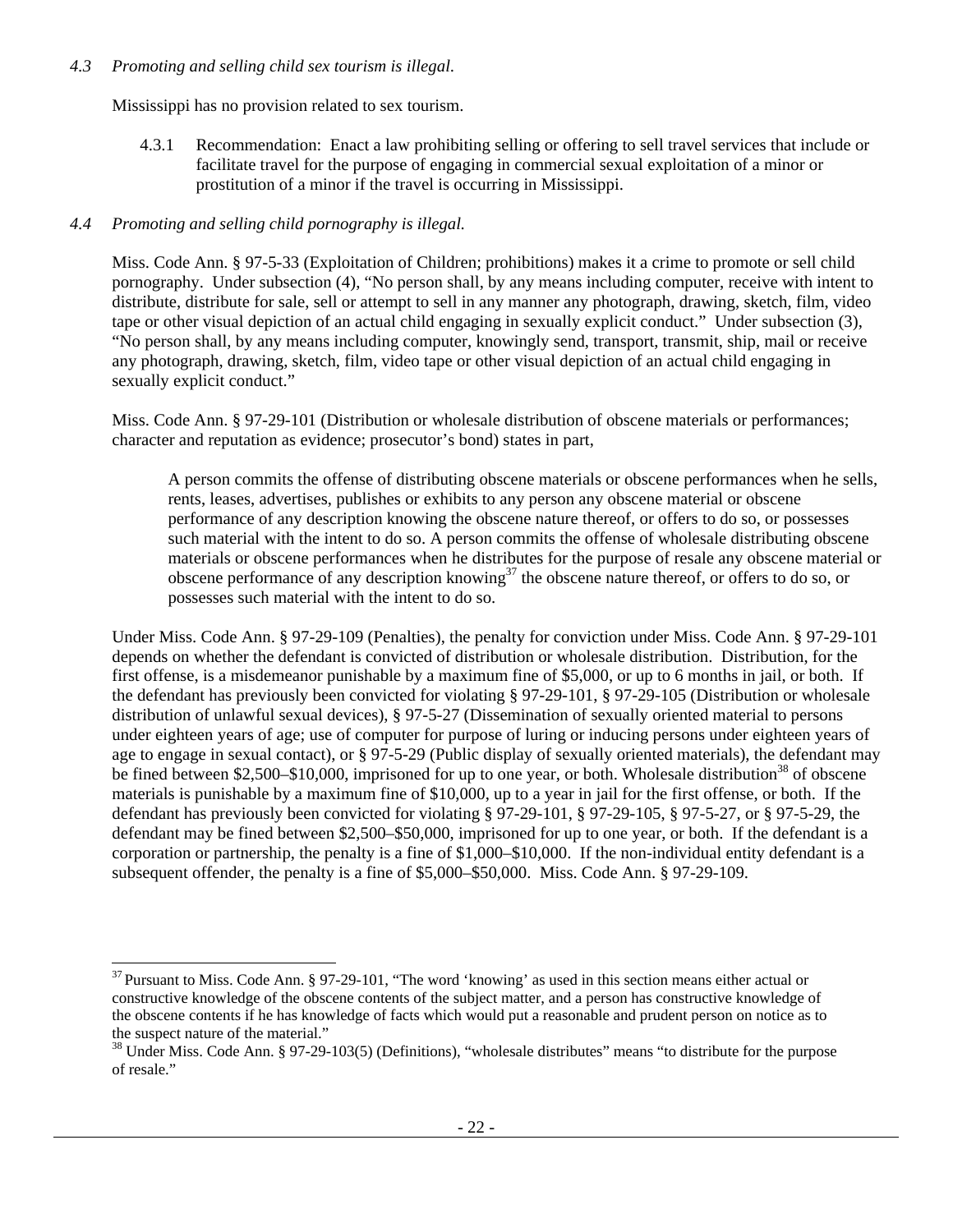# *Legal Components:*

- *5.1 Statutorily-mandated victim services define "victim" to specifically include victims of domestic minor sex trafficking or commercial sexual exploitation of children (CSEC) to ensure prompt identification and access to victims' rights and services.*
- *5.2 The state sex trafficking statute expressly prohibits a defendant from raising consent of the minor to the commercial sex acts as a defense.*
- *5.3 Prostitution laws apply only to adults, making minors under 18 specifically immune from this offense.*
- *5.4 Child victims of sex trafficking or commercial sexual exploitation are provided with a child protection response, including specialized shelter and services, and are not detained in juvenile detention facilities.*
- *5.5 Commercial sexual exploitation or sex trafficking is identified as a type of abuse and neglect within child protection statutes.*
- *5.6 The definition of "caregiver" (or similar term) in the child welfare statutes is broad enough to include a trafficker who has custody or control of a child in order to bring a trafficked child into the protection of child protective services.*
- *5.7 Crime victims' compensation is specifically available to a child victim of sex trafficking or commercial sexual exploitation of children (CSEC) without regard to ineligibility factors.*
- *5.8 Victim-friendly procedures and protections are provided in the trial process for minors under 18.*
- *5.9 Expungement or sealing of juvenile delinquency records resulting from arrests or adjudications for prostitution-related offenses committed as a result of, or in the course of, the commercial sexual exploitation of a minor is available within a reasonable time after turning 18.*
- *5.10 Victim restitution and civil remedies for victims of domestic minor sex trafficking or commercial sexual exploitation of children (CSEC) are authorized by law.*
- *5.11 Statutes of limitations for civil and criminal actions for child sex trafficking or commercial sexual exploitation of children (CSEC) offenses are eliminated or lengthened sufficiently to allow prosecutors and victims a realistic opportunity to pursue criminal action and legal remedies.*

*\_\_\_\_\_\_\_\_\_\_\_\_\_\_\_\_\_\_\_\_\_\_\_\_\_\_\_\_\_\_\_\_\_\_\_\_\_\_\_\_\_\_\_\_\_\_\_\_\_\_\_\_\_\_\_\_\_\_\_\_\_\_\_\_\_\_\_\_\_\_\_\_\_\_\_\_\_\_\_\_\_\_\_\_\_\_\_\_\_\_\_\_\_* 

# *Legal Analysis:*

l

*5.1 Statutorily-mandated victim services define "victim" to specifically include victims of domestic minor sex trafficking or commercial sexual exploitation of children (CSEC) to ensure prompt identification and access to victims' rights and services.* 

Pursuant to Miss. Code Ann. § 99-43-3(t) (Definitions) in the Mississippi Crime Victims' Bill of Rights, "'Victim' means a person against whom the criminal offense has been committed, or if the person is deceased or incapacitated, the lawful representative." "Criminal offense" is defined as "conduct that gives a law enforcement officer or prosecutor probable cause to believe that a felony involving physical injury, the threat of physical injury, a sexual offense, any offense involving spousal abuse or domestic violence has been committed." Miss. Code Ann. § 99-43-3(g).

Miss. Code Ann. § 99-41-5(1) (Definitions),<sup>39</sup> which provides the definitions for the Mississippi Crime Victims' Compensation Act, defines a victim as

a person who suffers personal injury or death as a result of criminally injurious conduct, regardless of whether that person was the intended victim of the criminally injurious conduct.<sup>40</sup> This definition may

 $39$  The text of Miss. Code Ann. § 99-41-5 included here and elsewhere in this report includes amendments made by the passage of House Bill 97, 2012 Regular Session. (MS 2012) (effective July 1, 2012).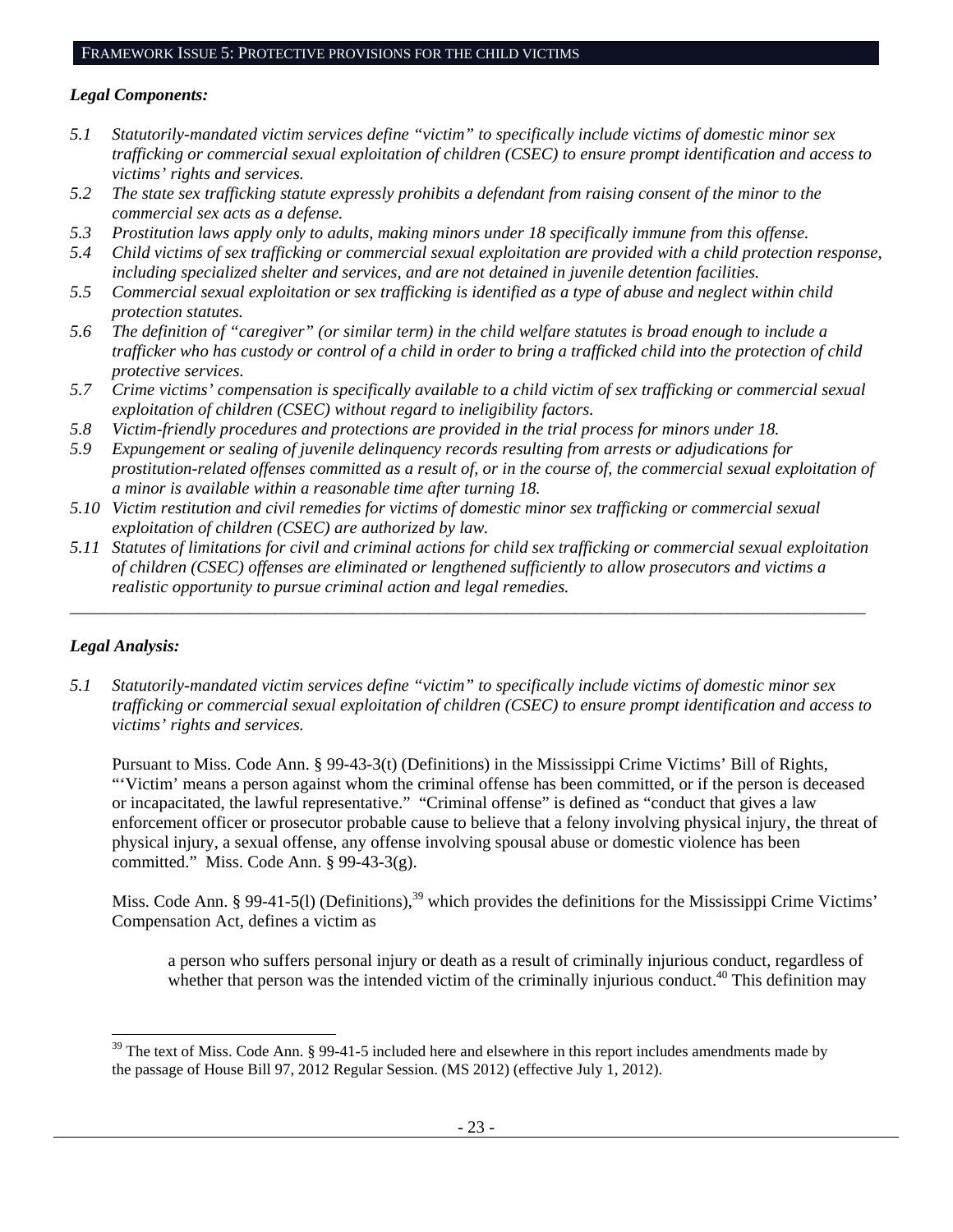include a person who suffers personal injury or death as a result of criminally injurious conduct while going to the aid of another person or a duly sworn law enforcement officer, or while attempting to prevent a crime from occurring.

For purposes of victim restitution under Miss. Code Ann. title 99, chapter 37 (Restitution to Victims of Crime), "victim" is defined as "any person whom the court determines has suffered pecuniary damages as a result of the defendant's criminal activities. 'Victim' shall not include any coparticipant in the defendant's criminal activities, or any person knowingly participating in a criminal act at the time he became a victim." Miss. Code Ann. § 99- 37-1(d). This definition may exclude CSEC victims due to their participation in prostitution offenses as part of their exploitation.

- 5.1.1 Recommendation: Amend the definition of "criminal offense" in Miss. Code Ann. § 99-43-3(g) to expressly include domestic minor trafficking and CSEC victims by including the following offenses: Miss. Code Ann. §§ 97-3-54 through 97-3-54.4 (Anti-Human Trafficking Act), § 97-5-5 (Enticing child for concealment, prostitution or marriage), and § 97-5-33 (Exploitation of children; prohibitions).
- *5.2 The state sex trafficking statute expressly prohibits a defendant from raising consent of the minor to the commercial sex acts as a defense.*

The minor's consent is not listed as a defense, and lack of consent is not listed as an element of proof, in prosecuting charges brought under Miss. Code Ann. § 97-3-54.1(1)(c) (Anti-Human Trafficking Act; prohibited conduct; penalty), § 97-5-33 (Exploitation of children; prohibitions), § 97-5-5 (Enticing child for concealment, prostitution or marriage) and § 97-5-27 (Dissemination of sexually oriented material to persons under eighteen years of age; use of computer for purpose of luring or inducing persons under eighteen years of age to engage in sexual contact). However, none of these statutes specifically provide that the victim's consent cannot be a defense.

Miss. Code Ann. § 97-3-65(2) (Statutory rape; enhanced penalty for forcible sexual intercourse or statutory rape by administering certain substances) provides that "[n]either the victim's consent nor the victim's lack of chastity is a defense to a charge of statutory rape." However, for the enhanced penalty in Miss. Code Ann. § 97-3-65(4)(a) to apply, the defendant must be shown to have used force or to have administered without consent "any substance or liquid which shall produce such stupor or such imbecility of mind or weakness of body as to prevent effectual resistance."

Miss. Code Ann. § 97-5-23(1) and § 97-5-23(2) (Touching, handling, etc., child, mentally defective or incapacitated person or physically helpless person) are violated whether the defendant acts "with or without the child's consent."

5.2.1 Recommendation: Amend Miss. Code Ann. § 97-3-54.1(1)(c) (Anti-Human Trafficking Act; prohibited conduct; penalty), § 97-5-33 (Exploitation of children; prohibitions), § 97-5-5 (Enticing child for concealment, prostitution or marriage) and § 97-5-27 (Dissemination of sexually oriented

<sup>&</sup>lt;sup>40</sup> Miss. Code Ann. § 99-41-5(d) defines "criminally injurious conduct" as "an act occurring or attempted within the geographical boundaries of this state, or to a resident of Mississippi while that resident is within any other state of the United States or any foreign country, which state or foreign country does not provide compensation for those injuries caused by an act for which compensation would be available had the act occurred in Mississippi, and which act results in personal injury or death to a victim for which punishment by fine, imprisonment or death may be imposed." The definition "also include[s] federal offenses committed within the state that result in personal injury or death to a victim and which are punishable by fine, imprisonment or death, and delinquent acts as defined in Section 43-21-105 which result in personal injury or death to a victim and which, if committed by an adult, would be a crime punishable by fine, imprisonment or death."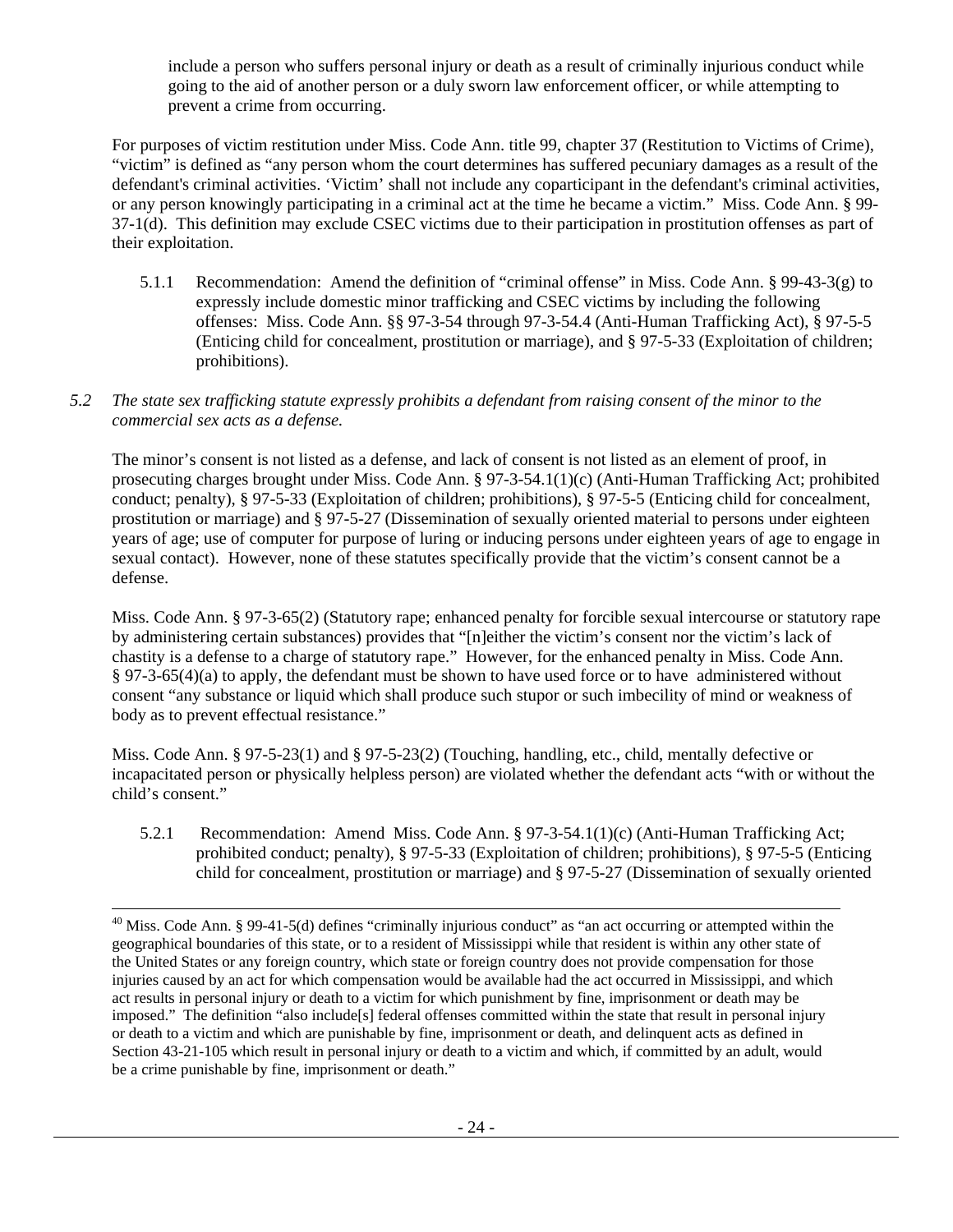material to persons under eighteen years of age; use of computer for purpose of luring or inducing persons under eighteen years of age to engage in sexual contact) to include a provision specifically stating that minor's consent is not a defense for cases of commercial sexual exploitation of a minor.

*5.3 Prostitution laws apply only to adults, making minors under 18 specifically immune from this offense.* 

Miss. Code Ann. § 97-29-49 (Prostitution) does not limit applicability to adults. Minors under 18 are not immune from prosecution under the state prostitution laws.

5.3.1 Recommendation: Amend Miss. Code Ann. § 97-29-49 (Prostitution) and § 97-29-51 (Prostitution; procuring females; accepting money, etc. from prostitute) to apply only to adults and to expressly designate prostituted minors under 18 years of age as immune from prosecution for offenses under these provisions.

# *5.4 Child victims of sex trafficking or commercial sexual exploitation are provided with a child protection response, including specialized shelter and services, and are not detained in juvenile detention facilities.*

A victim of domestic minor sex trafficking may receive different responses depending on the identification as a dependent, delinquent, or child in need of services. Miss. Code Ann. § 43-21-353 (Duty to inform state agencies and officials; duty to inform individual about whom report has been made of specific allegations) sets out the duty to report child abuse, requiring certain persons who have reasonable cause to suspect that a child is neglected or abused to report to the Department of Human Services, which then makes an immediate referral to the youth court intake unit. Additionally, pursuant to Miss. Code Ann. § 43-21-353(1),

Upon receiving a report that a child has been sexually abused, or burned, tortured, mutilated or otherwise physically abused in such a manner as to cause serious bodily harm, or upon receiving any report of abuse that would be a felony under state or federal law, the Department of Human Services shall immediately notify the law enforcement agency in whose jurisdiction the abuse occurred and shall notify the appropriate prosecutor within forty-eight (48) hours, and the Department of Human Services shall have the duty to provide the law enforcement agency all the names and facts known at the time of the report; this duty shall be of a continuing nature. The law enforcement agency and the Department of Human Services shall investigate the reported abuse immediately and shall file a preliminary report with the appropriate prosecutor's office within twenty-four (24) hours and shall make additional reports as new or additional information or evidence becomes available. The Department of Human Services shall advise the clerk of the youth court and the youth court prosecutor of all cases of abuse reported to the department within seventy-two (72) hours and shall update such report as information becomes available.

Pursuant to the newly enacted "Mississippi Child Protection Act of 2012," mandatory reporting is also required for sex crimes against a minor. Miss. Code Ann,  $\frac{8}{97}$ -5-51(a)<sup>41</sup> defines "sex crime against a minor" as:

[A]ny offense under at least one (1) of the following statutes when committed by an adult against a minor who is under the age of sixteen (16):

(i) Section 97-3-65 relating to rape;

1

(ii) Section 97-3-71 relating to rape and assault with intent to ravish;

(iii) Section 97-3-95 relating to sexual battery;

(iv) Section 97-5-23 relating to the touching of a child, mentally defective or incapacitated person or incapacitated person or physically helpless person for lustful purposes;

 $41$  The text of Miss. Code Ann. § 97-5-51 included here and elsewhere in this report includes amendments made by the passage of House Bill 16, 2012 Regular Session. (MS 2012) (effective July 1, 2012).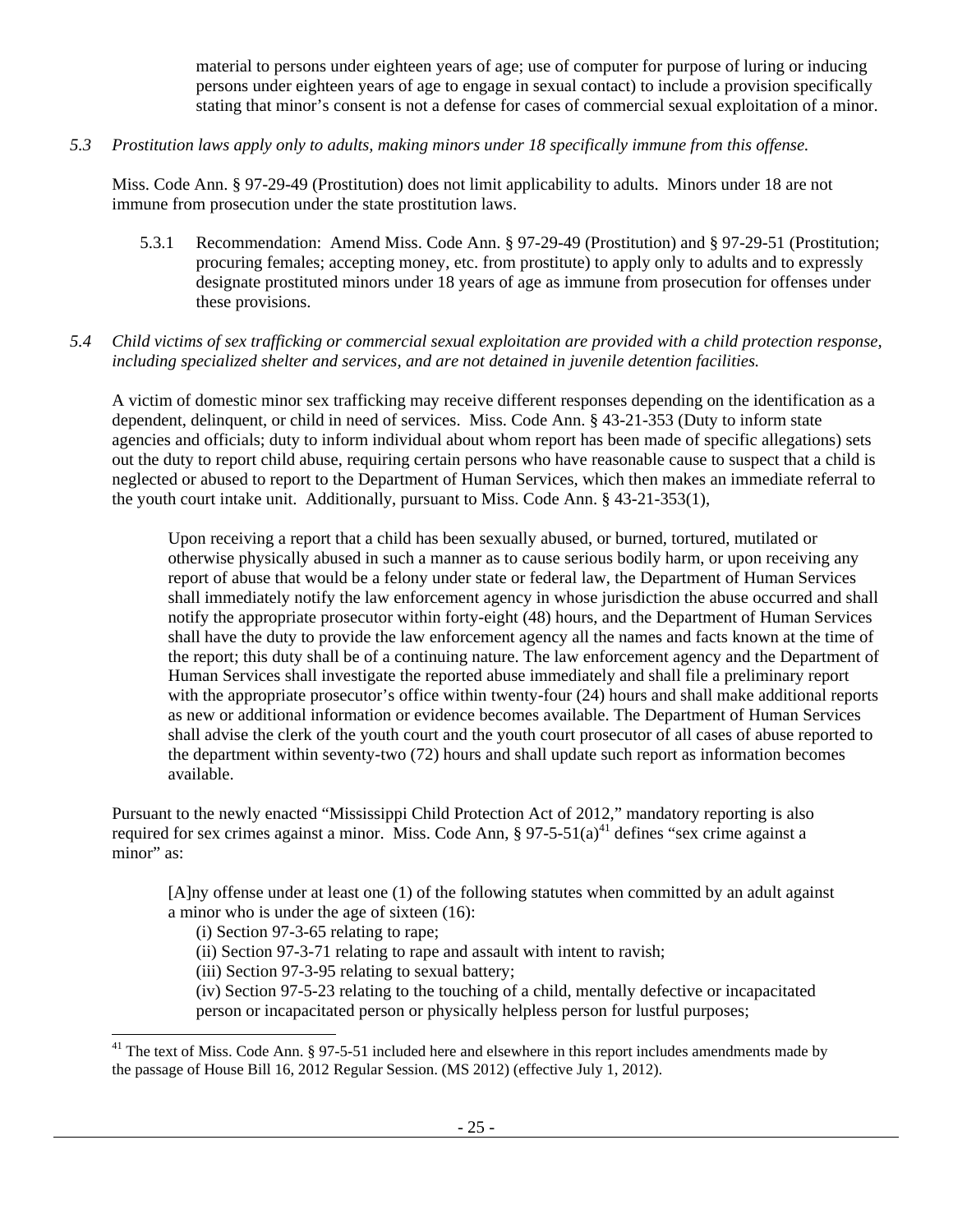(v) Section 97-5-41 relating to carnal knowledge of a stepchild, adopted child or child of a cohabitating partner;

(vi) Section 97-5-33 relating to the exploitation of children;

(vii) Section 97-3-54.1(1) (c) relating to procuring sexual servitude of a minor;

(viii) Section 43-47-18 relating to sexual abuse of a vulnerable person;

(ix) Section 97-1-7 relating to the attempt to commit any of the offenses listed in this subsection.

Under Miss. Code Ann. § 97-5-51(2)(a), "[a] mandatory reporter shall make a report if it would be reasonable for the mandatory reporter to suspect that a sex crime against a minor has occurred." Miss. Code Ann. § 97-5-51(1)(b) defines "mandatory reporter" as "any of the following individuals performing their occupational duties: health care practitioner, $42$  clergy member, $43$  teaching or child care provider, $44$ law enforcement officer, or commercial image processor."<sup>45</sup>

Miss Code Ann. § 97-5-51(3)(b) states that "[t]he report shall identify, to the extent known to the reporter, the following: (i) [t]he name and address of the minor victim; (ii) [t]he name and address of the minor's caretaker; $^{46}$  (iii) [a]ny other pertinent information known to the reporter."

The procedure for the mandatory reporting under Miss. Code Ann. § 97-5-51(3)(a) is as follows:

A report under subsection (2) must be made immediately to the law enforcement agency in whose jurisdiction the reporter believes the sex crime against the minor occurred. Except as otherwise provided in this subsection (3), a mandatory reporter may not delegate to any other person the responsibility to report, but shall make the report personally.<sup>47</sup>

 $45$  Miss Code Ann. § 97-5-51(1)(f) defines "commercial image processor" as "any person who, for compensation:

(i) develops exposed photographic film into negatives, slides or prints;

l

<sup>&</sup>lt;sup>42</sup> Miss Code Ann. § 97-5-51(1)(c) defines "health care practitioner" as "any individual who provides health care services, including a physician, surgeon, physical therapist, psychiatrist, psychologist, medical resident, medical

intern, hospital staff member, licensed nurse and emergency medical technician or paramedic."<br><sup>43</sup> Miss Code Ann. § 97-5-51(1)(d) defines "clergy member" as "any priest, rabbi or duly ordained deacon or minister."

 $44$  Miss Code Ann. § 97-5-51(1)(e) defines" teaching or child care provider" as "anyone who provides training or supervision of a minor under the age of sixteen (16), including a teacher, teacher's aide, principal or staff member of a public or private school, social worker, probation officer, foster home parent, foster home parent, group home or other child care institutional staff member, personnel of residential home facilities, a licensed or unlicensed day care provider.

<sup>(</sup>ii) makes prints from negatives or slides; or

<sup>(</sup>iii) processed or stores digital media or images from any digital process, including, but not limitied to, website applications, photography, live streaming of video, posting, creation of power points or any other means of intellectual property communication or media including conversion or manipulation of still shots or video into a digital showstored on a photography site or media storage site." 46 Miss Code Ann, § 97-5-51(1)(g) defines "caretaker" as "any person legally obligated to provide or secure

adequate care for a minor under the age of sixteen (16), including a parent, guardian, tutor, legal custodian or foster home parent."

 $47$  Penalties for violating this statute are stipulated in Miss. Code Ann. § 97-5-51(5) and read:

<sup>(</sup>a) A person who is convicted of a first offense under this section shall be guilty of a misdemeanor and fined not more than Five Hundred Dollars (\$500.00) .

<sup>(</sup>b) A person who is convicted of a second offense under this section shall be guilty of a misdemeanor and fined not more than One Thousand Dollars (\$1,000.00), or imprisoned for not more than 30 days, or both. (c) A person who is convicted of a third or subsequent offense nder this section shall be guilty of a misdemeanor and fined not more than Five Thousand Dollars (\$5,000), or imprisoned for not more than one (1) year, or both.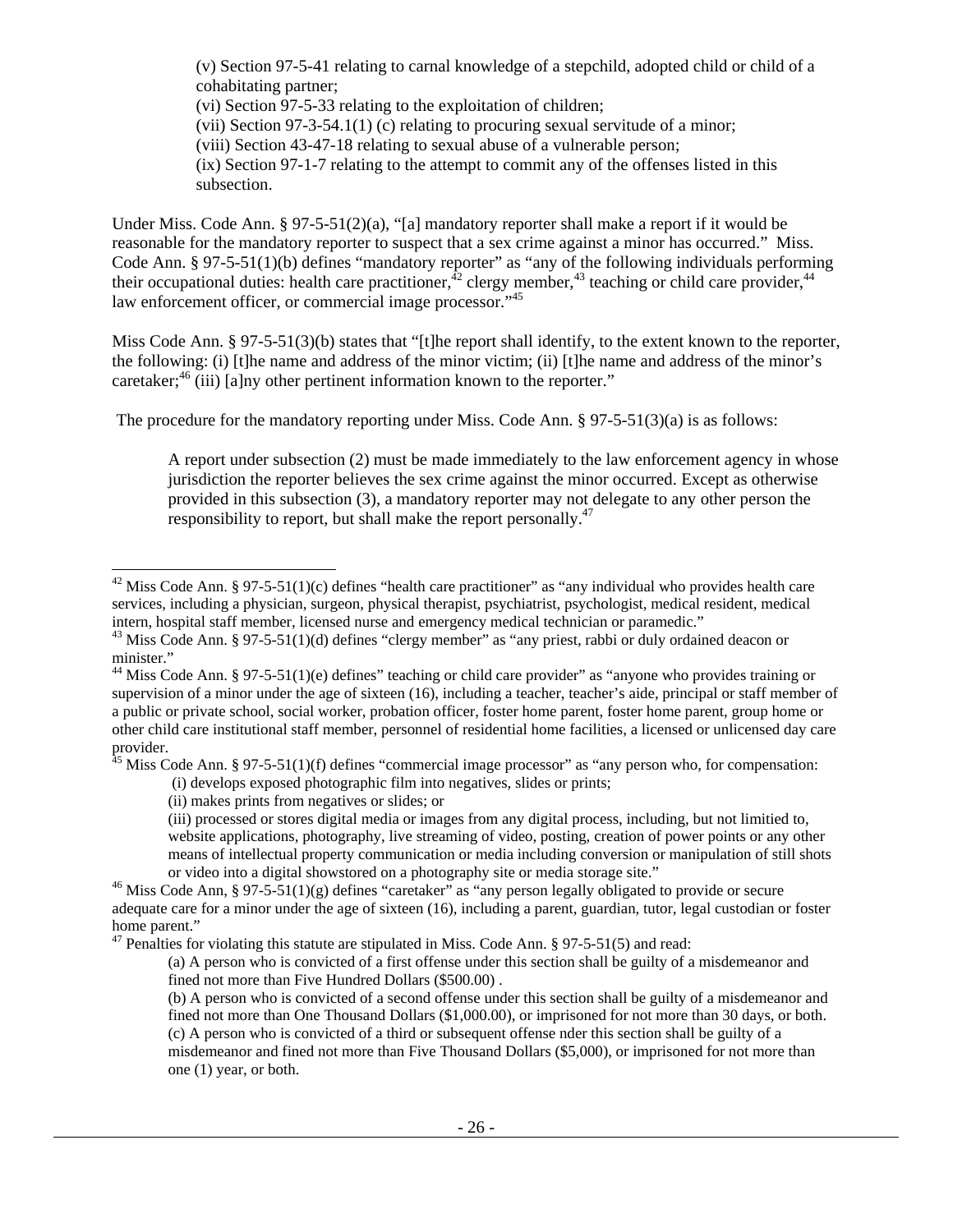Since, the reporting system established under the "Mississippi Child Protection Act of 2012" focuses on notification of law enforcement without specifying a protective response for minor victims, such as mandatory referrals for treatment and specialized services, a minor would still have to be identified and reported as abused under Miss. Code Ann. § 43-21-353 in order to come under the jurisdiction of the Department of Human Services. However, this may be accomplished in some cases because the reporting requirement under Miss. Code Ann. § 97-5-51(2)(a) will be met if the report is made "in good faith" to the Department of Human Services instead of reporting directly to law enforcement. Miss. Code Ann. § 97-5-51(3) provides:

(3)(a)(i) The reporting requirement under this subsection (3) is satisfied if a mandatory reporter in good faith reports a suspected sex crime against a minor to the Department of Human Services under Section 43-21-353.

(ii) The reporting requirement under this subsection (3) is satisfied if a mandatory reporter reports a suspected sex crime against a minor by following a reporting procedure that is imposed:

(1) By state agency rule as part of a licensure of any person or entity holding a state license to provide services that include the treatment or education of abused or neglected children; or (2) By statute.

Miss. Code Ann. § 97-5-51(4) also stipulates a reporting requirement<sup>48</sup> for "any physician who performs an abortion on a minor who is less than fourteen (14) years of at the time of the abortion procedure." The physician is required to "preserve fetal tissue extracted during the abortion in accordance with rules and regulations adopted pursuant to this section if it would be reasonable to suspect that the pregnancy being terminated is the result of a sex crime against a minor."<sup>49</sup> Miss. Code Ann. § 97-5-51(4).

Miss. Code Ann. § 43-21-151 gives the youth court "exclusive original jurisdiction in all proceedings concerning a delinquent child, a child in need of supervision, a neglected child, an abused child or a dependent child," except in certain circumstances. Pursuant to Miss. Code Ann. § 43-21-301(2) (Custody orders), "Except as otherwise provided, no child in a matter in which the youth court has exclusive original jurisdiction shall be taken into custody by a law enforcement officer, the Department of Human Services, or any other person unless the judge or his designee has issued a custody order to take the child into custody." Under Miss. Code Ann. § 43-21-301(3), a judge or his designee may order the custody of a child for up to 48 hours if there is probable cause that the child is within the court's jurisdiction, if custody is necessary, and there is no reasonable alternative, except "[n]o child who has been accused or adjudicated of any offense that would not be a crime if committed by an adult shall be placed in an adult jail or lockup" and "[a]n accused status offender shall not be held in secure detention longer than twenty-four (24) hours prior to and twenty-four (24) hours after an initial court appearance." Miss. Code Ann. § 43-21-301(6)(a). Also, "No accused or adjudicated juvenile offender, except for an accused or adjudicated juvenile offender in cases where jurisdiction is waived to the adult criminal court, shall be detained or placed into custody of any adult jail or lockup for a period in excess of six (6) hours." Miss. Code Ann. § 43-21-301(6)(b). Custody is necessary when a child is in danger or is endangering another, when it is to secure the child's appearance in court, or when there is no parent or guardian available. Miss. Code Ann. § 43-21-301(3)(a)(ii).<sup>50</sup> However, pursuant to Miss. Code Ann. § 43-21-301(6)(a), "An accused

l

<sup>(</sup>d) No physician shall be liable for any penalty under this section for good faith compliance with any rules and regulations adopted pursuant to this section.<br><sup>48</sup> The physician's report "shall include the name of the physician submitting the fetal tissue and the complete

residence address and name of the parent or legal guardian of the minor upon whom the abortion was performed." Miss. Code Ann. § 97-5-51(4)(a)(v).

<sup>&</sup>lt;sup>49</sup> If a physician fails "to comply with any provision of this subsection (4) or any rule or regulation adopted under this subsection (4) may constitute unprofessional conduct for the purposes of Section 73-25-29, and also shall be punished as provided in this section." Miss Code Ann. § 97-5-51(4)(b).

<sup>&</sup>lt;sup>50</sup> The text of Miss. Code Ann. § 43-21-301 included here and elsewhere in this report includes amendments made by the passage of Senate Bill 2598, 2012 Regular Session. (MS 2012) (effective July 1, 2012).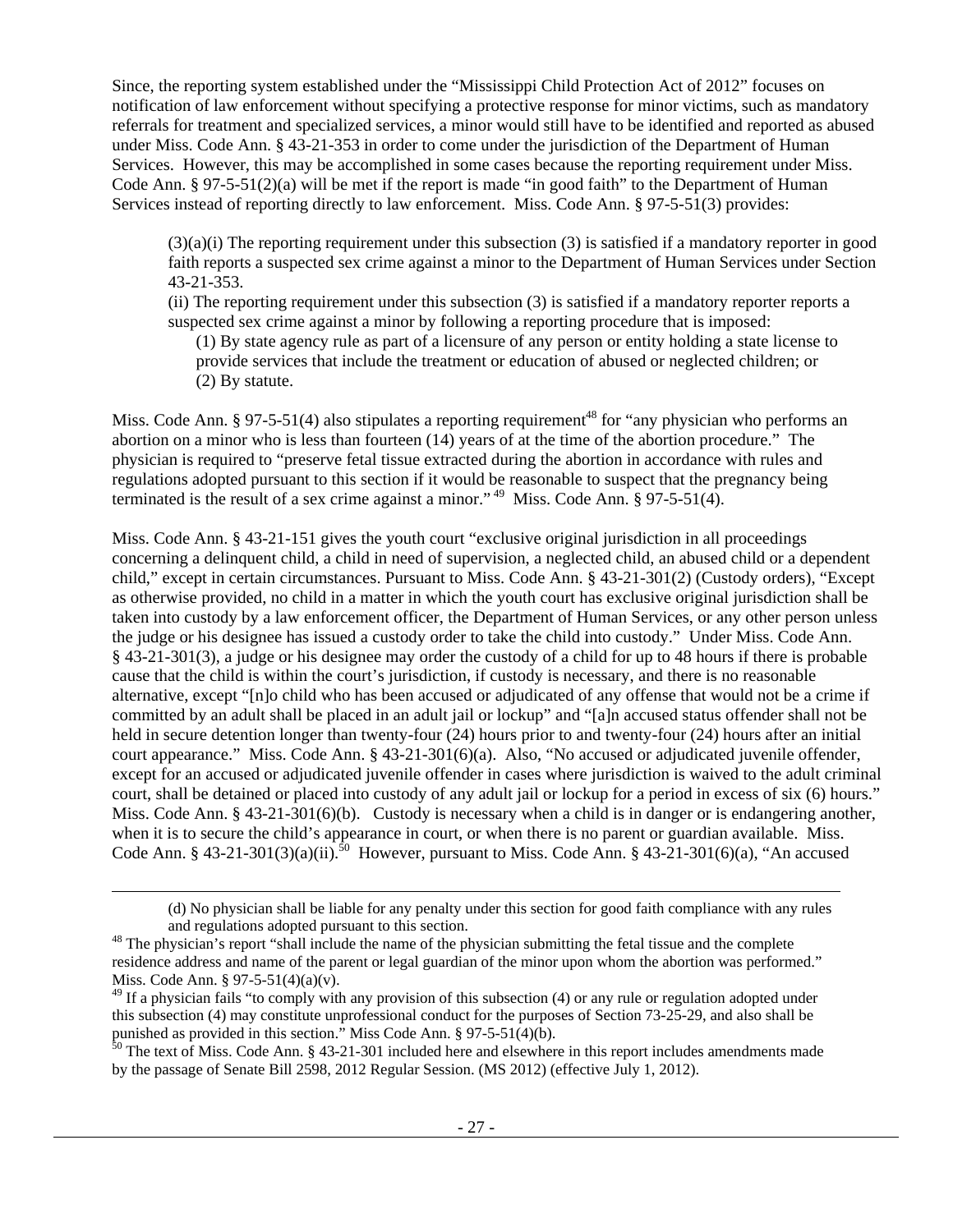status offender shall not be held in secure detention longer than twenty-four (24) hours prior to and twenty-four (24) hours after an initial court appearance, excluding Saturdays, Sundays and statutory state holidays, except under the following circumstances: a status offender may be held in secure detention for violating a valid court order pursuant to the criteria as established by the federal Juvenile Justice and Delinquency Prevention Act of 2002, and any subsequent amendments thereto, and out-of-state runaways may be detained pending return to their home state."

At a disposition hearing, the youth court determines if a child is "a delinquent child, a child in need of supervision, a neglected child or an abused child." Miss. Code Ann. § 43-21-603(6) (Disposition hearing procedure). Under Miss. Code Ann. § 43-21-105(m), an "abused child" is defined as "a child whose parent, guardian or custodian or any person responsible for his care or support, whether legally obligated to do so or not, has caused or allowed to be caused upon the child sexual abuse, sexual exploitation, emotional abuse, mental injury, nonaccidental physical injury or other maltreatment."51 Although "sexual exploitation" is not defined in this chapter, "sexual abuse" is defined as "obscene or pornographic photographing, filming or depiction of children for commercial purposes, or the rape, molestation, incest, prostitution or other such forms of sexual exploitation of children under circumstances which indicate that the child's health or welfare is harmed or threatened." Miss. Code Ann. § 43-21-105(m). Before entering a disposition of a neglect or abuse case, under Miss. Code Ann. § 43-21-603(5) (Disposition hearing procedure) the youth court must consider, among other things, "[t]he manner in which the parent, guardian or custodian participated in, tolerated or condoned the abuse." Miss. Code Ann. § 43-21-609 (Dispositional alternatives in neglect and abuse cases) sets out the options for disposition once the child is adjudicated neglected or abused. The court may, "giving precedence in the following sequence," order the following:

(a) Release the child without further action;

(b) Place the child in the custody of his parents, a relative or other person subject to any conditions and limitations as the court may prescribe. . . .

. . .

(d) Order youth court personnel, the Department of Human Services or child care agencies to assist the child and the child's parent, guardian or custodian to secure social or medical services to provide proper supervision and care of the child;

(e) Give legal custody of the child to any of the following but in no event to any state training school: (i) The Department of Human Services for appropriate placement; or

(ii) Any private or public organization, preferably community-based, able to assume the education, care and maintenance of the child, which has been found suitable by the court. . . .

. . . .

l

A trafficked child may be adjudicated in need of supervision and placed in a juvenile detention center pursuant to Miss. Code Ann. § 43-21-607 (Dispositional alternatives in children in need of supervision cases). A child in need of supervision is defined as "a child who has reached his seventh birthday and is in need of treatment or rehabilitation because the child: (i) Is habitually disobedient of reasonable and lawful commands of his parent, guardian or custodian and is ungovernable; or (ii) While being required to attend school, willfully and habitually violates the rules thereof or willfully and habitually absents himself therefrom; or (iii) Runs away from home without good cause; or (iv) Has committed a delinquent act<sup>52</sup> or acts." Miss. Code Ann § 43-21-105(k). A child in need of services may, among other dispositions, which are listed in the statute in "giving precedence in the following sequence," be placed under youth court supervision pursuant to Miss. Code Ann. § 43-21-607(c),

<sup>&</sup>lt;sup>51</sup> "However, physical discipline, including spanking, performed on a child by a parent, guardian or custodian in a reasonable manner shall not be deemed abuse under this section." Miss. Code Ann. § 43-21-105(m).

<sup>&</sup>lt;sup>52</sup> Miss. Code Ann. § 43-21-105(j) defines "delinquent act" as "any act, which if committed by an adult, is designated as a crime under state or federal law, or municipal or county ordinance other than offenses punishable by life imprisonment or death. A delinquent act includes escape from lawful detention and violations of the Mississippi School Compulsory Attendance Law, violations of the Uniform Controlled Substances Law and violent behavior."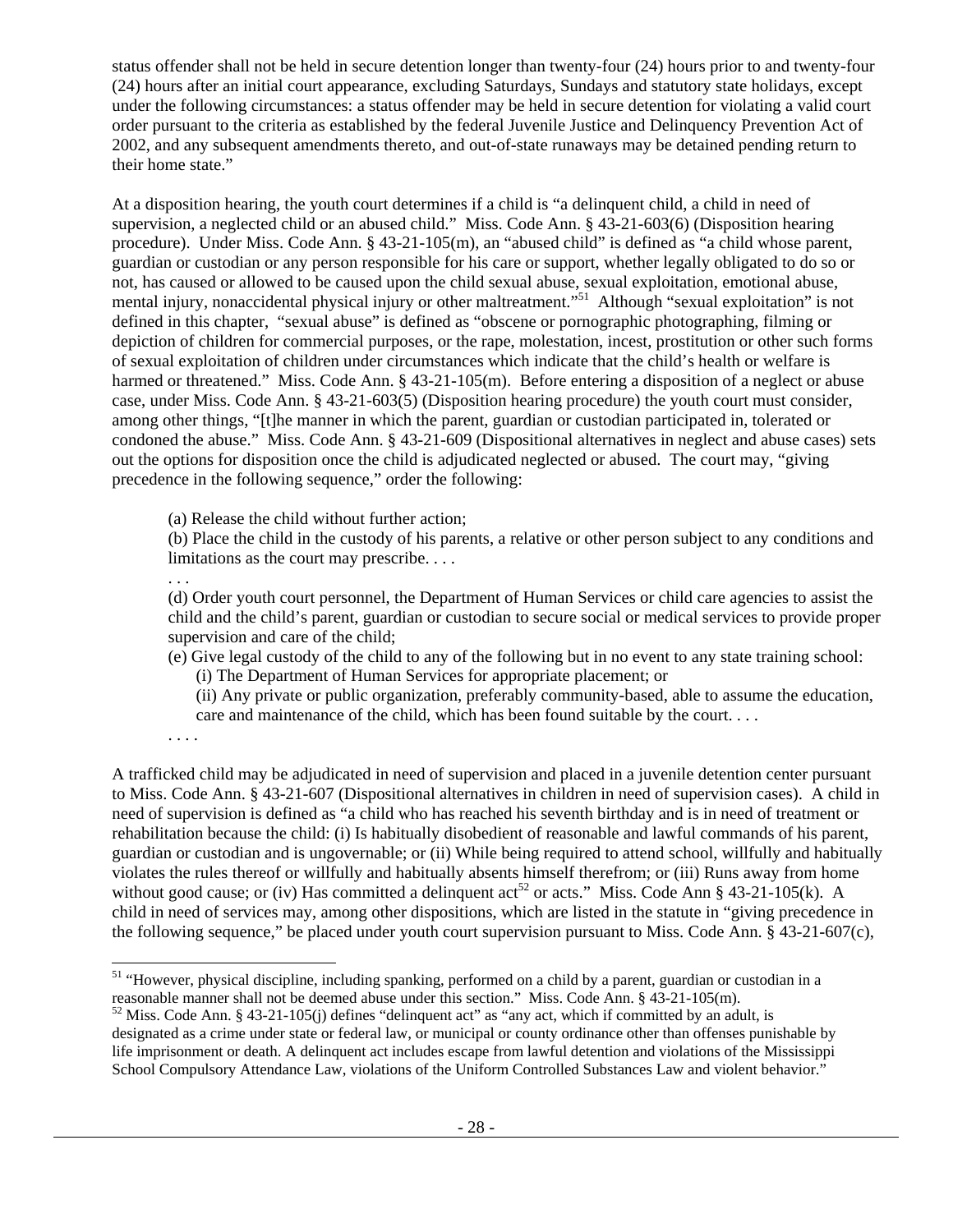subject to "terms of supervision which may include participation in a constructive program of service or education or restitution not in excess of actual damages" under Miss. Code Ann. § 43-21-607(e), or placed in the custody of an entity other than a state training school pursuant to Miss. Code Ann. § 43-21-607(f), including a wilderness training program provided in Miss. Code Ann. § 43-21-625(1).

If a child is adjudicated as a delinquent,<sup>53</sup> Miss. Code Ann. § 43-21-605 sets out disposition options. Miss. Code Ann. § 43-21-627 (Alternative work program; qualified offenders; volunteers; supervision; removal from program) provides an alternative work program for first-time non-violent offenders and Miss. Code Ann. § 43- 21-625(1) provides a wilderness training program for "first time youth offenders sentenced or classified as delinquency cases or as children in need of supervision." However, under Miss. Code Ann. § 43-21-605(1)(l), a child adjudicated delinquent may be sent to a juvenile detention center. Such detention must be reviewed after 45 days and cannot exceed 90 days. "No first-time nonviolent youth offender shall be committed to a detention center for a period in excess of ninety (90) days until all other options provided for in this section have been considered and the court makes a specific finding of fact by a preponderance of the evidence by assessing what is in the best rehabilitative interest of the child and the public safety of communities and that there is no reasonable alternative to a nonsecure setting and therefore commitment to a detention center is appropriate." Miss. Code Ann. § 43-21-605(1)(l). Under subsection  $(1)(1)(i)$ -(iii), "If a child is committed to a detention center for ninety (90) days, the disposition order shall meet the following requirements: (i) The disposition order is the least restrictive alternative appropriate to the best interest of the child and the community; (ii) The disposition order allows the child to be in reasonable proximity to the family home community of each child given the dispositional alternatives available and the best interest of the child and the state; and (iii) The disposition order provides that the court has considered the medical, educational, vocational, social and psychological guidance, training, social education, counseling, substance abuse treatment and other rehabilitative services required by that child as determined by the court."

Miss. Code Ann. § 43-15-51 (Formation of multidisciplinary child protection teams to evaluate and investigate reports of child abuse and neglect; membership; order of Youth Court prerequisite to formation of teams; participation by experts and child advocacy centers; disclosure of information obtained from task force meetings prohibited) provides for the creation of multidisciplinary teams to intervene in alleged instances of severe or potentially felonious exploitation, maltreatment, or physical or sexual child abuse.<sup>54</sup>

- 5.4.1 Recommendation: Enact a law mandating a child protection response upon identification of a trafficking or CSEC victim and ensuring immediate and appropriate services for and placement of the child victim.
- 5.4.2 Recommendation: Amend Miss. Code Ann. § 97-5-51 (Mississippi Child Protection Act) to specify how children identified as a victims of a child sex crime can access a child protection response.

l  $53$  Miss. Code Ann. § 43-21-105(i) defines "delinquent child" as "a child who has reached his tenth birthday and who has committed a delinquent act."

<sup>&</sup>lt;sup>54</sup> Under Miss. Code Ann. § 43-15-51, "district attorneys or the Department of Human Services may initiate formal cooperative agreements with the appropriate agencies to create multidisciplinary child protection teams in order to implement a coordinated multidisciplinary team approach to intervention in reports involving alleged severe or potential felony child physical or sexual abuse, exploitation, or maltreatment. . . . The purpose of the team or task force shall be to assist in the evaluation and investigation of reports and to provide consultation and coordination for agencies involved in child protection cases." Miss. Code Ann. § 43-15-51(1). The "team or task force must be authorized by court order from the appropriate Youth Court . . . . [which] will designate which agencies will participate in the cooperative multidisciplinary team." Miss. Code Ann. § 43-15-51(2). Under subsection 3(a), "Teams created under this section may invite other persons to serve on the team who have knowledge of and experience in child abuse and neglect matters. These persons may include licensed mental and physical health practitioners and physicians, dentists, representatives of the district attorney's office and the Attorney General's office, experts in the assessment and treatment of substance abuse or sexual abuse, the victim assistance coordinator of the district attorney's office and staff members of a child advocacy center."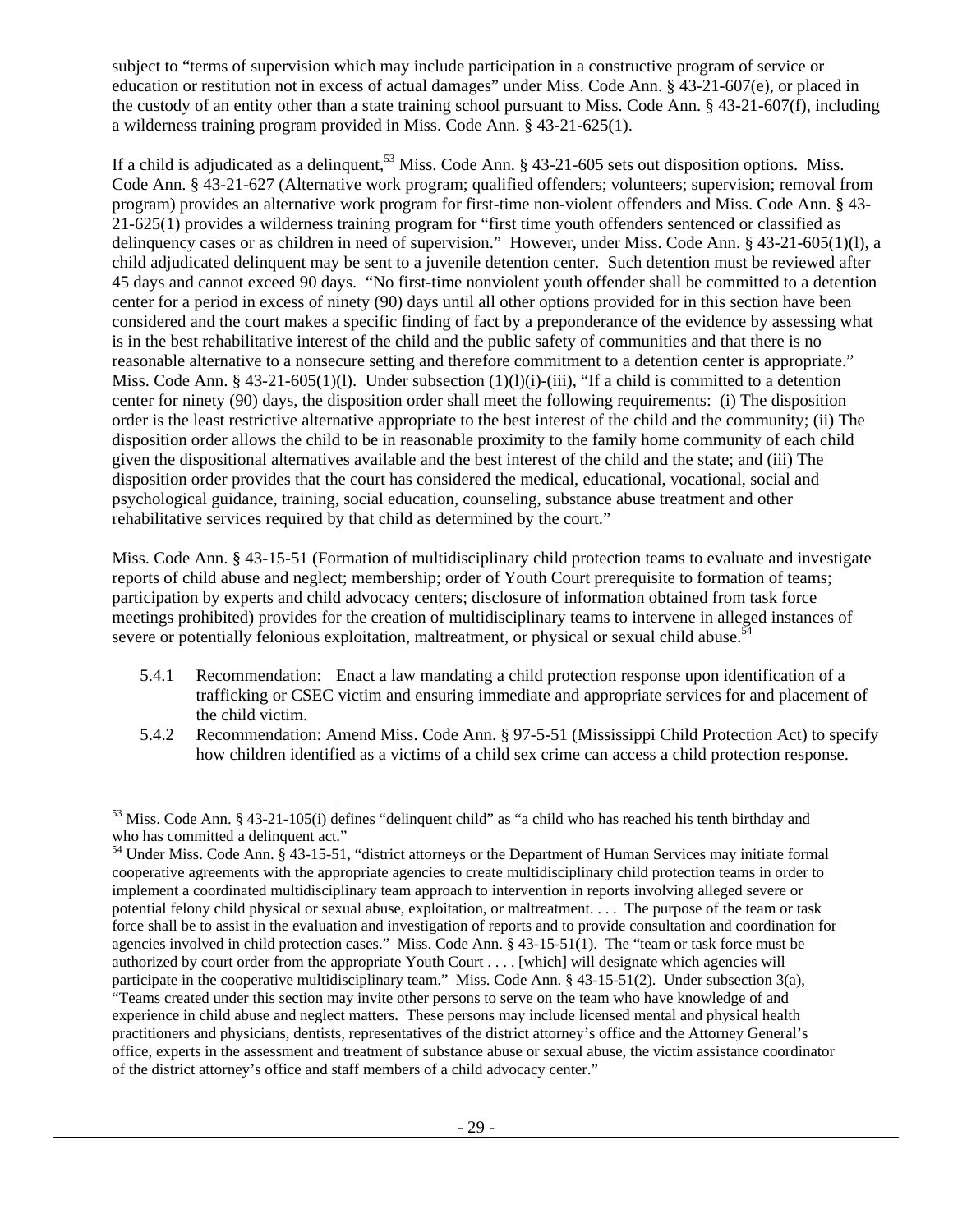5.4.3 Recommendation: Amend Miss. Code Ann. § 43-15-51 (Formation of multidisciplinary child protection teams to evaluate and investigate reports of child abuse and neglect) to make multidisciplinary child protection teams mandatory for each county and specify the access to these teams in cases of commercial sexual exploitation of children.

# *5.5 Commercial sexual exploitation or sex trafficking is identified as a type of abuse and neglect within child protection statutes.*

Miss. Code Ann. § 43-21-105(m) (Definitions) defines an "abused child" as "a child whose parent, guardian or custodian or any person responsible for his care or support, whether legally obligated to do so or not, has caused or allowed to be caused upon the child sexual abuse, sexual exploitation, emotional abuse, mental injury, nonaccidental physical injury or other maltreatment." Although "sexual exploitation" is not specifically defined in Miss. Code Ann. § 43-21-105, "sexual abuse" is defined at Miss. Code Ann. § 43-21-105(n) as "obscene or pornographic photographing, filming or depiction of children for commercial purposes, or the rape, molestation, incest, prostitution or other such forms of sexual exploitation of children under circumstances which indicate that the child's health or welfare is harmed or threatened."

*5.6 The definition of "caregiver" (or similar term) in the child welfare statutes is broad enough to include a trafficker who has custody or control of a child in order to bring a trafficked child into the protection of child protective services.* 

Miss. Code Ann. § 43-21-105 (Definitions), which provides definitions for Mississippi's chapter 21 (Youth court), "unless the context clearly otherwise requires," defines "custodian" as "any person having the present care or custody of a child whether such person be a parent or otherwise." Miss. Code Ann. § 43-21-105(g). "Custody" is defined as "the physical possession of the child by any person" at Miss. Code Ann. § 43-21- 105(q). This definition may be broad enough to include traffickers. Additionally, "any person responsible for care or support" is defined as "the person who is providing for the child at a given time. This term shall include, but is not limited to, stepparents, foster parents, relatives, nonlicensed baby-sitters or other similar persons responsible for a child and staff of residential care facilities and group homes that are licensed by the Department of Human Services." Miss. Code Ann. § 43-21-105(v).

*5.7 Crime victims' compensation is specifically available to a child victim of sex trafficking or commercial sexual exploitation of children (CSEC) without regard to ineligibility factors.* 

A prostituted child could fall under one or more of the ineligibility factors for compensation under Miss. Code Ann. § 99-41-17 (Compensation awards; conditions; exceptions; reduction). Pursuant to Miss. Code Ann. § 99-  $41-17(1)$ ,  $55$ 

1. Compensation shall not be awarded under this chapter:

1

(a) Unless the criminally injurious conduct occurred after July 1, 1991;

(b) Unless the claim has been filed with the director within thirty-six (36) months after the crime occurred, or in cases of child sexual abuse, within thirty-six (36) months after the crime was reported to law enforcement or the Department of Human Services, but in no event later than the child's twenty-fifth birthday. For good cause, the director may extend the time period allowed for filing a claim for an additional period not to exceed twelve (12) months;

(c) To a claimant or victim who was the offender or an accomplice to the offender, or, except in cases of children under the age of consent as specified in Section 97-3-65 [Statutory rape; enhanced penalty for forcible sexual intercourse or statutory rape by administering certain substances], 97-3-

<sup>&</sup>lt;sup>55</sup> The text of Miss. Code Ann. § 99-41-17 included here and elsewhere in this report includes amendments made by the passage of House Bill 97. 2012 Regular Session. (MS 2012) (effective July 1, 2012).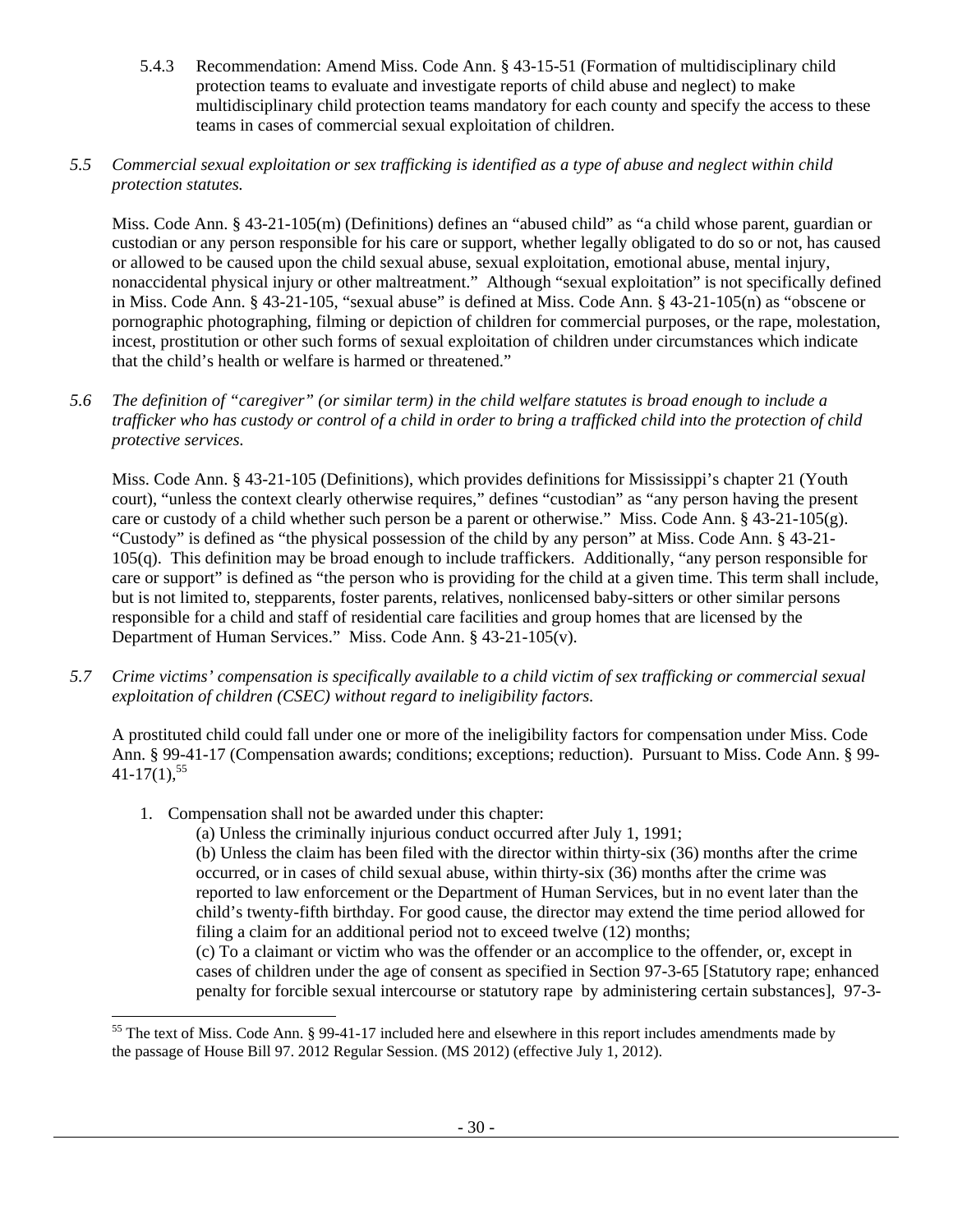97 [Sexual battery; definitions] or 97-5-23 [Touching, handling, etc., child, mentally defective or incapacitated person or physically helpless person], Mississippi Code of 1972, who encouraged or in any way knowingly participated in criminally injurious conduct;

. . .

(e) Unless the criminally injurious conduct resulting in injury or death was reported to a law enforcement officer within seventy-two (72) hours after its occurrence or unless it is found that there was good cause for the failure to report within such time;

. . . (k) To any claimant or victim who, at the time of the criminally injurious conduct upon which the claim for compensation is based, engaged in conduct unrelated to the crime upon which the claim for compensation is based that either was (i) a felony, or (ii) a delinquent act which, if committed by an adult, would constitute a felony.

(l) To any claimant or victim who knowingly furnishes any false and misleading information or knowingly fails or omits to disclose a material fact or circumstance.

Miss. Code Ann. § 99-41-17(2)-(4) provides,

2. Compensation otherwise payable to a claimant shall be diminished to the extent:

(a) That the economic loss is recouped from other sources, including collateral sources; and (b) Of the degree of responsibility for the cause of injury or death attributable to the victim or claimant.

3. Upon a finding that the claimant or victim has not fully cooperated with appropriate law enforcement agencies and prosecuting attorneys, an award of compensation may be denied, withdrawn or reduced. 4. Compensation otherwise payable to a claimant or victim may be denied or reduced to a claimant or victim who, at the time of the crime upon which the claim for compensation is based, was engaging in or attempting to engage in other unlawful activity unrelated to the crime upon which the claim for compensation is based.

5.7.1 Recommendation: Amend Miss. Code Ann. § 99-41-17 (The Crime Victims Protection Act) to expressly provide compensation to minor victims of commercial sexual exploitation without regard to the listed ineligibility factors when the crimes are committed as part of the trafficking and create a good cause exception for the ineligibility factor in Miss. Code Ann. § 99-41-17(3).

# *5.8 Victim-friendly procedures and protections are provided in the trial process for minors under 18.*

Miss. Code Ann. § 13-1-405 (Use of closed circuit television to show child's testimony) provides for the use of closed circuit television for certain child victims or witnesses. Subsection (1) states, "Upon motion and hearing in camera, the trial court may order that the testimony of a child under the age of sixteen (16) that an unlawful sexual act, contact, intrusion, penetration or other sexual offense was committed upon him or her, or that he or she witnessed its perpetration upon another child, be taken outside of the courtroom and shown in the courtroom by means of closed circuit television, upon a finding based on specific behavioral indicators described in Section 13-1-411,<sup>56</sup> that there is a substantial likelihood that the child will suffer traumatic emotional or mental

l <sup>56</sup> Miss. Code Ann. § 13-1-411 (Behavioral indicators used to determine applicability of evidentiary provisions), states,

The phrase "specific behavioral indicators" when used herein to refer to evidence (regardless of admissibility) that a child has suffered physical or sexual abuse or might suffer traumatic emotional or mental distress if required to testify in court, shall include, by way of illustration and not of limitation, indications of physical or psychological trauma which are (a) well defined, (b) positively correlated or causally linked with the likelihood of traumatic emotional or mental distress on testifying, and (c) rarely, if at all, present in children who have not suffered child abuse, considering the combination or intensity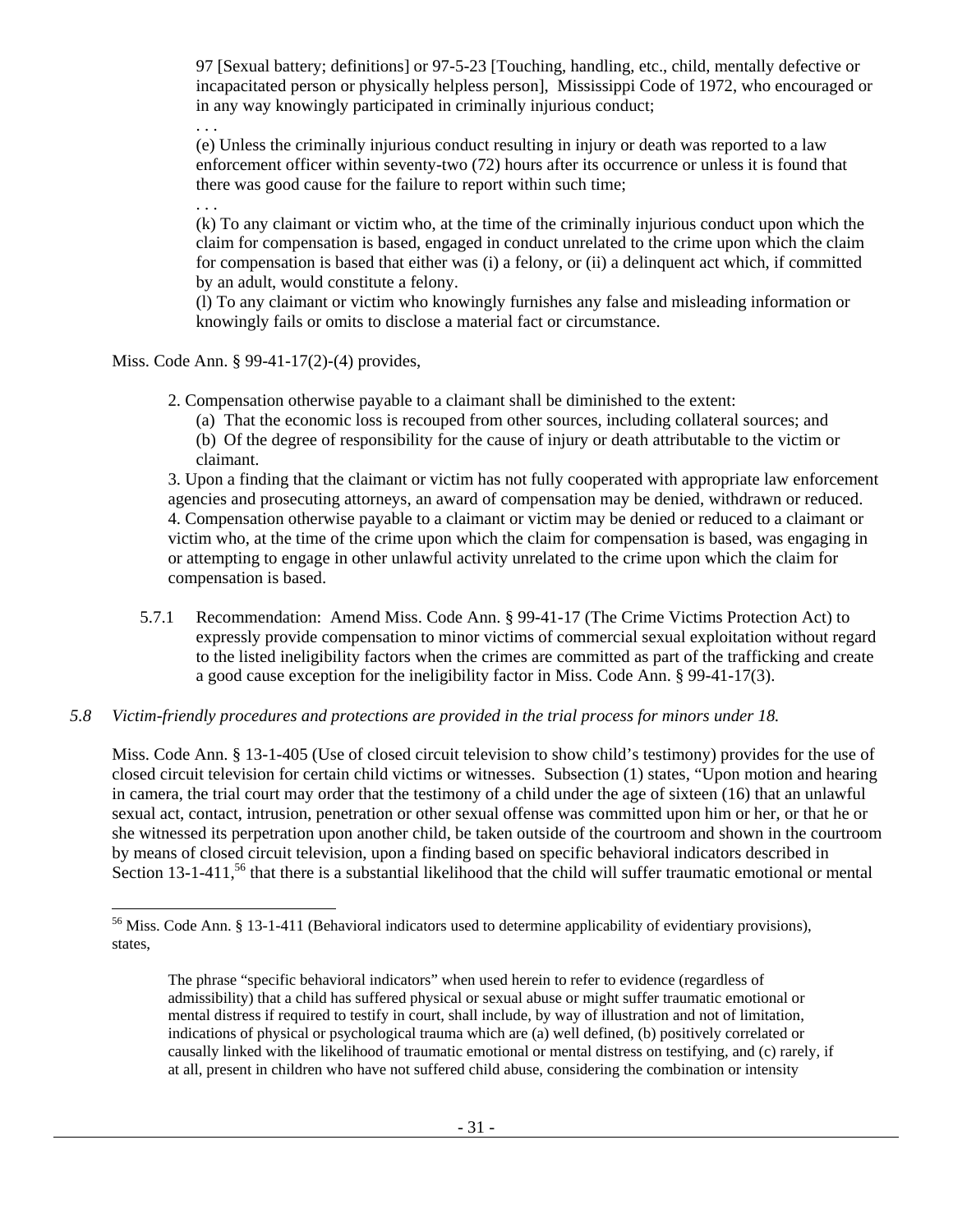distress if compelled to testify in open court." Pursuant to Miss. Code Ann. § 13-1-405(2), "The motion may be filed by the child, his attorney, parent, legal guardian or guardian ad litem, or any party to the case. The court may also raise the matter on its own motion." The court may exclude the defendant from the room where questioning is conducted if his presence is likely to cause "traumatic emotional or mental distress to the child." Miss. Code Ann. § 13-1-405(4). However, "In any case in which the defendant is so excluded, arrangements must be made for the defense attorney to be in continual contact with the defendant by any appropriate private electronic or telephonic method throughout the questioning. The defendant and the jury must be able to observe the demeanor of the child witness at all times during the questioning." Miss. Code Ann. § 13-1-405(4).

Miss. Code Ann. § 99-1-27 (Victim of sex offenses not required to submit to truth telling devices as condition for proceeding with investigation of offense) provides that victims of sex offenses are not required to submit to "truth telling device[s]," such as polygraph tests, for investigation of the offense to proceed. Miss. Code Ann. § 99-1-27(1), (2). This provision provides in part, "[n]o law enforcement officer, prosecutor or other government official shall ask or require an adult, youth or child victim of a sex offense [as defined in Miss. Code Ann. § 45-33-23(g)] to submit to a polygraph examination or other truth telling device as a condition for proceeding with the investigation of the offense." Miss. Code Ann. § 99-1-27(1). The definition of "sex offense" provided in Miss. Code Ann.  $45-33-23(g)$  includes the exploitation crimes in Miss. Code Ann. § 97-5-33 (Exploitation of children; prohibitions) and procuring sexual servitude of a minor in Miss. Code Ann. § 97-3- 54.1(1)(c) (Anti-Human Trafficking Act; prohibited conduct; penalty).

The rape statute at Miss. Code Ann. § 97-3-68 (Rape; procedure for introducing evidence of sexual conduct of complaining witness; "complaining witness" defined) provides some evidentiary protection for complaining witnesses. Under this statute, the defense may not attack the complaining witness's credibility by raising evidence of sexual conduct unless the defense first files a written motion accompanied by an affidavit with an offer of the proof regarding the evidence's relevance. Miss. Code Ann. § 97-3-68 (1)(a). This protection applies to prosecutions under Miss. Code Ann. § 97-3-65 (Statutory rape; enhanced penalty for forcible sexual intercourse or statutory rape by administering certain substances) and § 97-3-71 (Rape; assault with intent to ravish). Miss. Code Ann. § 97-3-68 (1). The court decides whether the offer of proof is sufficient to show that the evidence is relevant, and if the court finds it sufficiently relevant, the witness may be questioned in a closed hearing in chambers, outside the jury's presence. Miss. Code Ann. § 97-3-68 (1)(c). After hearing the evidence, the court will then issue an order regarding what evidence the defense may offer. Miss. Code Ann.  $$97-3-68(1)(d).$ 

The Mississippi Crime Victims' Bill of Rights, Miss. Code Ann. § 99-43-1 to § 99-43-49, sets out procedures intended to protect crime victims during the criminal justice process. Several provisions have particular relevance for minor victims of commercial sexual exploitation. Miss Code Ann. § 99-43-5(3) provides that "[i]f the victim is a minor, the parent, guardian or other immediate family of the victim, or a designated representative as determined by the court, may exercise all of the rights of the victim on behalf of the victim." If practical, the court must provide a waiting area for the victim separate from the defendant and the defendant's relatives and witnesses. Miss Code Ann. § 99-43-23 (Separate waiting area; minimizing contact with defendant, defendant's relatives and defense witnesses) states, "If a separate waiting area is not available, or its use impractical, the court shall minimize contact of the victim with the defendant, relatives of the defendant, and defense witnesses during court proceedings." Under Miss. Code Ann. § 99-43-25(1) (Victim residence and identification information; petition, hearing and confidentiality), where the victim is reasonably apprehensive of "acts or threats of physical violence or intimidation by the defendant, the family of the defendant, or by anyone at the direction of the defendant, against the victim or the immediate family of the victim, the prosecutor may petition the court to direct that the victim or any other witness not be compelled to testify during pre-trial

present in the child at issue.

1

The evidence described in this section shall be provided by competent witnesses, including but not limited to child psychologists, child psychiatrists and other qualified witnesses.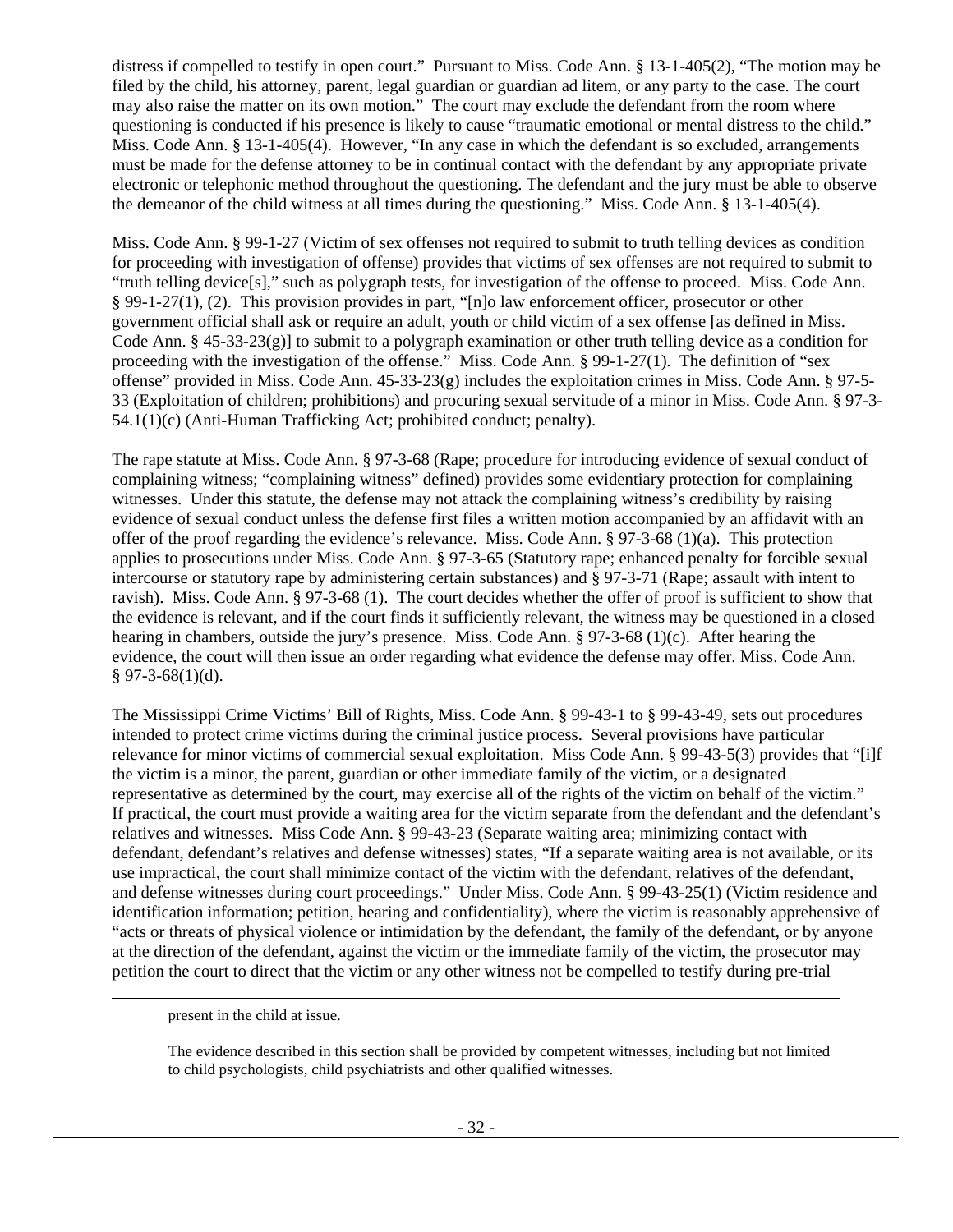proceedings or in any trial, facts that could divulge the identity, residence, or place of employment of the victim, or other related information, without consent of the victim unless necessary to the prosecution of the criminal proceeding." Under Miss. Code Ann. § 99-43-31 (Victim impact statements to probation officers; duty to consider victim impact), the victim may also "submit a written impact statement or make an oral impact statement to the probation officer for use in preparing a pre-sentence report. The probation officer shall consider the economic, physical, and psychological impact that the criminal offense has had on the victim and the immediate family of the victim."

The Crime Victims' Bill of Rights also requires prosecutors to confer with victims before the start of the trial and before disposition of the case pursuant to Miss. Code Ann. § 99-43-11 (Prosecutor's duty to confer with victim prior to disposition) and § 99-43-13 (Prosecutor's duty to confer with victim prior to trial; confidentiality). Under Miss. Code Ann. § 99-43-29 (Notice regarding disposition and sentencing), prosecutors shall keep victims informed, including whether there has been an acquittal, conviction or other disposition of the case.

- 5.8.1 Recommendation: Amend Miss. Code Ann. § 97-3-68 (Rape; procedure for introducing evidence of sexual conduct of complaining witness; "complaining witness" defined) to include protections for child victim witnesses in prosecutions for procuring sexual servitude of a minor in Miss. Code Ann. § 97-3-54.1(1)(c) (Anti-Human Trafficking Act; prohibited conduct; penalty).
- *5.9 Expungement or sealing of juvenile delinquency records resulting from arrests or adjudications for prostitution-related offenses committed as a result of, or in the course of, the commercial sexual exploitation of a minor is available within a reasonable time after turning 18.*

Certain criminal procedure and youth court laws provide for expungement or sealing of records for offenses potentially affecting minor victims of commercial sexual exploitation. Miss. Code Ann. § 99-19-71 (Expunction of misdemeanor conviction of first offender upon petition; expunction of certain felony convictions upon petition) allows first-time offenders convicted of non-traffic misdemeanor offenses to have their convictions expunged from all public records upon filing of a petition. Arrest records may also be expunged if "the person arrested was released and the case was dismissed or the charges were dropped or there was no disposition of such case." Miss. Code Ann. § 99-19-71(4). A person may also apply for expungement under Miss. Code Ann. § 99-15-59 (Expunction of misdemeanor charges) if a person "is arrested, issued a citation, or held for any misdemeanor and not formally charged or prosecuted with an offense within twelve (12) months of arrest" or the charge is dismissed.

The youth court may order that children's records be sealed under Miss. Code Ann. § 43-21-263(1) (Sealing of records) "(a) if the child who was the subject of the cause has attained twenty (20) years of age; (b) if the youth court dismisses the cause; or (c) if the youth court sets aside an adjudication in the cause." Subsection (2) states, "The youth court may, at any time, upon its own motion or upon application of a party to a youth court cause, order the sealing or unsealing of the records involving children." Records involving children, except medical or mental health examinations, may be destroyed by order of the youth court under Miss. Code Ann. § 43-21-265. In addition, Miss. Code Ann. § 43-21-261 provides rules for the disclosure of records involving children which, with some exceptions, are to be kept confidential.

*5.10 Victim restitution and civil remedies for victims of domestic minor sex trafficking or commercial sexual exploitation of children (CSEC) are authorized by law.* 

Neither the Anti-Human Trafficking Act, Miss. Code Ann. § 97-3-54 to § 97-3-54.4, nor the exploitation laws, Miss. Code Ann. § 97-5-31 to § 97-5-37 (Exploitation of children), specifically provide restitution for victims or a statutory civil cause of action. Miss Code Ann. § 99-37-3 (Imposition and amount of restitution) permits a court, at its discretion, to order restitution for victims of any crime who have incurred pecuniary damages.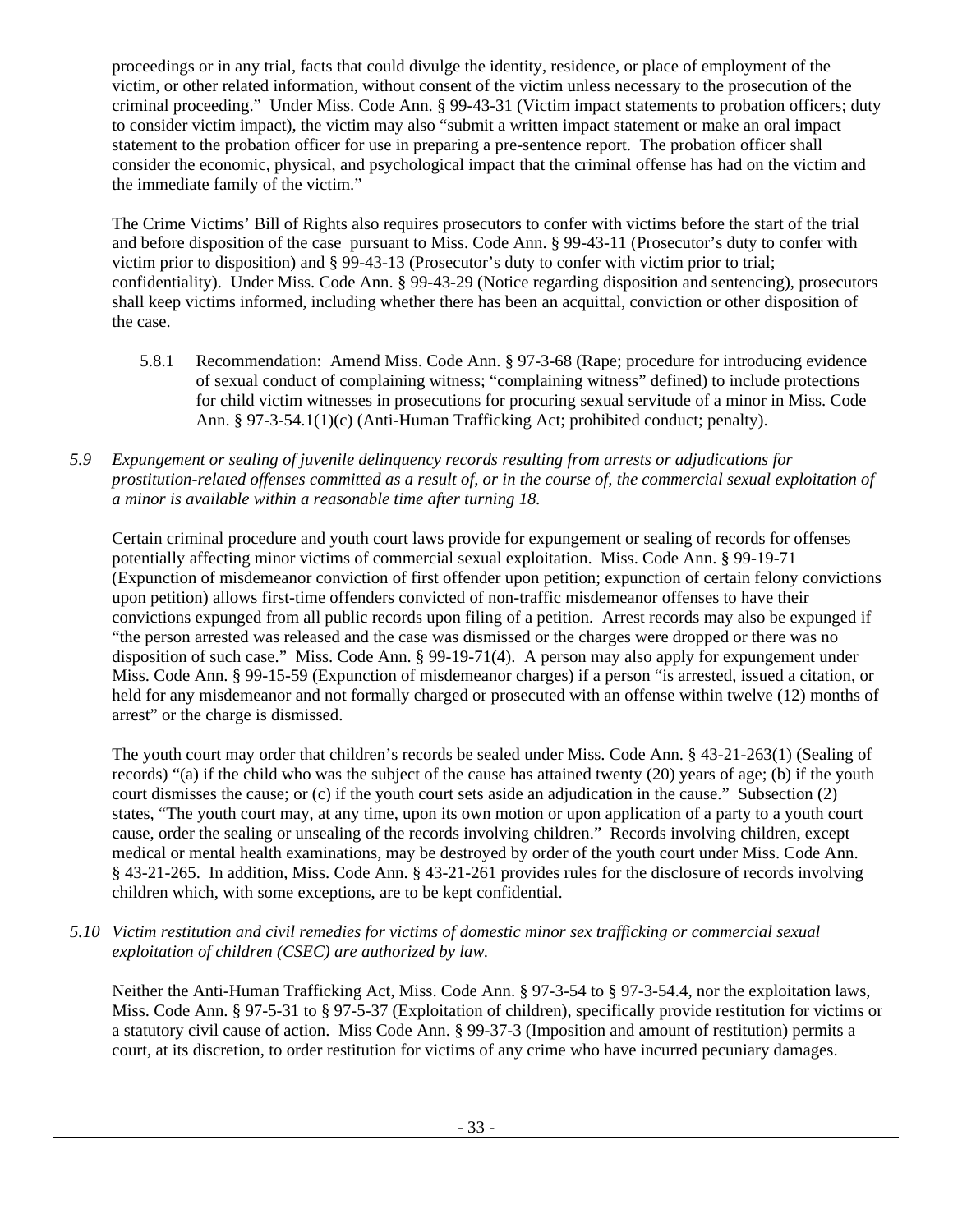"Pecuniary damages" is defined in Miss. Code Ann. § 99-37-1(b) as "all special damages, but not general damages, which a person could recover against the defendant in a civil action arising out of the facts or events constituting the defendant's criminal activities and shall include, but not be limited to, the money equivalent of property taken, destroyed, broken or otherwise harmed, and losses such as medical expenses." Restitution is capped at \$5,000.00, and the discretionary decision by the court must take into account, among other things, the defendant's ability to pay. Miss Code Ann. § 99-37-3(1), (2).

Miss Code Ann. § 97-43-9(6), codified in the chapter entitled "Racketeer Influenced and Corrupt Organization Act," provides a cause of action for persons injured as a result of violations of the chapter. Under this provision, "Any person who is injured by reason of any violation of the provisions of this chapter shall have a cause of action against any person or enterprise convicted of engaging in activity in violation of this chapter for threefold the actual damages sustained and, when appropriate, punitive damages." Miss Code Ann. § 97-43- 9(6). The person can also recover reasonable attorneys' fees, investigation costs, and litigation costs. Miss Code Ann. § 97-43-9(6). Pursuant to Miss. Code Ann. § 97-43-9(6)(b), a civil plaintiff's rights to the assets would be superior to the state's forfeiture rights.

Miss. Code Ann. § 11-7-11 (Action for seduction of a child) states, "A parent may bring an action for the seduction of a child, although such child be not living with nor in the service of the plaintiff, and though there be no loss of service; but a recovery by the parent or child shall bar any other action for the same cause."

- 5.10.1 Recommendation: Amend Miss. Code Ann. § 97-3-54.1(1)(c) (Anti-Human Trafficking Act; prohibited conduct; penalty) and § 97-5-33 (Exploitation of children; prohibitions) to provide restitution for victims and to make clear that civil causes of action may be pursued separately and irrespective of the outcome or pursuit of any prosecution of the offender.
- 5.10.2 Recommendation: Amend Miss. Code Ann. § 97-43-3 to include violations of Miss. Code Ann. § 97-3-54.1(1)(c) (Anti-Human Trafficking Act; prohibited conduct; penalty) in the definition of "racketeering activity."
- *5.11 Statutes of limitations for civil and criminal actions for child sex trafficking or commercial sexual exploitation of children (CSEC) offenses are eliminated or lengthened sufficiently to allow prosecutors and victims a realistic opportunity to pursue criminal action and legal remedies.*

With regard to civil claims, Miss. Code Ann. § 15-1-59 (Saving in favor of persons under disabilities) provides that the statute of limitations is tolled until after a minor reaches the age of majority.

With regard to criminal sex trafficking offenses, Miss. Code Ann. § 99-1-5 (Limitations; exceptions) eliminates the statute of limitations for the following sex offenses: "rape, . . . felonious abuse or battery of a child as described in Section 97-5-39 [Contributing to the neglect or delinquency of a child; felonious abuse and/or battery of a child], touching or handling a child for lustful purposes as described in Section 97-5-23 [Dissemination of sexually oriented material to persons under eighteen years of age; use of computer for purpose of luring or inducing persons under eighteen years of age to engage in sexual conduct], sexual battery of a child as described in Section 97-3-95(1)(c), (d) or (2) [Sexual battery], or exploitation of children as described in Section 97-5-33 [Exploitation of children; prohibitions]." The Anti-Human Trafficking Act is not included and is therefore subject to the general statute of limitations of only two years. Miss. Code Ann. § 99- 1-5.

5.11.1 Recommendation: Amend Miss. Code Ann. § 99-1-5 (Limitations; exceptions) to include Miss. Code Ann. § 97-3-54.1 (Anti-Human Trafficking Act; prohibited conduct; penalty) as a crime for which a criminal action can be brought at any time.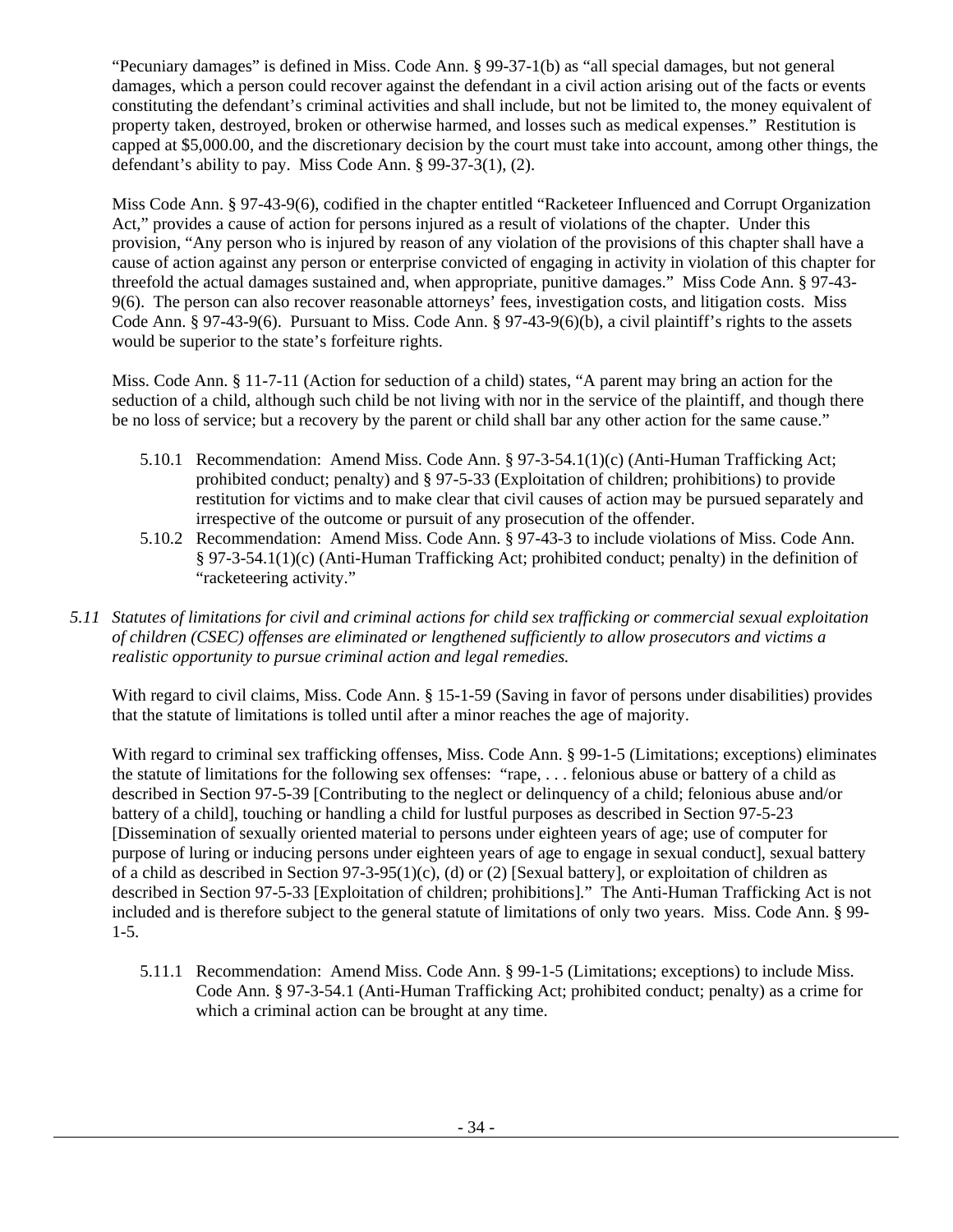#### FRAMEWORK ISSUE 6: CRIMINAL JUSTICE TOOLS FOR INVESTIGATION AND PROSECUTIONS

# *Legal Components:*

- *6.1 Training on human trafficking and domestic minor sex trafficking for law enforcement is statutorily mandated.*
- *6.2 Single party consent to audiotaping is permitted in law enforcement investigations.*
- *6.3 Wiretapping is an available tool to investigate domestic minor sex trafficking.*
- *6.4 Using a law enforcement decoy posing as a minor to investigate buying or selling of commercial sex acts is not a defense to soliciting, purchasing, or selling sex with a minor.*
- *6.5 Using the Internet to investigate buyers and traffickers is a permissible investigative technique.*
- *6.6 Law enforcement and child welfare agencies are mandated to promptly report missing and recovered children. \_\_\_\_\_\_\_\_\_\_\_\_\_\_\_\_\_\_\_\_\_\_\_\_\_\_\_\_\_\_\_\_\_\_\_\_\_\_\_\_\_\_\_\_\_\_\_\_\_\_\_\_\_\_\_\_\_\_\_\_\_\_\_\_\_\_\_\_\_\_\_\_\_\_\_\_\_\_\_\_\_\_\_\_\_\_\_\_\_\_\_\_\_\_*

# *Legal Analysis:*

*6.1 Training on human trafficking and domestic minor sex trafficking for law enforcement is statutorily mandated.*

No provision mandating training of law enforcement on human trafficking was identified in the Mississippi Code.

- 6.1.1 Recommendation: Enact a statute requiring training for law enforcement on human trafficking, including domestic minor sex trafficking.
- *6.2 Single party consent to audiotaping is permitted in law enforcement investigations.*

Single party consent to audiotaping is permitted in Mississippi. Miss. Code Ann. § 41-29-531(d), (e) (Exceptions to civil liability for violation of this article) states that Mississippi's article on "Interception of Wire or Oral Communications" does not apply to, among others,

(d) A person acting under color of law who intercepts a wire, oral or other communication if the person is a party to the communication, or if one (1) of the parties to the communication has given prior consent to the interception; or

(e) A person not acting under color of law who intercepts a wire, oral or other communication if the person is a party to the communication, or if one (1) of the parties to the communication has given prior consent to the interception unless the communication is intercepted for the purpose of committing any criminal or tortious act in violation of the Constitution or laws of the United States or of this state, or for the purpose of committing any other injurious act.

*6.3 Wiretapping is an available tool to investigate domestic minor sex trafficking.* 

The wiretapping statutes, Miss. Code Ann. § 41-29-501 to § 41-29-536 (Interception of wire or oral communications) only permit wiretapping and use of the resulting evidence in cases involving a suspected violation of the Controlled Substances Law. Miss. Code Ann. § 41-29-515(1)(a) (Granting of order; grounds; form; compensation of those furnishing assistance; time limit; authorization for covert entry; reports to judge; recusal of judge).

6.3.1 Recommendation: Amend the wiretapping statutes, Miss. Code Ann. § 41-29-501 to § 41-29-536 (Interception of wire or oral communications) to permit wiretapping when there is probable cause to believe that the wiretapping will provide evidence of a violation of Miss. Code Ann. § 97-3- 54.1(1)(c) (Anti-Human Trafficking Act; prohibited conduct; penalty).